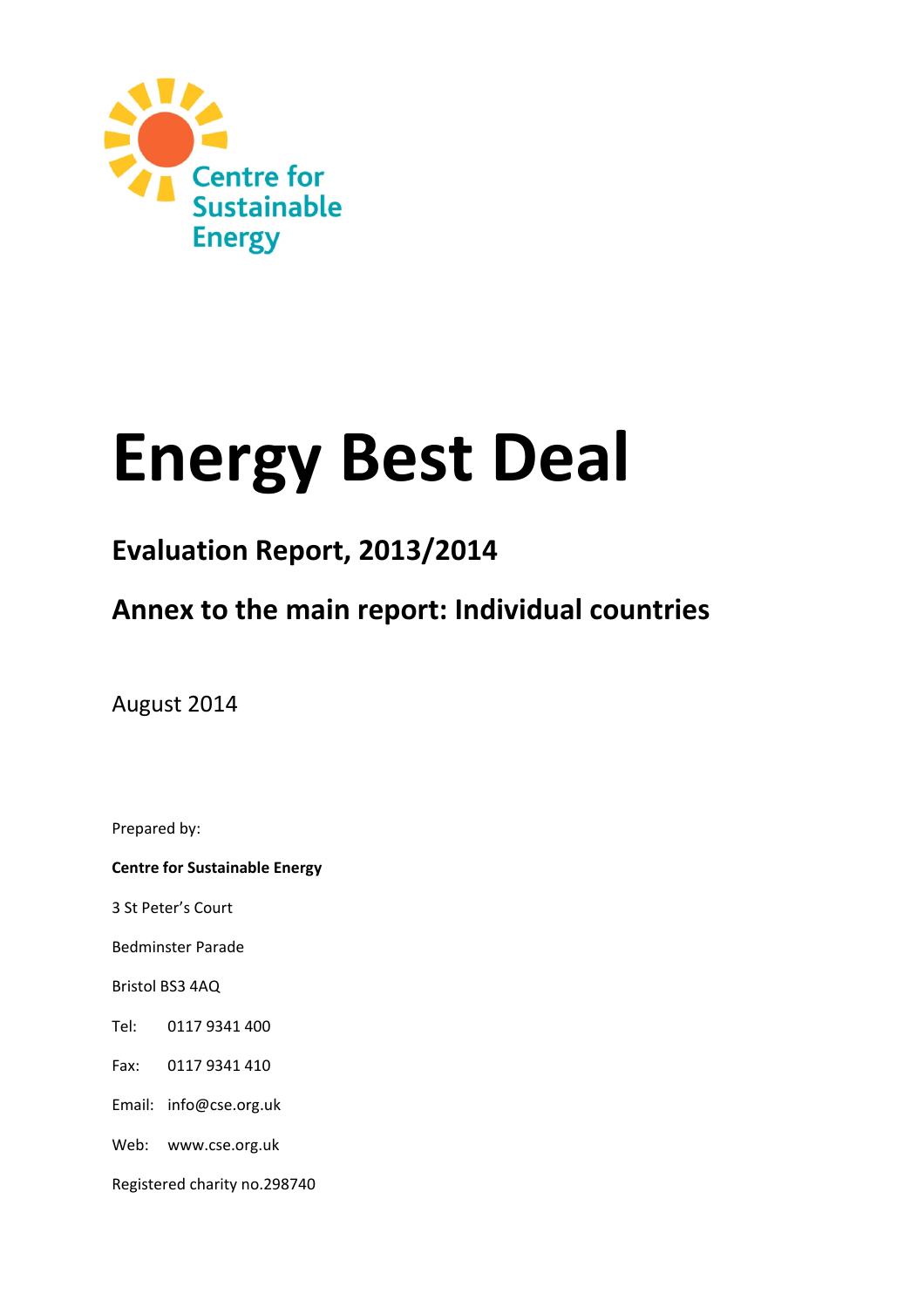# **Contents**

| 1.   |  |
|------|--|
| 1.1. |  |
| 1.2  |  |
| 1.3  |  |
| 1.4  |  |
| 1.5  |  |
| 2.   |  |
| 2.1  |  |
| 2.2  |  |
| 2.3  |  |
| 2.4  |  |
| 2.5  |  |
| 3.   |  |
| 3.1  |  |
| 3.2  |  |
| 3.3  |  |
| 3.4  |  |
| 3.5  |  |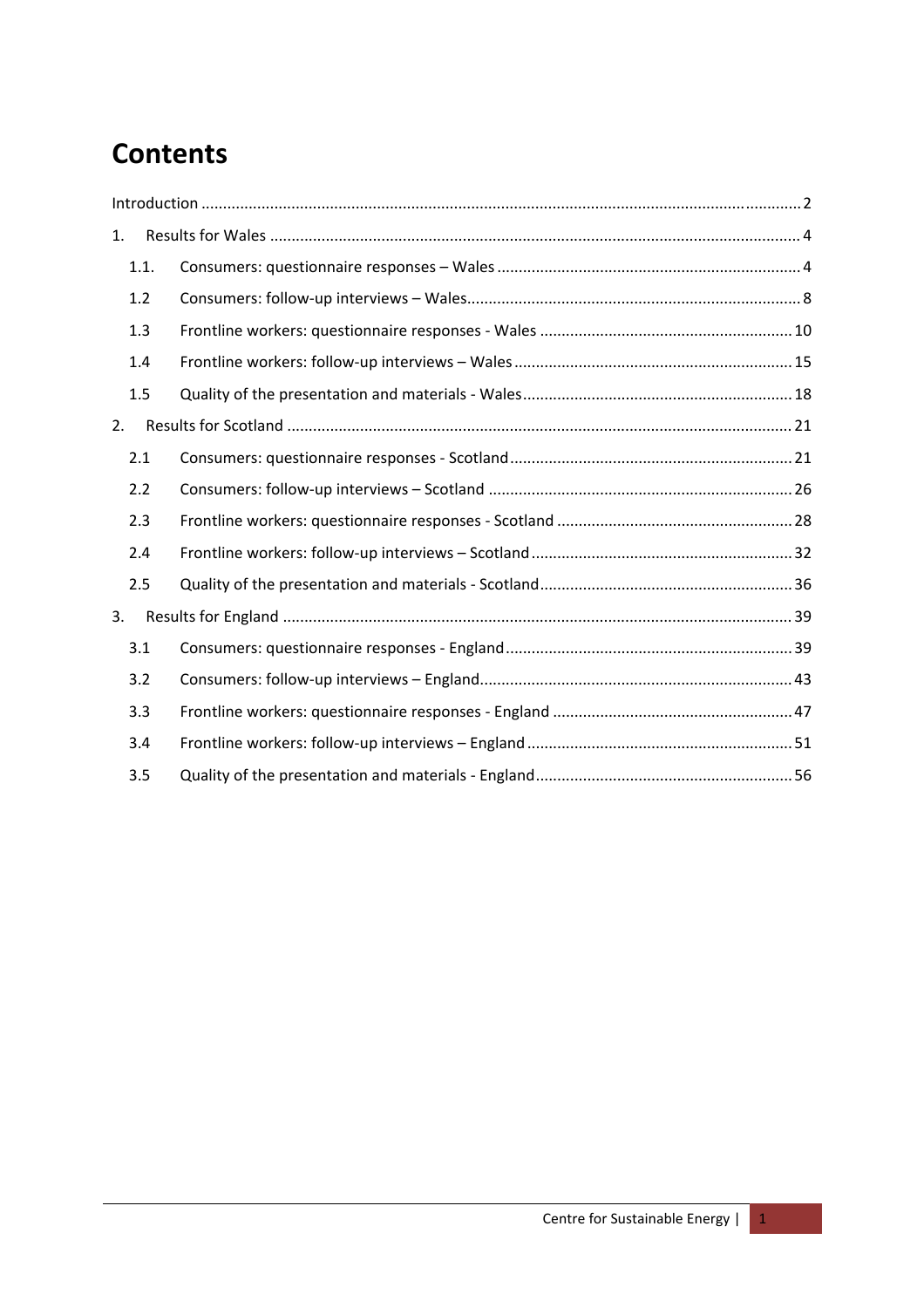# **Introduction**

This document is an annex to the Energy Best Deal Evaluation Report for the 2013‐2014 campaign.

The Energy Best Deal programme seeks to inform domestic energy consumers about how they could reduce their energy costs: by changing tariff, payment method and/or supplier, taking up energy efficiency measures and by providing debt advice. Run by Citizens Advice in England and Wales and Citizens Advice Scotland in Scotland, the programme offers domestic energy consumers and frontline workers (both paid workers and volunteers) the opportunity to attend an information session on getting a better deal on their energy bills.

Between October 2013 and April 2014, 1,297 sessions were delivered by 179 delivery partners across the 14 regions of the Citizens Advice Financial Capability Forums<sup>1</sup> in England and Wales, and 187 sessions were delivered by 18 Citizens Advice Bureaux in Scotland. In total during 2013/2014, the programme reached 10,349 consumers and 5,408 frontline workers. The programme will have an ongoing impact through the consumer advice work of the frontline workers.

The evaluation of the 2013‐2014 campaign was carried out using paper questionnaires completed immediately following the session, and follow‐up telephone interviews carried out an average of three months after the session. A total of 6,086 questionnaires and 300 telephone interviews were completed. The ongoing effect of the 2012/2013 programme was also investigated, using a smaller sample of 50 interviews with people who attended Energy Best Deal sessions in 2012/2013.

The main evaluation report describes the results of the evaluation for England, Scotland and Wales aggregated together (Great Britain). This annex describes the results for each individual country.

An overall summary and conclusions of the evaluation are presented in the main evaluation report and are not repeated in this annex. This annex document should be read in conjunction with the main evaluation report, which provides a summary of key findings.

Table 1 shows how many attendees, questionnaire responses and interviews there were for each country, while Table 2 shows the same for frontline workers. Relative to the number of questionnaire responses received from each country or the number of attendees, the proportion of interviewees for each individual country is similar. Table 3 shows the number of sessions which took place in each country.

It should be noted that because the absolute number of interviews with participants in Scotland and Wales is small, the interview results should not be interpreted as representative of all Energy Best Deal attendees in each of these countries. If samples had been taken from Wales and Scotland to obtain the same statistical power as the results for England (which had a much larger number of sessions), this would have weighted the Great Britain sample too heavily towards the smaller number of sessions that took place in Scotland and Wales), and so the statistical power of the

  $1$  The Financial Capability Forums are open to all organisations in a region with an interest in financial education. They meet quarterly and provide a way for member organisations to share experiences and resources and to develop new partnerships.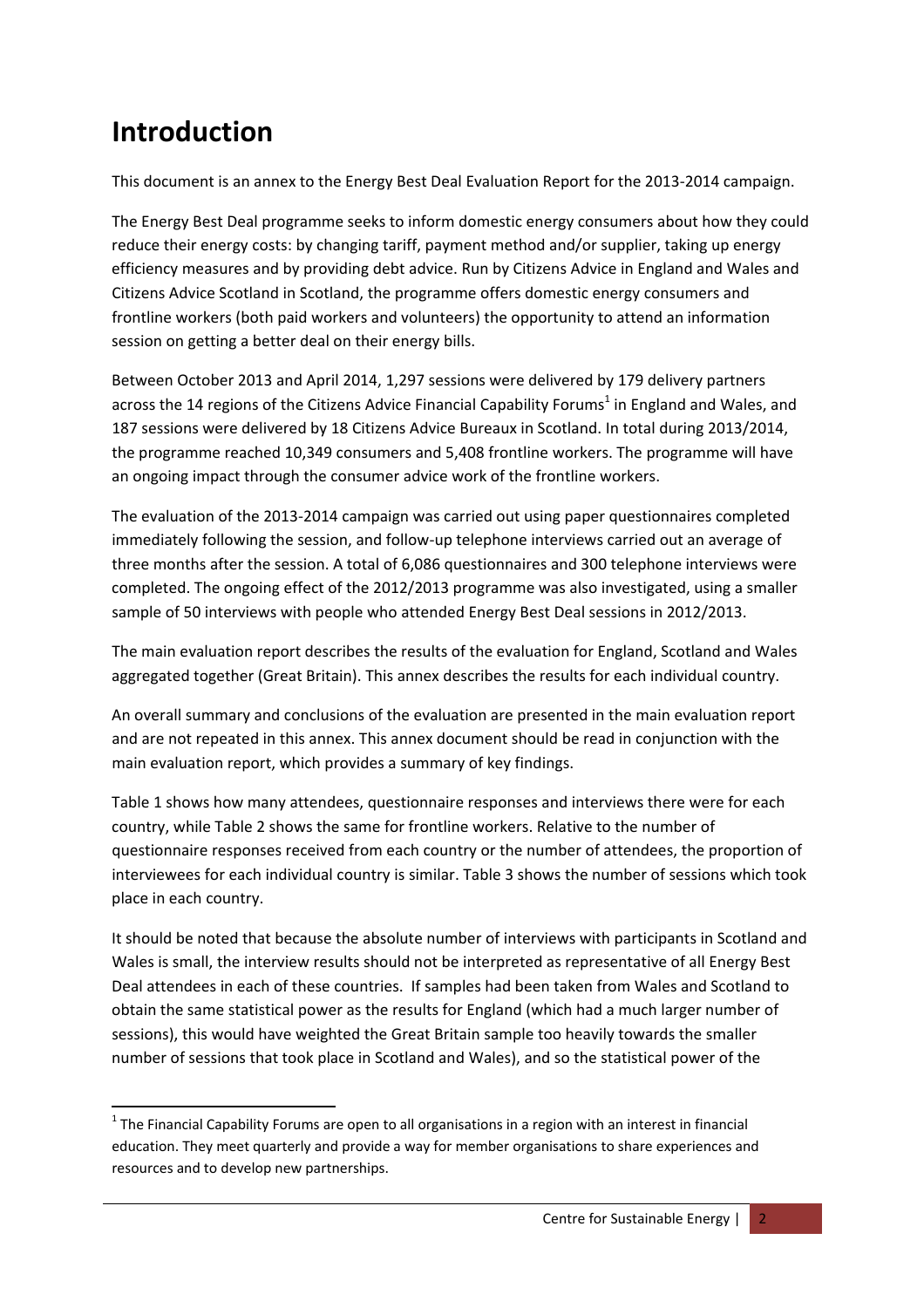Scotland and Wales samples is necessarily smaller than the statistical power of the Great Britain sample as a whole.

| <b>Consumers</b>                  | GB     | Wales | Scotland | England |
|-----------------------------------|--------|-------|----------|---------|
| Attendees                         | 10,349 | 943   | 1,300    | 8,106   |
| Questionnaires returned           | 6,086  | 586   | 612      | 4,888   |
| Questionnaires as % of attendees  | 59%    | 62%   | 47%      | 60%     |
| <b>Interviews</b>                 | 150    | 19    | 22       | 109     |
| Interviews as % of attendees      | 1%     | 2%    | 2%       | 1%      |
| Interviews as % of questionnaires | 2%     | 3%    | 4%       | 2%      |

**Table 1: Consumer attendees, questionnaires and interviews in each country**

| <b>Frontline workers</b>          | GB    | Wales | Scotland | England |
|-----------------------------------|-------|-------|----------|---------|
| Attendees                         | 5,408 | 782   | 566      | 4,060   |
| Questionnaires                    | 3,337 | 351   | 366      | 2,620   |
| Questionnaires as % of attendees  | 62%   | 45%   | 65%      | 65%     |
| <b>Interviews</b>                 | 150   | 18    | 20       | 112     |
| Interviews as % of attendees      | 3%    | 2%    | 4%       | 3%      |
| Interviews as % of questionnaires | 4%    | 5%    | 5%       | 4%      |

**Table 2: Frontline worker attendees, questionnaires and interviews in each country**

| <b>Total number of sessions</b> | GB    | Wales | Scotland | England |
|---------------------------------|-------|-------|----------|---------|
| Sessions                        | 1.484 | 175   | 187      | 1,122   |

**Table 3: Number of sessions which took place in each country**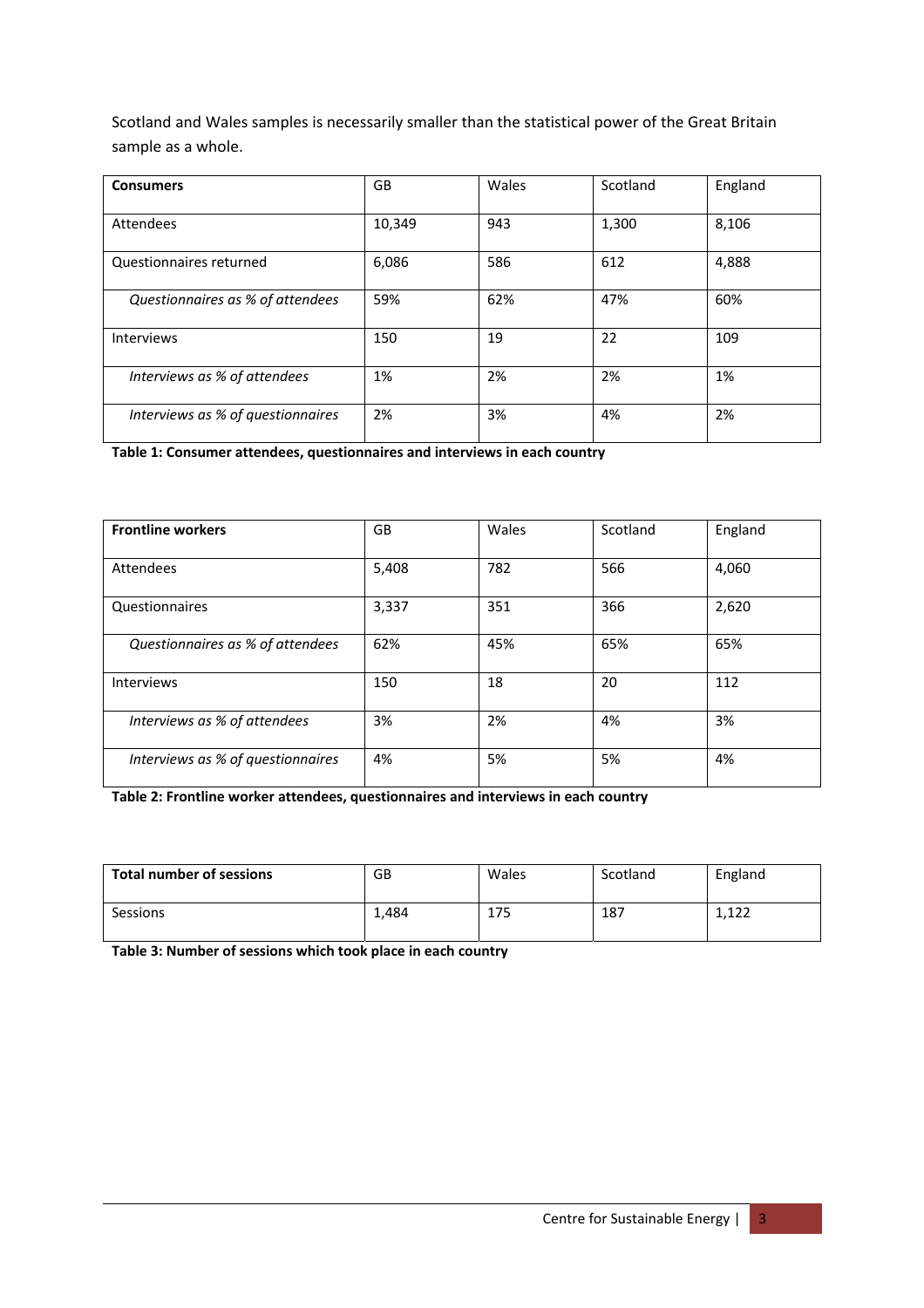# **1. Results for Wales**

#### **1.1. Consumers: questionnaire responses – Wales**

#### **Demographic information**

In Wales, 943 consumers attended Energy Best Deal sessions. Sixty-two percent of attendees returned questionnaires, slightly higher than the overall GB return rate of 59%. Figure 1 to Figure 3 show demographic characteristics of consumers attending sessions in Wales.







**Figure 1: Age of respondents Figure 2: Tenure of respondents**

#### **Figure 3: Occupation of respondents**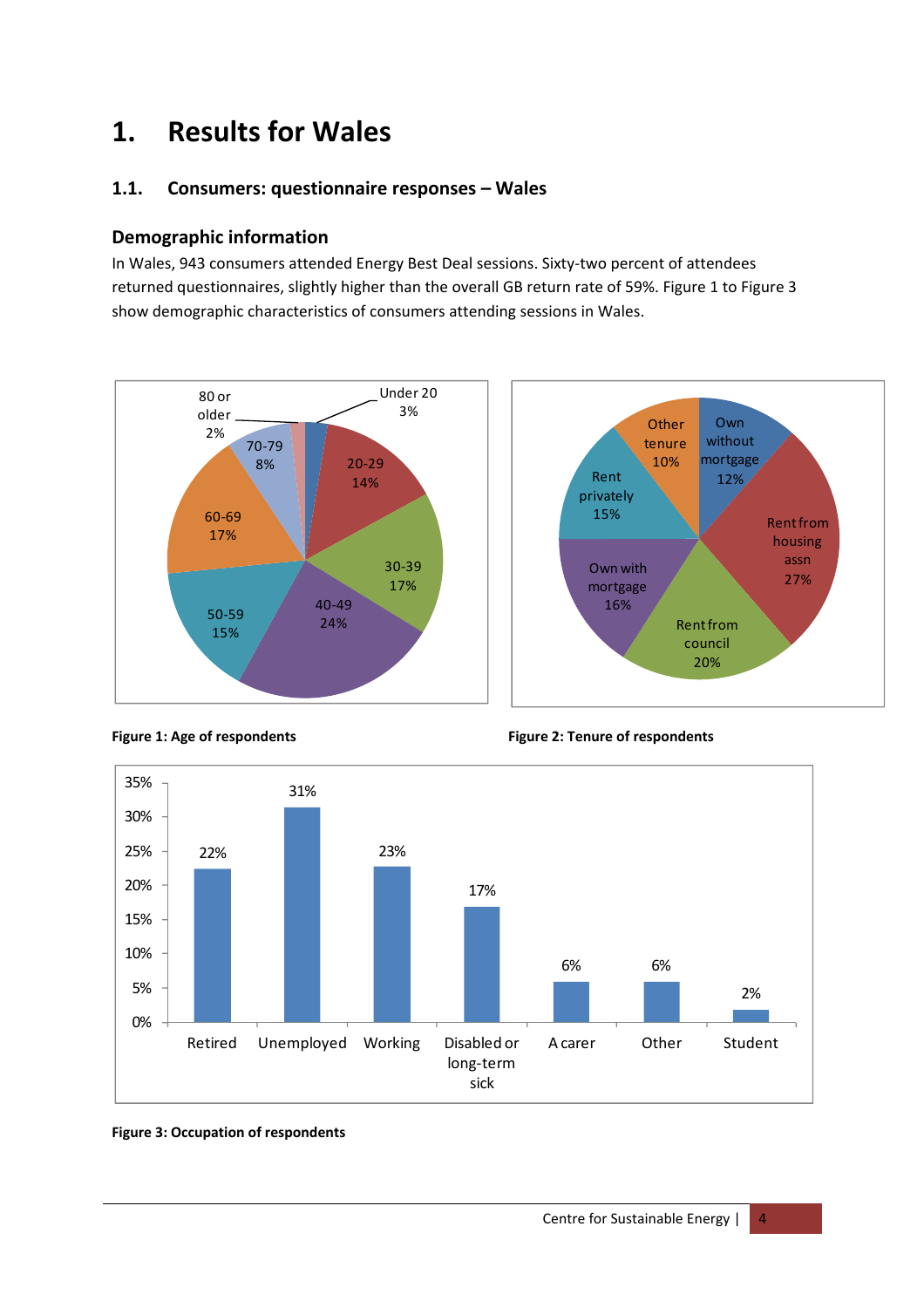# **Attitudes to bills**

To find out how consumers coped with heating their home in winter they were asked two questions. The first was about whether they could heat their home to a comfortable level (Figure 4) and the second was about their winter fuel bills (Figure 5). Forty-five percent are not able to heat their home to a comfortable level, which is higher than the figure of 38% for Great Britain overall. Almost a third (31%) find their energy bills to be a financial strain, while 27% worry about their bills but are able to manage. Five percent of respondents find their winter fuel bills are impossible to manage and are in debt to their fuel supplier, which is the same as the figure for Great Britain overall (5%).



**Figure 4: Can you heat your home to a comfortable level in winter?**



**Figure 5: Attitudes to winter fuel bills**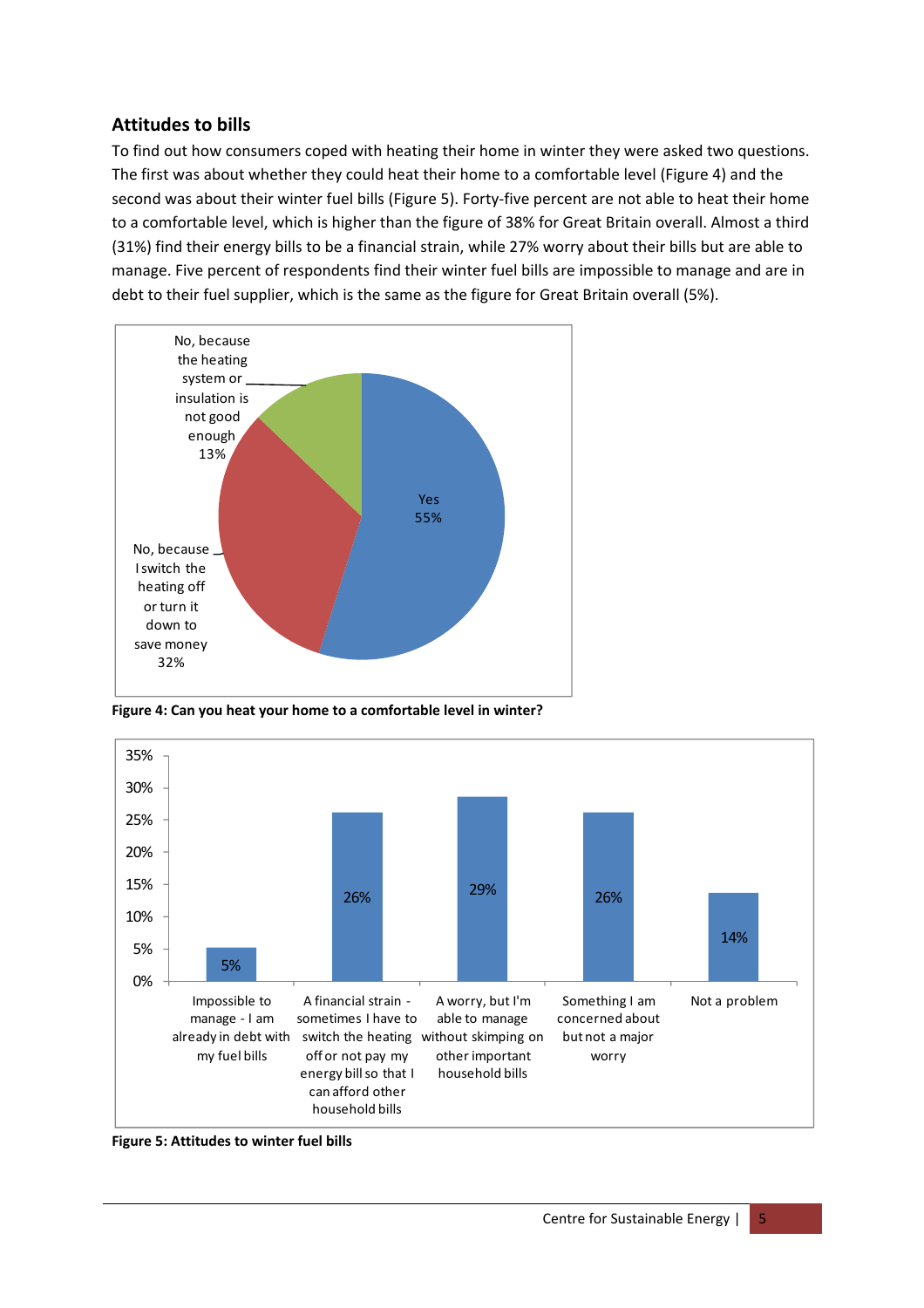#### **Experience and knowledge of switching prior to the session**

Eighty‐six percent of consumers already knew that it was possible to switch energy supplier. Twenty‐ nine percent of respondents had switched supplier once in the past, while 17% had switched more than once, a total of 46% of respondents who have experience of switching. The majority (66%) of those who had switched in the past were proactive switchers, while the rest were reactive switchers, switching in response to an approach from an energy supplier salesperson. Those switching as a result of an approach by an energy supplier salesperson may not have considered the full range of tariffs available to them before switching.

Fifty-seven percent of respondents said they had never switched to a different tariff with the same supplier, while 19% had done so, and 24% did not know whether they had or not.

#### **The impact of the session**

Ninety-seven percent of those who answered said they found the session useful. Figure 6 shows what consumers said they found useful about the session. Information about how to find the best deal was considered useful by the highest number of people, at 80% of respondents, with information about how to switch energy supplier coming second at 63%.



**Figure 6: What did you find useful about the session?**

#### **Planned follow‐up actions**

Seventy-two percent of people said they would definitely or probably do something as a result of the session, as illustrated in Figure 7.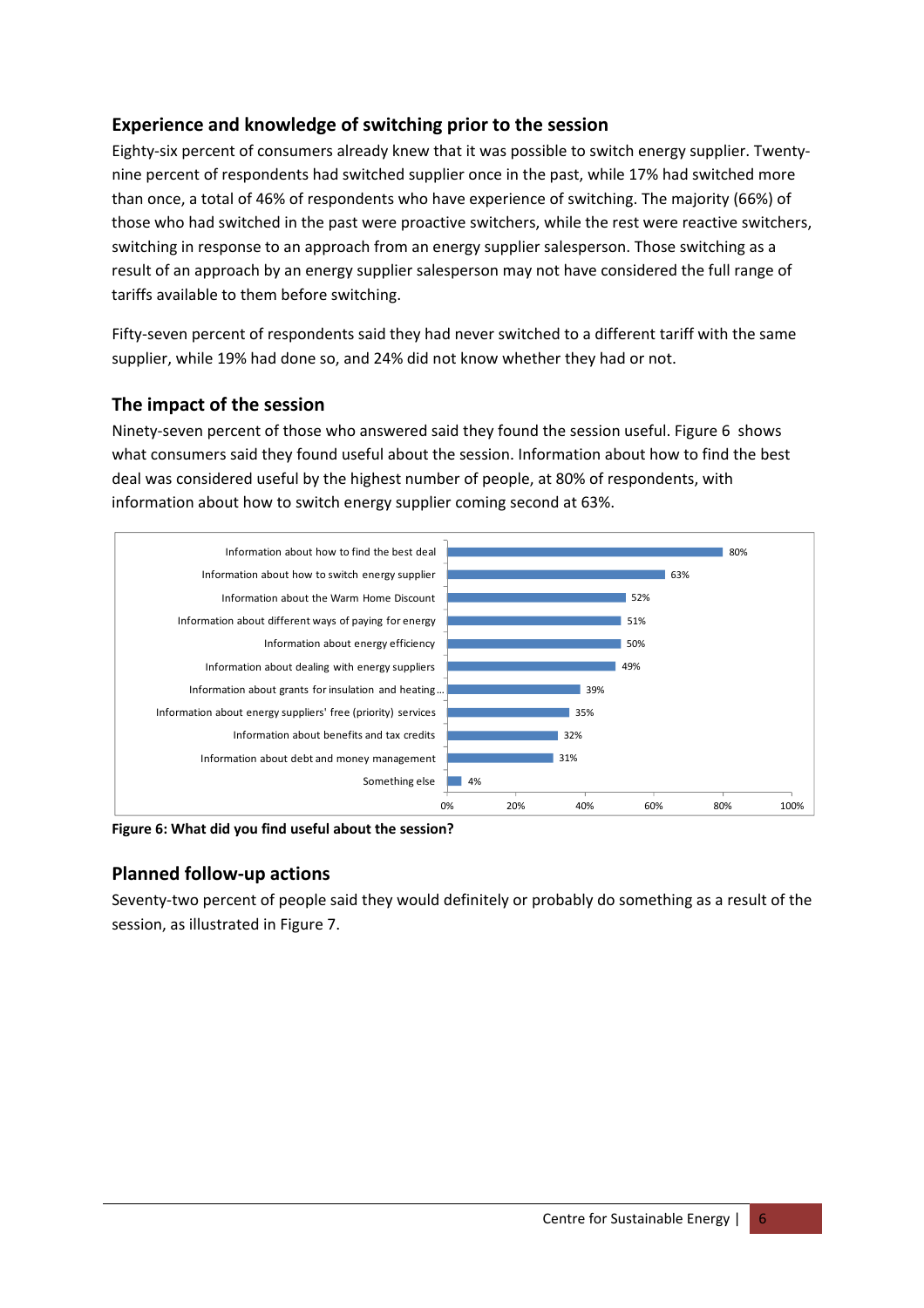

**Figure 7: Will you do anything as a result of the session today?**

Consumers were asked what they planned to do as a result of the session. The responses are shown in Figure 8. Contacting the current energy supplier was the most popular planned action at 45% of respondents, while looking at a switching website and contacting other suppliers were also popular, at 34% and 27% respectively.



**Figure 8: Planned actions following the session**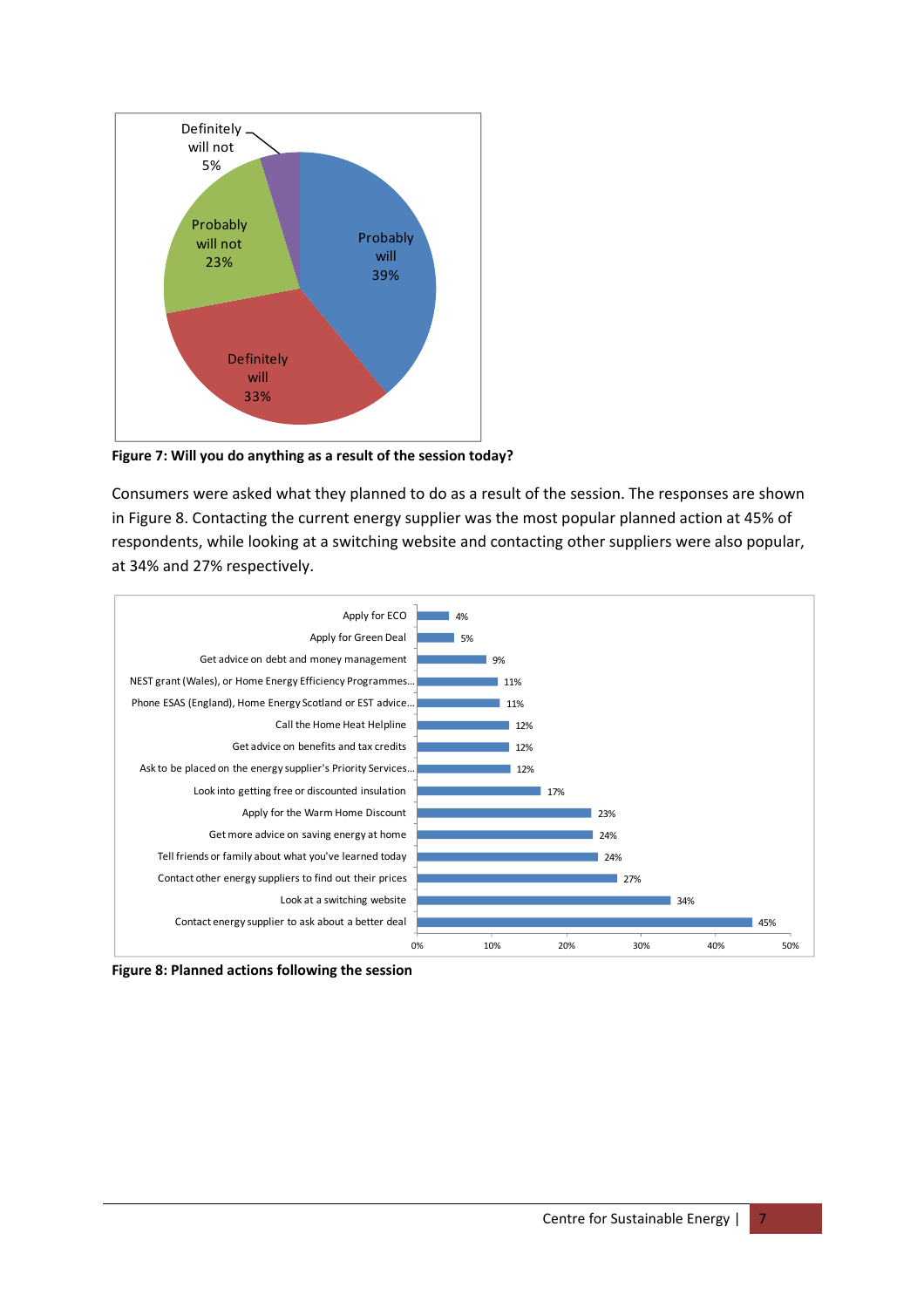# **1.2 Consumers: follow‐up interviews – Wales**

Nineteen consumers who were interviewed attended an Energy Best Deal session in Wales; this is equal to 2% of all consumers who attended sessions in Wales and 13% of all interviewees across GB. The absolute number of interviewees is small, and therefore the interview results should be taken as examples of individuals' experience rather than being representative of all Energy Best Deal attendees in Wales.

#### **Action taken since the session**

In the interview, consumers were asked whether following the session they did any of the following:

- Found out about prices from suppliers
- Changed payment method
- Looked for more information about energy efficiency or improving their heating system
- Applied for NEST, free or discounted insulation, or the Warm Homes Discount
- Sought advice on benefits, tax credits, debt or money management
- Asked to be placed on the Priority Services Register
- Took any steps to save energy in their home (specifically prompted by the EBD session)

Each of these is discussed separately in the following sections. However, overall across all actions, a total of 15 out of 19 people (74%) in Wales had taken at least one of these actions. One of the people who had not taken action had told friends or family about what they had learned.

#### **Looking for a better energy tariff**

Six people had taken action to look for a better deal since the session. All six of them checked prices with their existing supplier, while two also checked prices from different suppliers. Three people were offered a better deal with their existing supplier; one of these was also offered a better deal by a different supplier. All of these people switched to the better deal (the person who was offered a better deal by both the existing supplier and a new supplier chose to move to the better deal with the existing supplier).

All three people who switched to a different tariff with the same supplier had switched before. Two of these people who switched or intended to switch had switched supplier before, but one had previously done so as the result of an approach from a fuel company salesperson. This means they may not have checked all of the available options to get the best deal.

None of the consumers who were interviewed in Wales had changed the way they paid for their gas or electricity.

#### **The process of switching supplier**

Two of the three people who had switched or intended to switch found the process 'fairly easy', the other found the process 'fairly difficult'.

## **Factors which discouraged people**

Thirteen interviewees did not look for a better deal. Of those who did not look for a better deal, one was living in rented accommodation and was unsure whether they could switch; one said all suppliers were the same so they might as well stay with their current supplier; one said they had a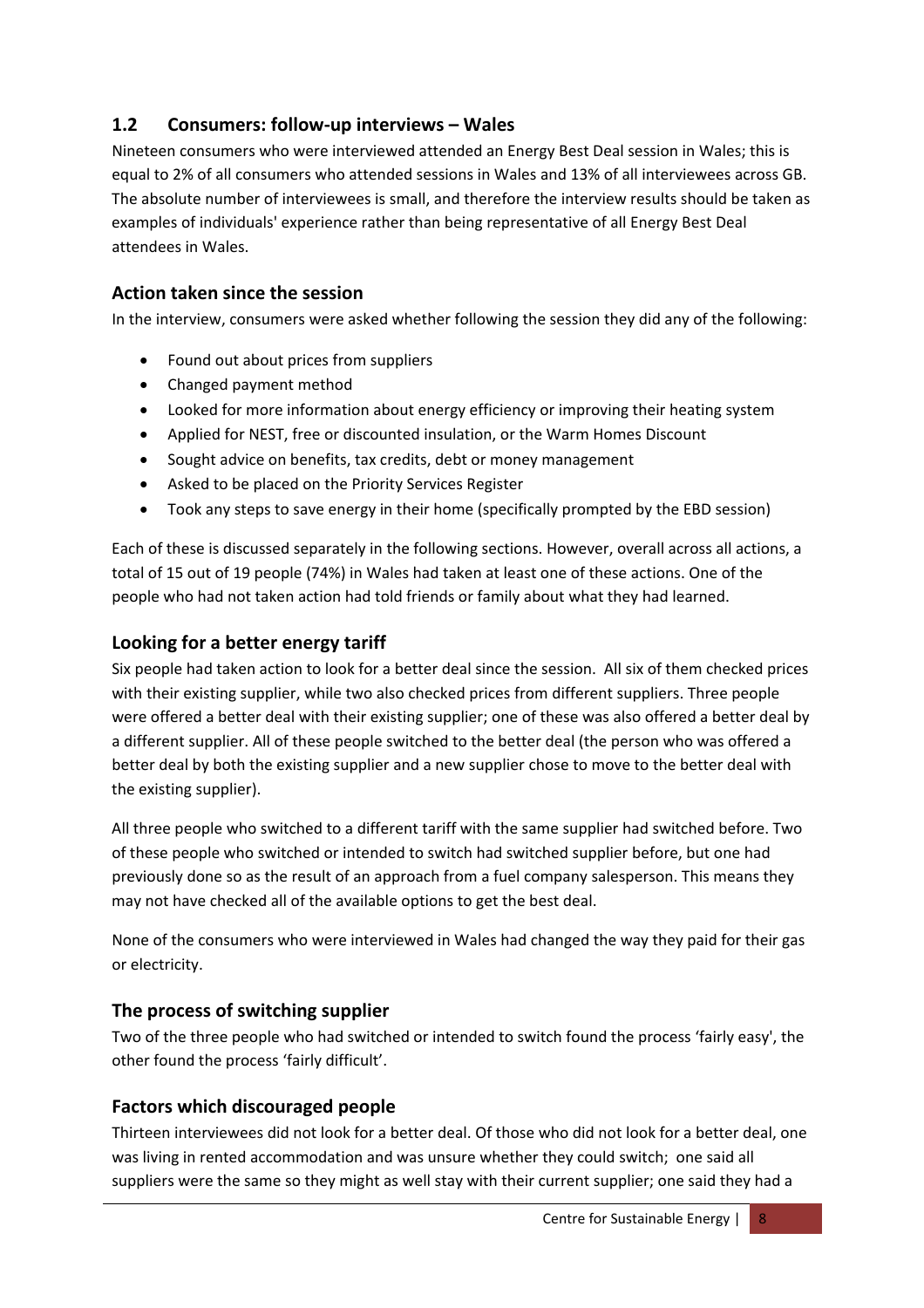debt with their supplier; and one was moving home shortly. Seven people said that they had not had time (3) or that it was too much hassle (4).

# **Trustworthiness of energy companies**

Interviewees were asked how trustworthy they perceived energy companies to be in general. They were given the options: very trustworthy, fairly trustworthy, not trustworthy, and 'I think mine is ok, but not all of them are trustworthy'. The responses are shown in Figure 9.



**Figure 9: How do you rate the trustworthiness of suppliers?**

# **Energy efficiency actions**

Interviewees were asked if they had looked for any more information on improving their home energy efficiency or heating system since the session, and whether they had done so as a direct result of the session. Three interviewees had done so as a result of the session. Additional sources of information used were: a local council, the internet and an insulation supplier.

Interviewees were asked if they had taken any steps to save energy in their homes since the session, and whether this was prompted by the Energy Best Deal session. Twelve people said that they had done something, as a result of the Energy Best Deal session.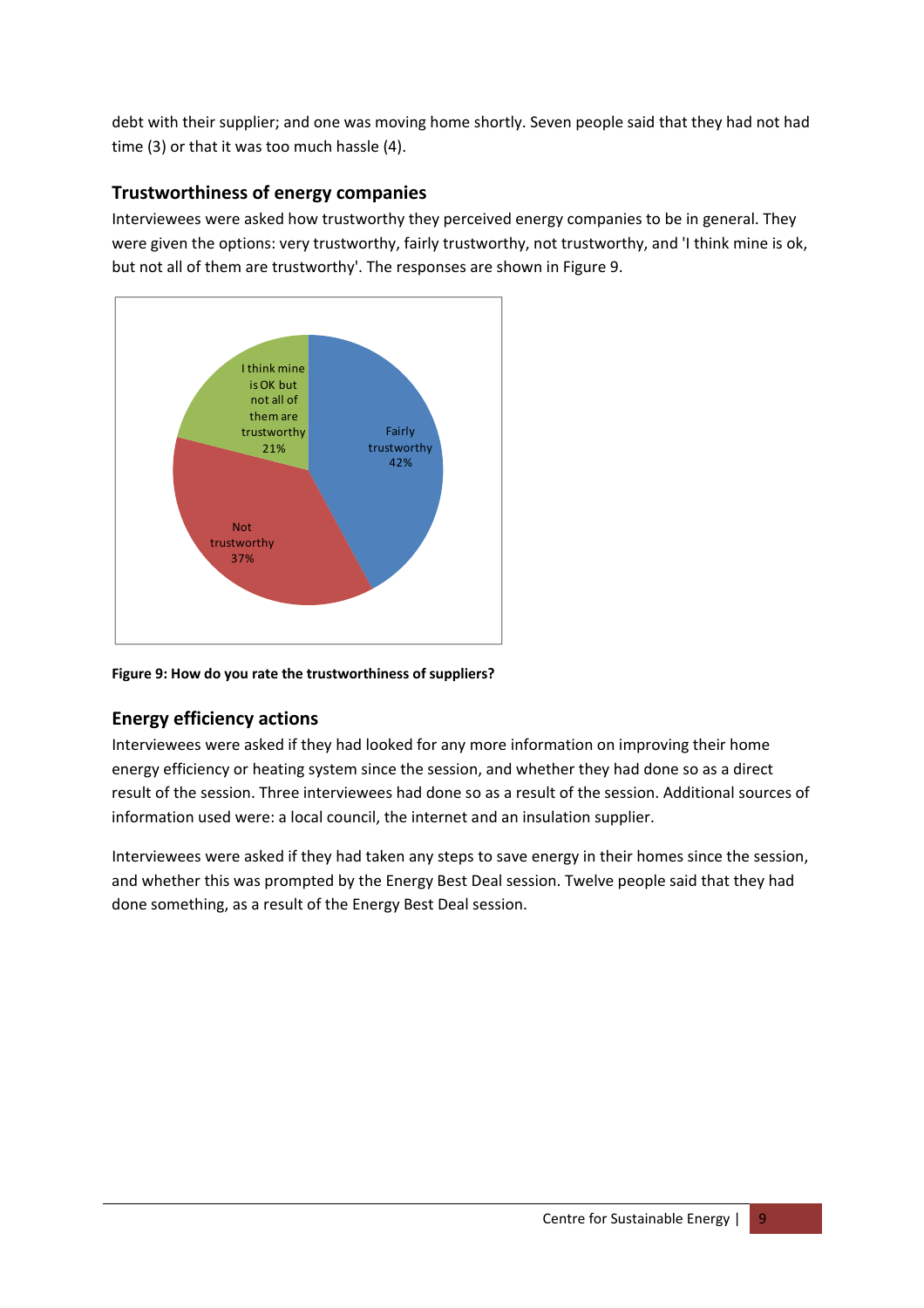# **Identifying consumers qualifying for ECO<sup>2</sup> Home Heating Cost Reduction Obligation**

Consumers were asked two basic questions about benefits and income, which were designed to identify most people who would be eligible for ECO HHCRO funding for heating measures for their homes.

- Does anyone in your household receive either Pension Credit or Child Tax Credit?
- If yes to the latter, is your household income under £15,860?

There are other qualifying criteria for HHCRO, and so people who answer no to these questions could still be eligible if they claim certain other benefits; however, there was a need to strike a balance between getting useful information and asking so many questions that interviewees would be reluctant to answer, which is a risk when asking what benefits are claimed.

Two interviewees (11%) receive Pension Credit and two (11%) receive Child Tax Credit and have a household income under £15,860, making a total of 21% of interviewees who meet the above criteria. However, for HHCRO, people living in social housing are not eligible. Applying this additional indicator leaves one Pension Credit recipient eligible and no Child Tax Credit recipients under the income threshold eligible.

# **Further actions**

Interviewees were asked about a set of other actions, related to seeking advice or applying for heating grants, that they had taken since the session. One person had sought advice on debt and money management, one person had applied for NEST, three people had applied for free or discounted insulating or heating from a supplier or another source, and four people had applied for the Warm Home Discount.

# **Information passed on to friends and family**

Ten of the interviewees (53%) had passed on information from the Energy Best Deal session to friends and family. Due to the small sample size it is not appropriate to report a median or mean number of people that information was passed on to, but per interviewee the number ranged from one person to four.

 $^{2}$  Under the Home Heating Cost Reduction Obligation, "suppliers must deliver measures which result in cost savings and which improve the ability of a householder to affordably heat their home. HHCRO (also known as ECO Affordable Warmth) focuses on low income and vulnerable householders, living in private housing (generally), where residents are in receipt of specific benefits and meet other related conditions (the affordable warmth group' or AWG')." (p.55, ECO Guidance for Suppliers, Ofgem, 13 March 2013). See (http://www.ofgem.gov.uk/Sustainability/Environment/ECO/guidance/Documents1/Energy%20Companies%2 0Obligation%20(ECO)%20Guidance%20for%20Suppliers%20‐%2015%20March.pdf)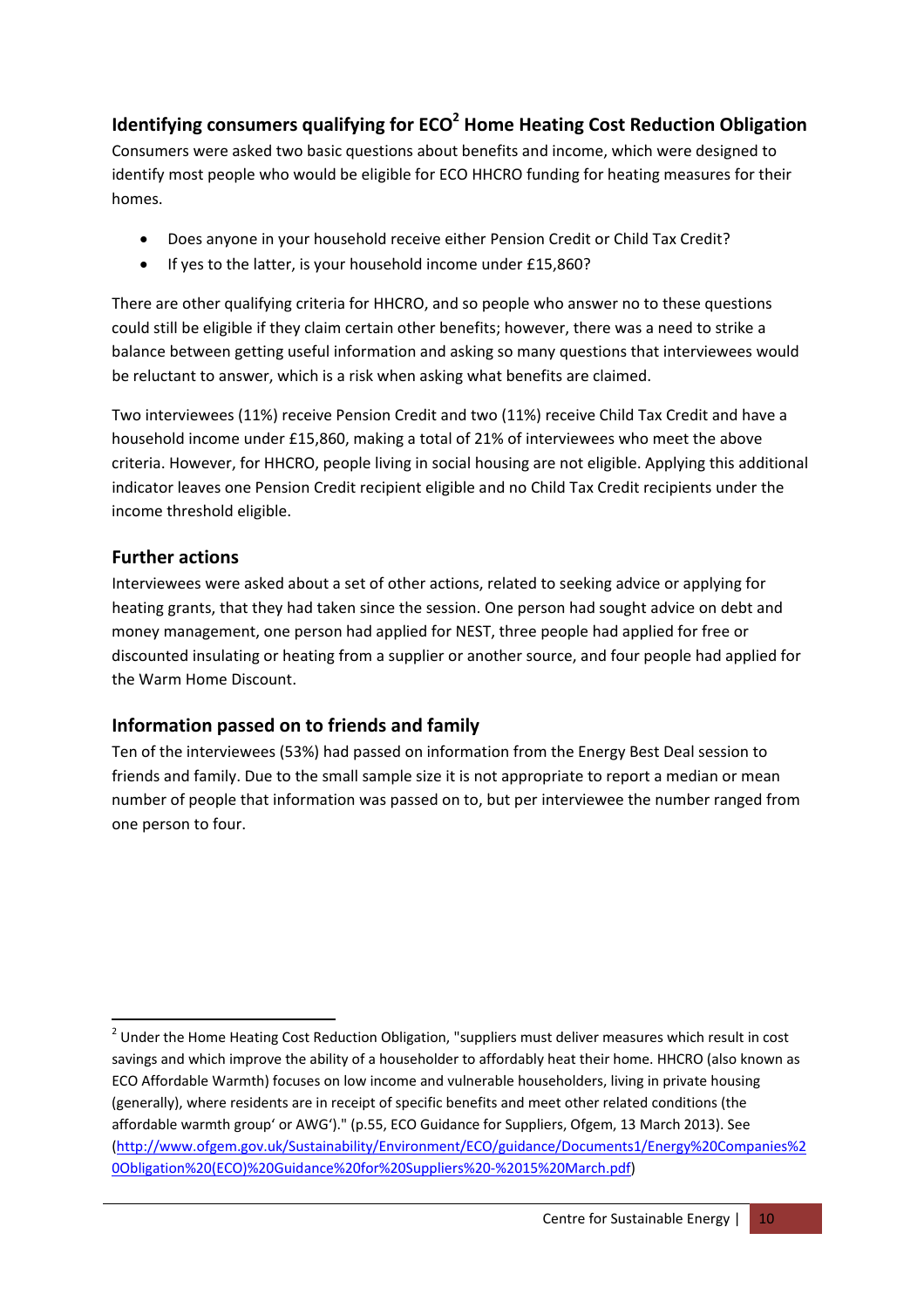# **1.3 Frontline workers: questionnaire responses ‐ Wales**

#### **Profile**

In Wales 351 questionnaires were returned by frontline workers, a response rate of 45%. This is lower than the response rate for Great Britain, which was 62%. Figure 10 shows the organisations represented by frontline workers in Wales. The largest group of frontline workers in Wales came from Citizens Advice Bureaux (33%), with the second largest group identifying themselves as coming from 'other' organisations ‐ those not listed as the default choices. 'Other' organisations represented by attendees in Wales were mostly community organisations.



#### **Figure 10: Frontline worker organisation types**

Frontline workers were also asked if their organisation specialises in supporting specific groups or advising on specific topics. These are shown in Figure 11, as a percentage of the total number of frontline workers who attended sessions (many people chose more than one option and so the total sums to more than 100%). The topics that frontline workers' organisations in Wales most commonly specialise in are unemployment (47%), housing (40%) and debt and money management (35%).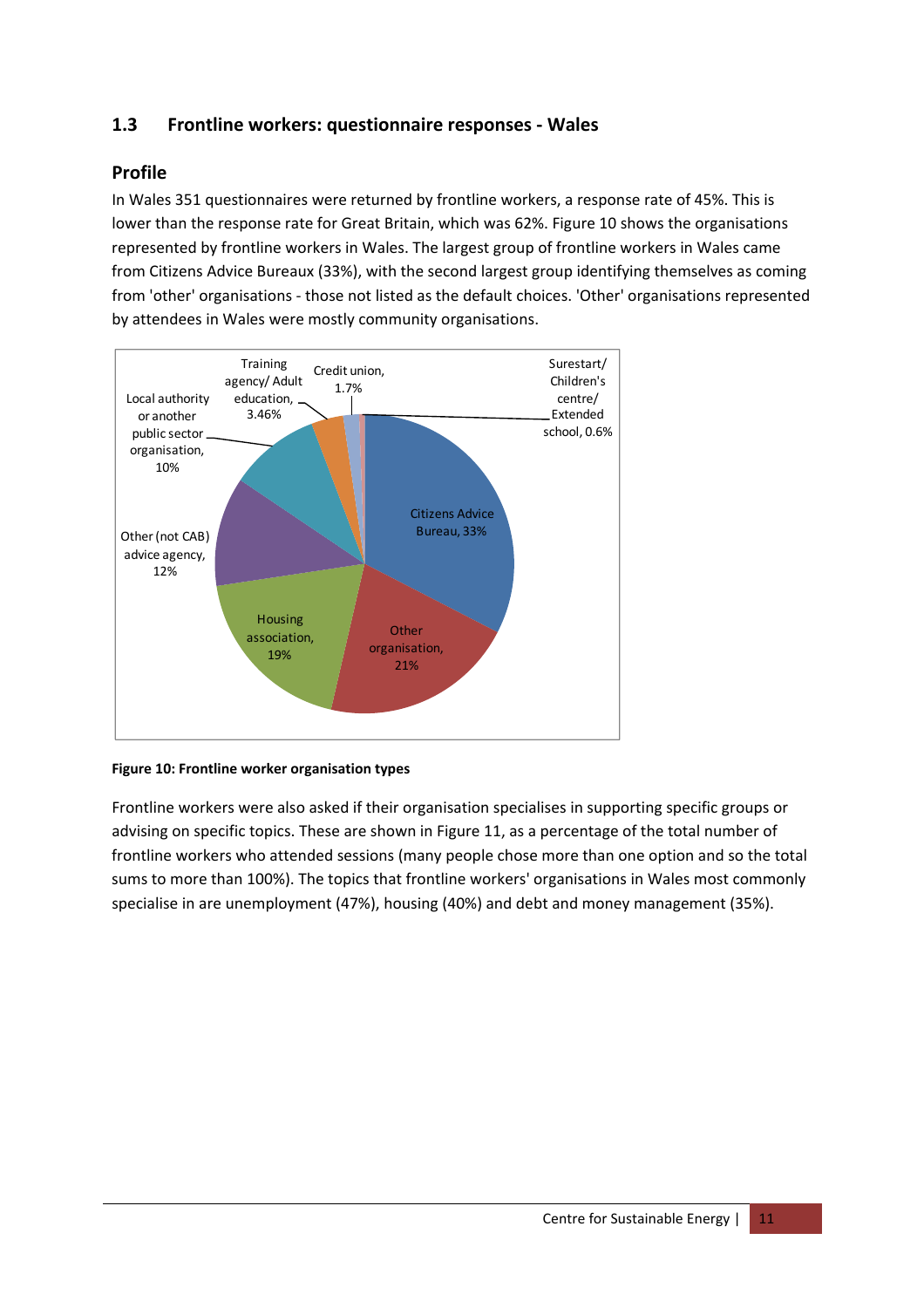

**Figure 11: Frontline worker organisation: specialisms**

#### **Previous advice‐giving**

Figure 12 shows the topics on which frontline workers had given advice on prior to the session. Half of the frontline workers had previously given advice on benefits and tax credits, with 43% advising on debt and money management. The least commonly advised on topics prior to the session relate were ECO and the Green Deal.



#### **Figure 12: Previous advice‐giving**

#### **The impact of the session**

Eighty-two per cent of frontline workers said that the session had changed their view on fuel poverty. Frontline workers were asked to estimate what percentage of their clients are in, or at risk of, fuel poverty. As can be seen in Figure 13, 24% of frontline workers estimated that 80 to 100% of their clients were in, or at risk of, fuel poverty, while 38% estimated 60 to 80%.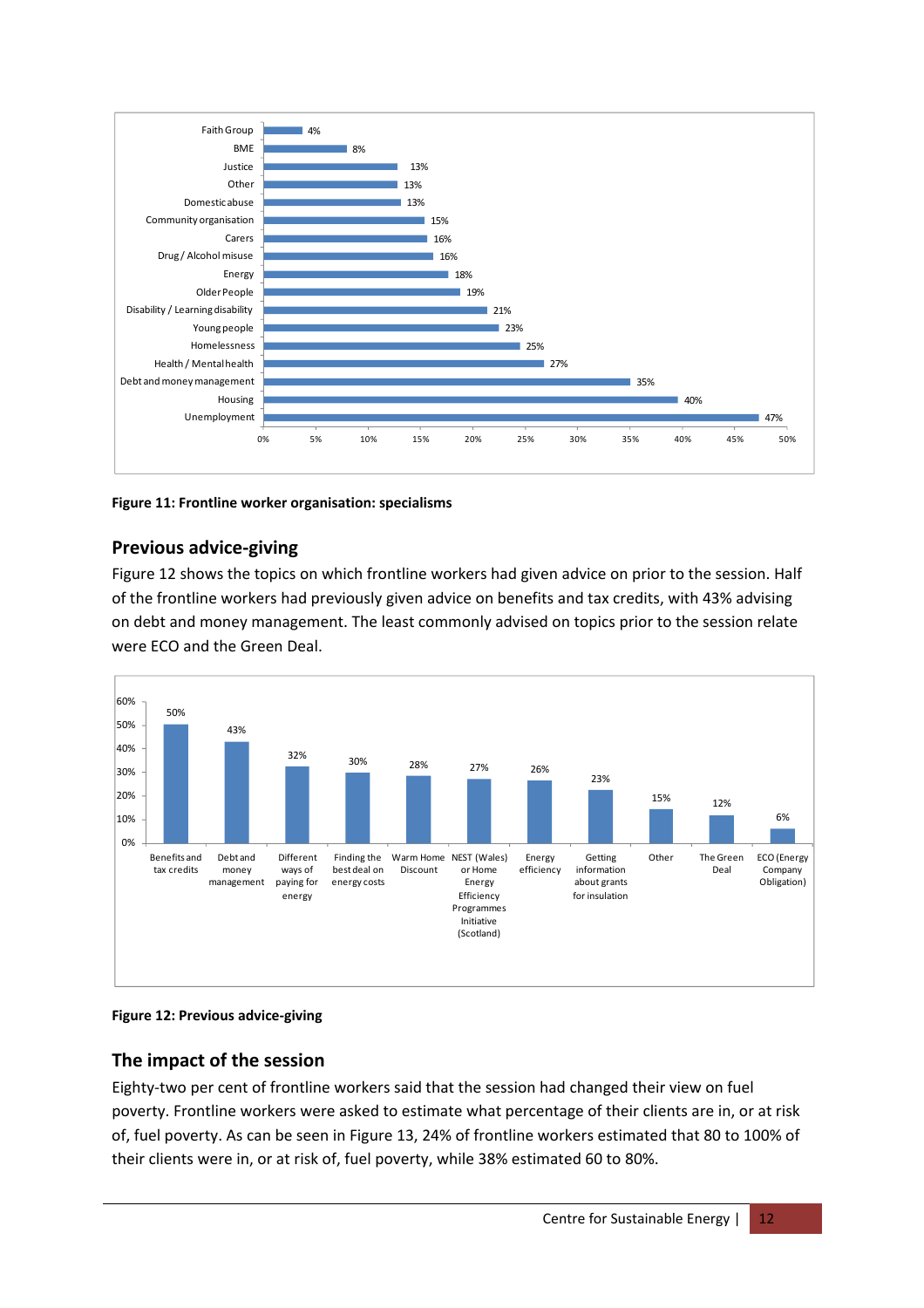

#### **Figure 13: Estimated number of clients in fuel poverty**

Frontline workers were asked if they felt better informed as a result of the session. Ninety‐seven per cent said they did; 56% to a great extent, and 41% to some extent. This is illustrated in Figure 14.



#### **Figure 14: Do you feel better informed as a result of the session?**

Frontline workers were asked if they felt more or less confident about specific topics following the session. The results are illustrated in Figure 15. For most topics a large proportion of frontline workers felt more confident following the session, with none or very few feeling less confident, apart from in the area of the Green Deal and ECO, where 2% and 1.4% felt less confident respectively.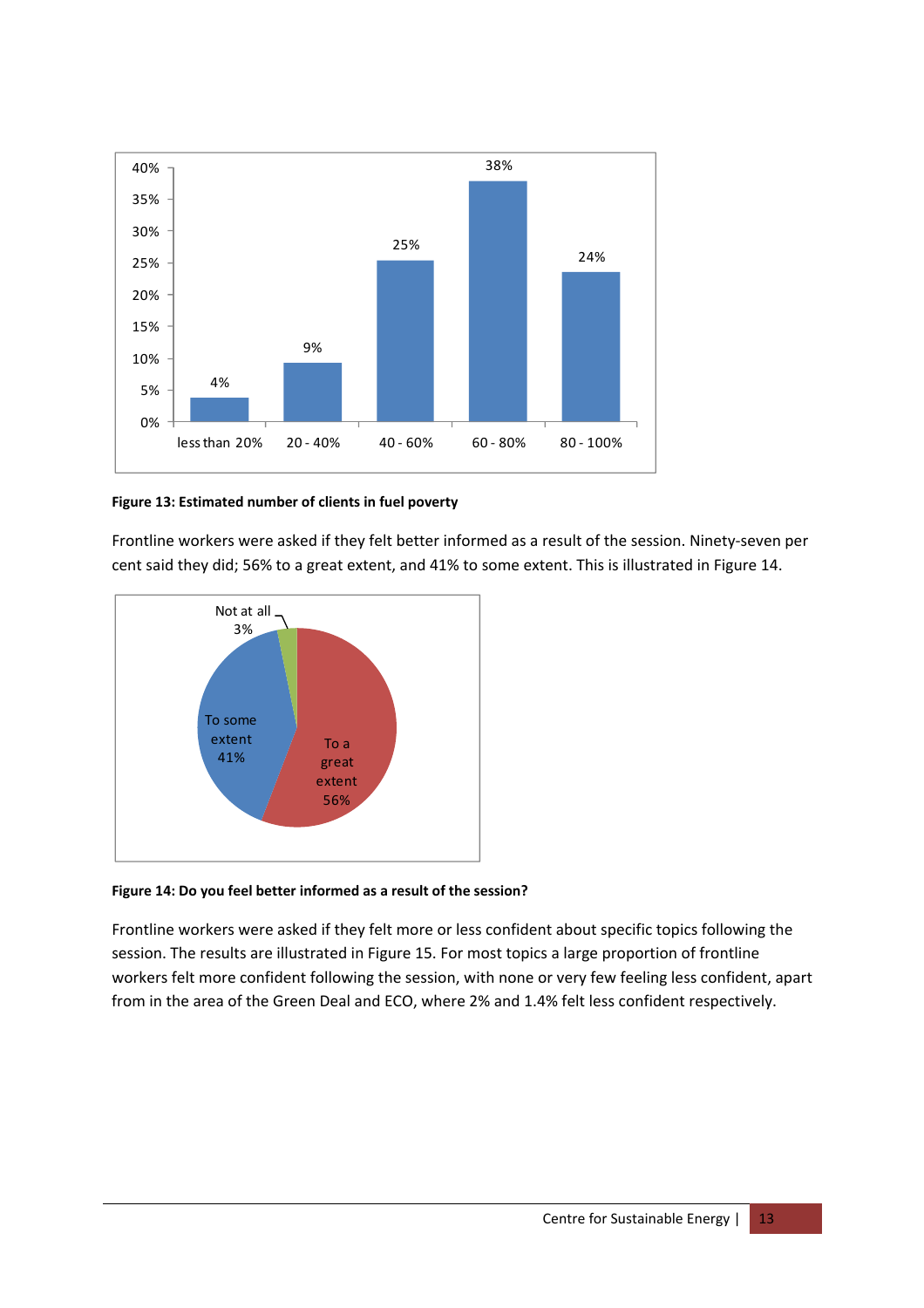

#### **Figure 15: Increases and decreases in confidence after the session**

#### **Passing on information from the session**

Frontline workers were asked to estimate the number of clients to whom they would pass on information learnt at the session. The distribution is shown in Figure 16. The question was left unanswered by 13% of frontline workers.



#### **Figure 16: Number of clients information will be passed on to**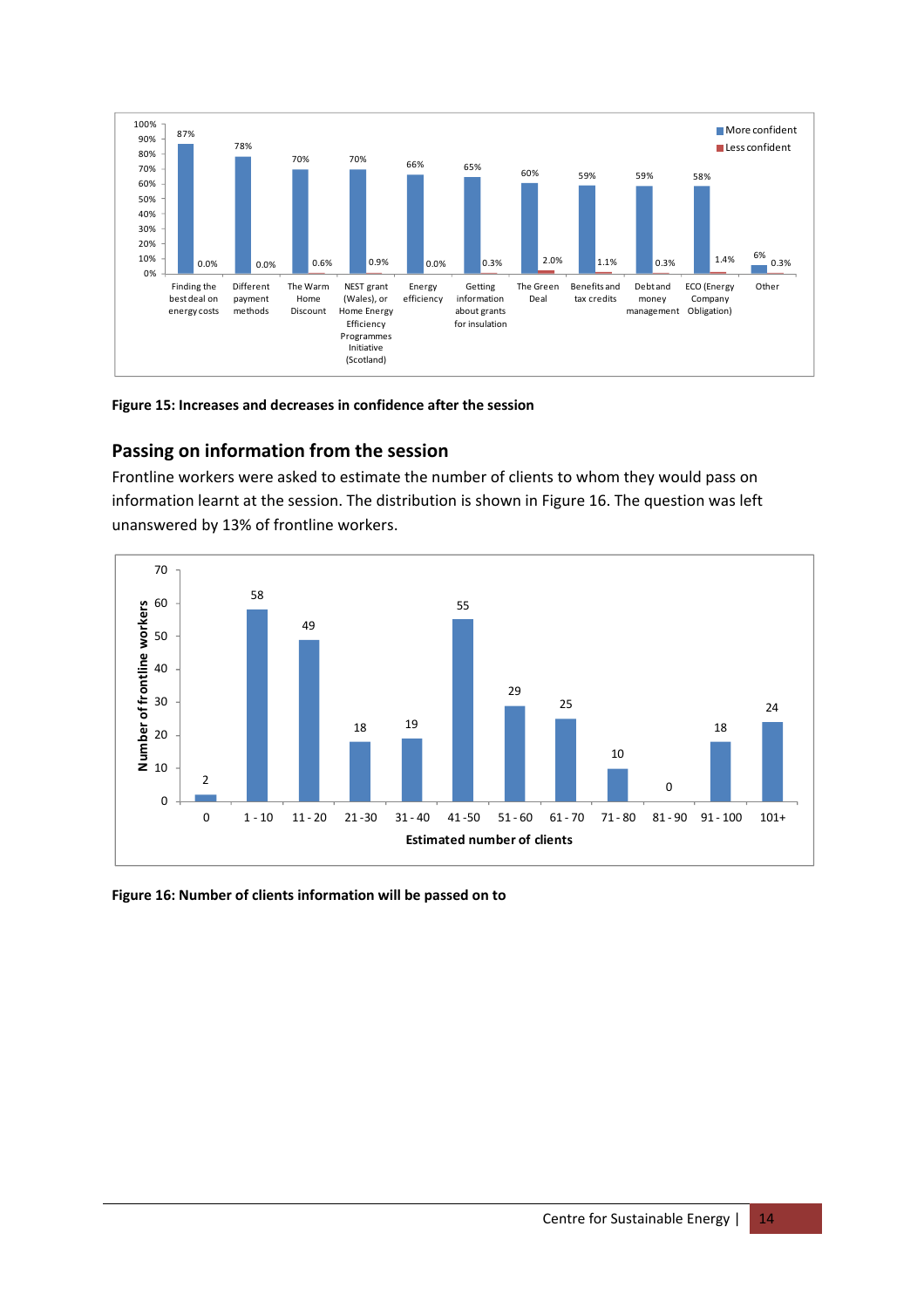# **1.4 Frontline workers: follow‐up interviews – Wales**

Eighteen frontline workers who attended sessions in Wales were interviewed. This is equal to 2% of all frontline workers who attended sessions in Wales and 12% of all frontline workers interviewed.

Seven of the frontline workers were from Citizens Advice Bureaux, one was from another advice agency, three were from housing associations, three were from local authorities or other public sector organisations, one was from a training agency, and three were from 'other' organisations (no specifics available).

# **Advice‐giving on Energy Best Deal topics**

Frontline worker interviewees were asked to rate each of the five main Energy Best Deal topics in terms of their own level of knowledge before and after the presentation, using a scale of 1 to 5 where one is no knowledge and five is highly knowledgeable. Figure 17 shows the average score for levels of knowledge before and after the presentation. Scores were similar to overall Great Britain results, but interviewees in general rated their knowledge before the session slightly higher than the average across Great Britain. The average score increased for all topics, following the session.



#### **Figure 17: Levels of knowledge in topics covered in the session: average scores before and after**

Interviewees were asked to rate the main Energy Best Deal topics in terms of importance to their job role, with 1 being 'not important' and 5 being 'highly important'. The responses are shown in Figure 18. For each topic, 'highly important' was chosen more frequently than any other rating. Benefits and tax credits was the topic which was most important to most interviewees.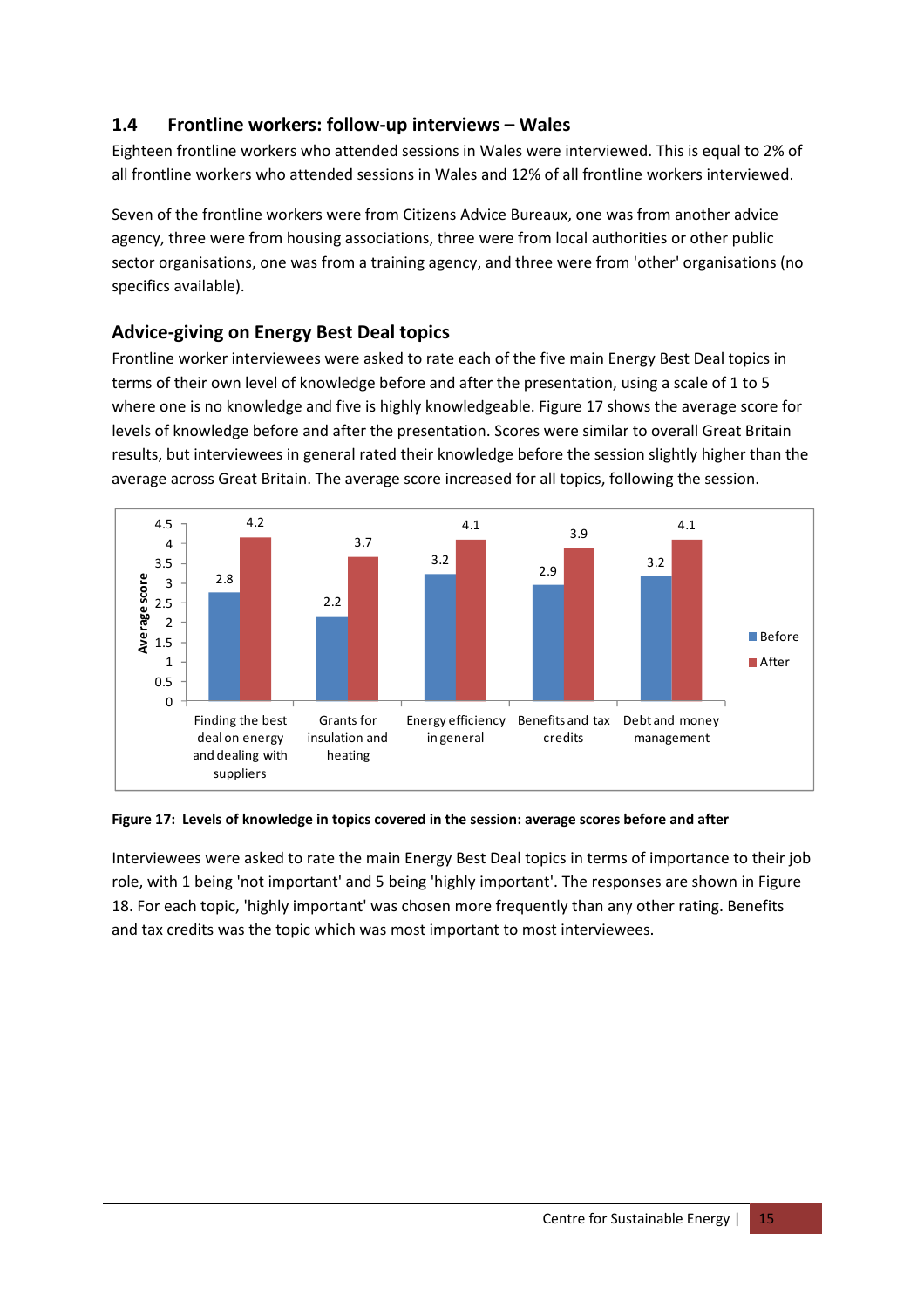

#### **Figure 18: Importance of session topics in terms of interviewees' job roles**

To get more detail on the previous question, interviewees were also asked whether any part of the presentation was particularly useful in helping them do their job. The responses are shown in Figure 19. The most common response was that information about debt and money management was particularly useful. All respondents thought at least one aspect of the training was of particular use.



#### Figure 19: Did you find any part of the presentation particularly useful in helping you do your job?

Interviewees were given a set of statements about the effect of the presentation on the advice they were able to give to clients. They were asked to say whether the statements were applicable to them 'to a great extent', 'to some extent', or not at all. The responses are shown in Figure 20.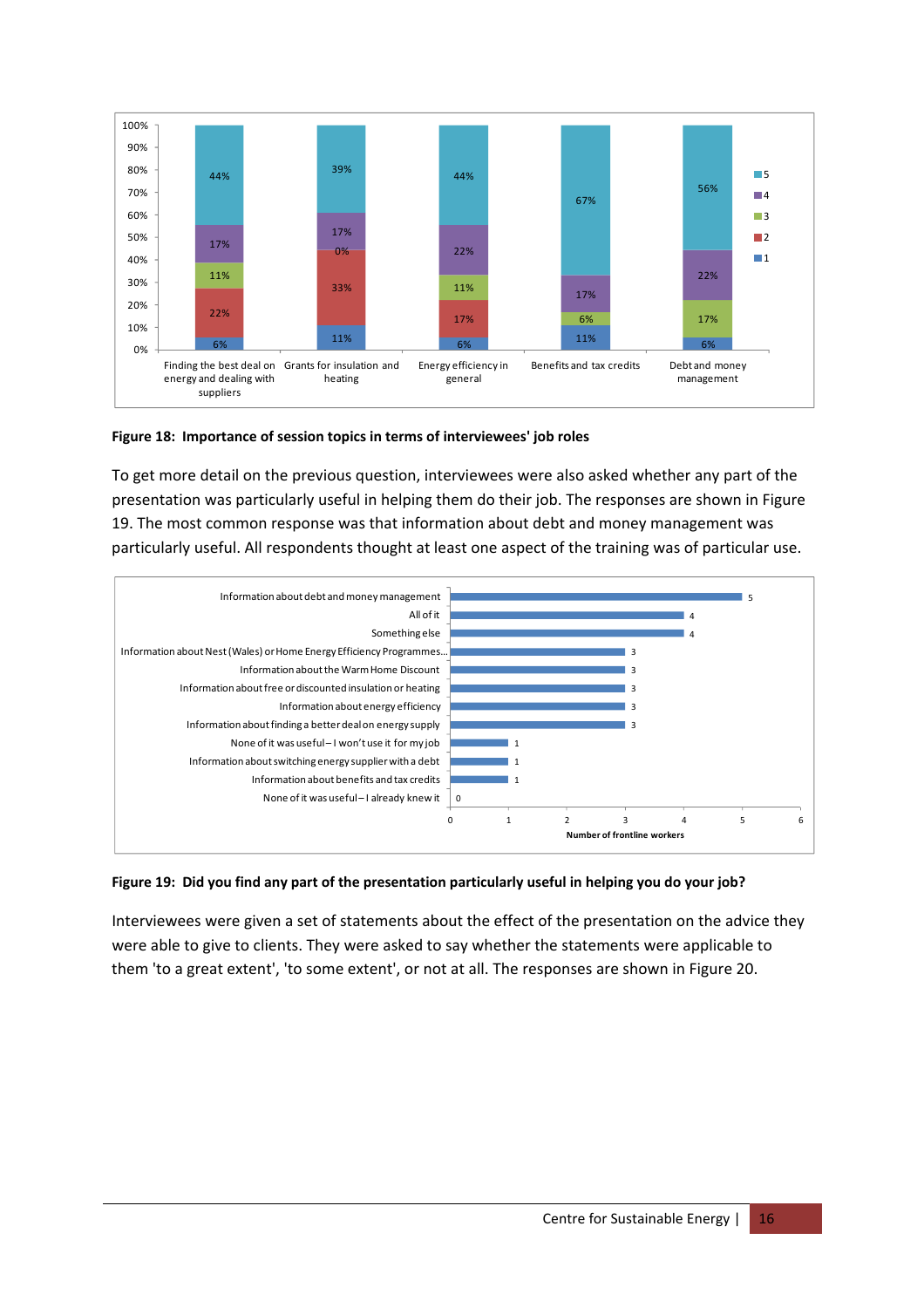

#### **Figure 20: Effect of session in terms of advice giving**

Interviewees were asked which topics they had given advice on since the presentation. The answers are shown in Figure 21.



#### **Figure 21: Topics advised on since the presentation**

Debt and money management and benefits and tax credits were the topics that the greatest number of frontline workers had given advice on since the session.

Interviewees were asked to estimate how many clients they had provided information to since the session. The total number across interviewees in Wales was 669 with a mean of 39 and median of 18.

Twelve interviewees said that they would not have provided as much information to as many clients without attending the session, while three said they would have provided the information even if they had not attended the session. All interviewees said that they would use information from the presentation to help clients in the future. No frontline workers in Wales felt *less* confident about any topics following the session.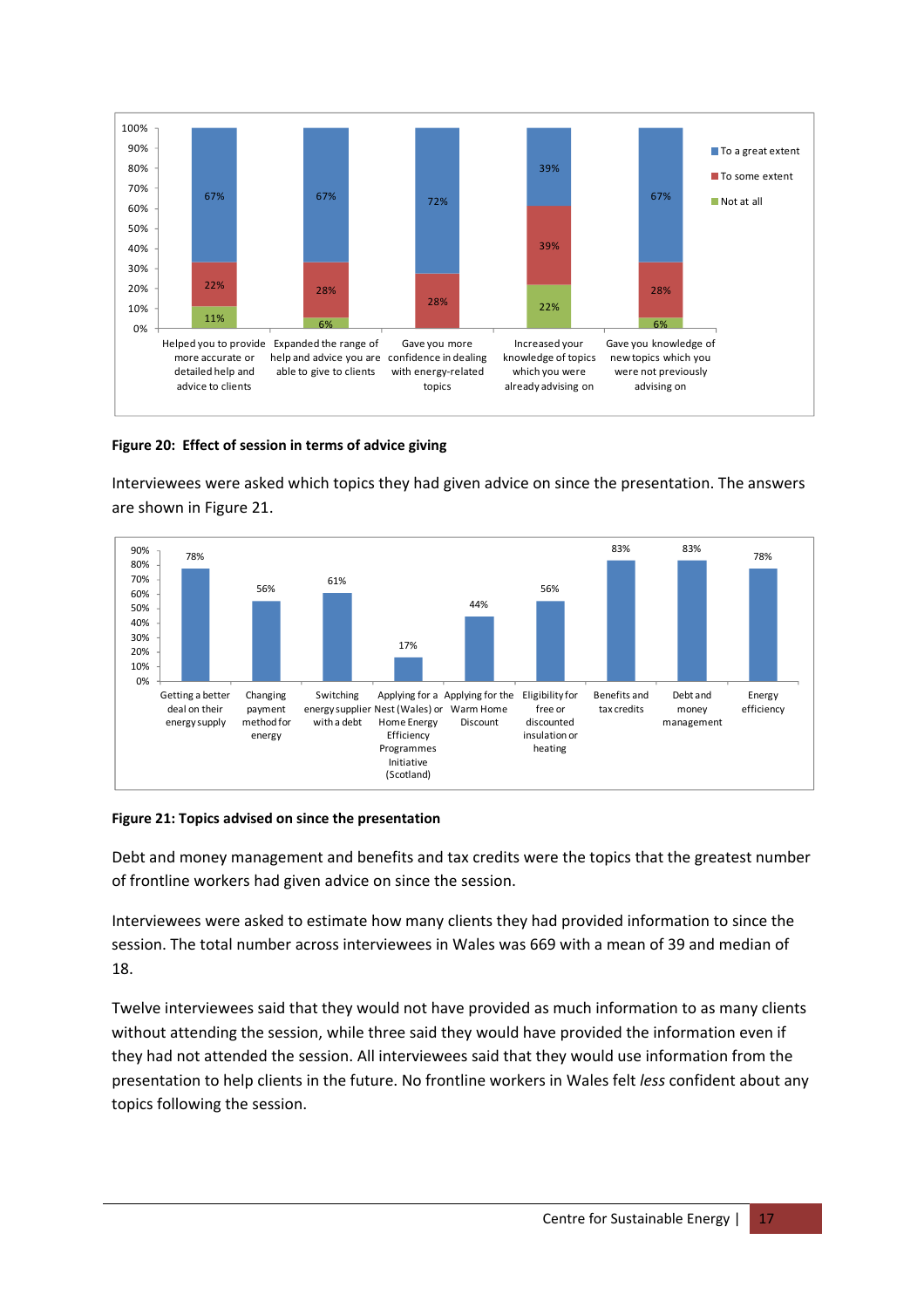Frontline workers were asked what the most common energy-related issue was that their clients seek help with. Three people said that this was debt, while another eight said it was the cost of energy and paying bills.

#### **Passing information on to colleagues**

Seven frontline workers said that they had passed some information from the Energy Best Deal session on to their colleagues.

In addition, thirteen frontline workers had passed on information from the Energy Best Deal session to friends and family.

#### **Frontline workers' own energy use**

Since the session, nine frontline workers had looked for a better deal on their own energy supply. Of these, one person had switched supplier and another was in the process of switching.

Eight frontline workers had taken steps to save energy in their own homes since the presentation while another five said that they were already very energy efficient.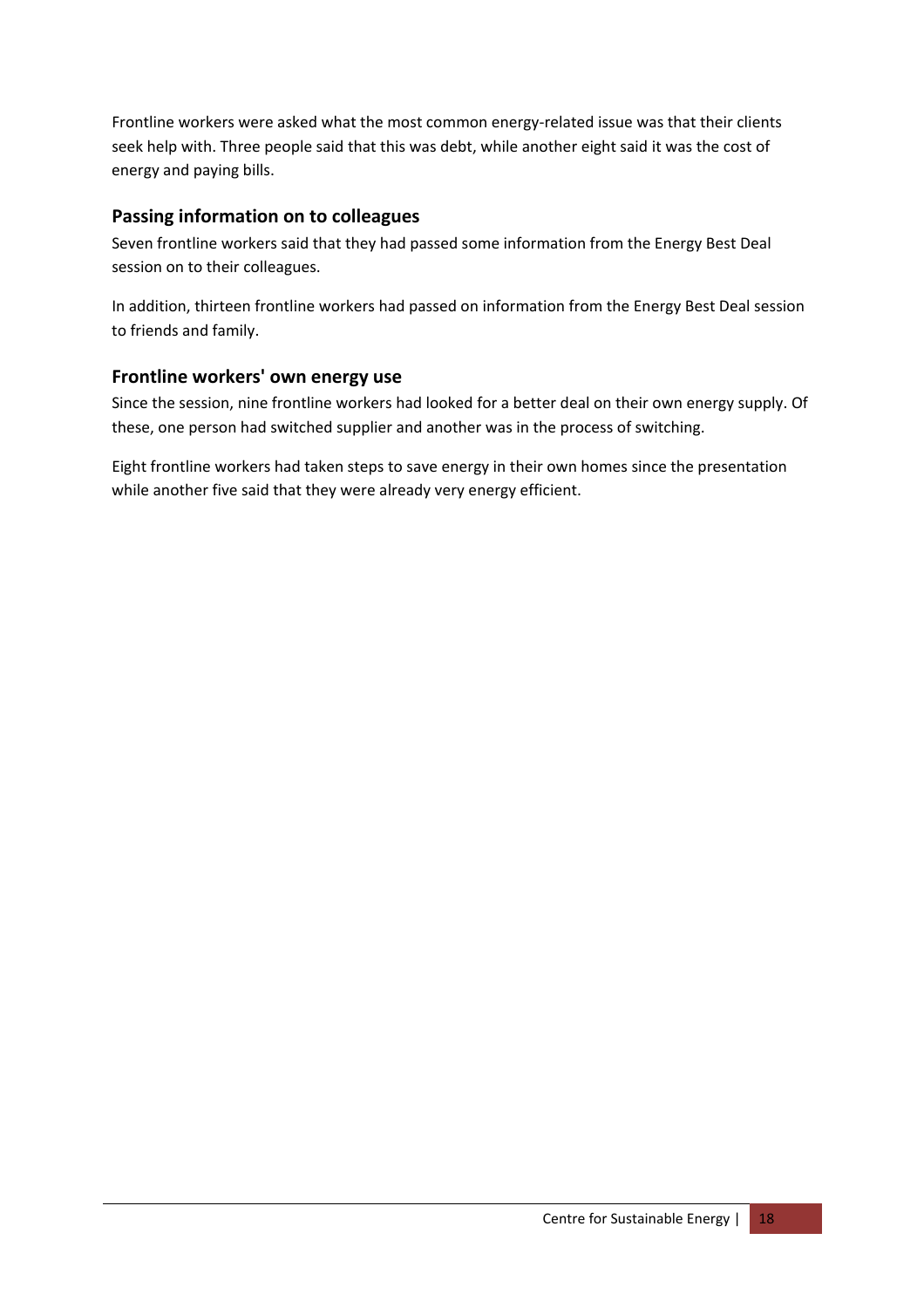# **1.5 Quality of the presentation and materials ‐ Wales**

Both consumers and frontline workers were asked to rate the presentation skills of the trainer, on a scale from poor to excellent (Figure 22). The majority of both consumers and frontline workers rated the presentation skills of the trainer as 'excellent.'



#### **Figure 22: Ratings of the presentation skills of the trainer**

Consumers and frontline workers were asked to rate the quality of the materials used during the session (Figure 23). This comprised the PowerPoint presentation and any handouts the trainer decided to use. The vast majority rated these as either 'excellent' or 'good', with ratings being roughly evenly split between these two categories.



**Figure 23: Ratings of the quality of the materials used during the session**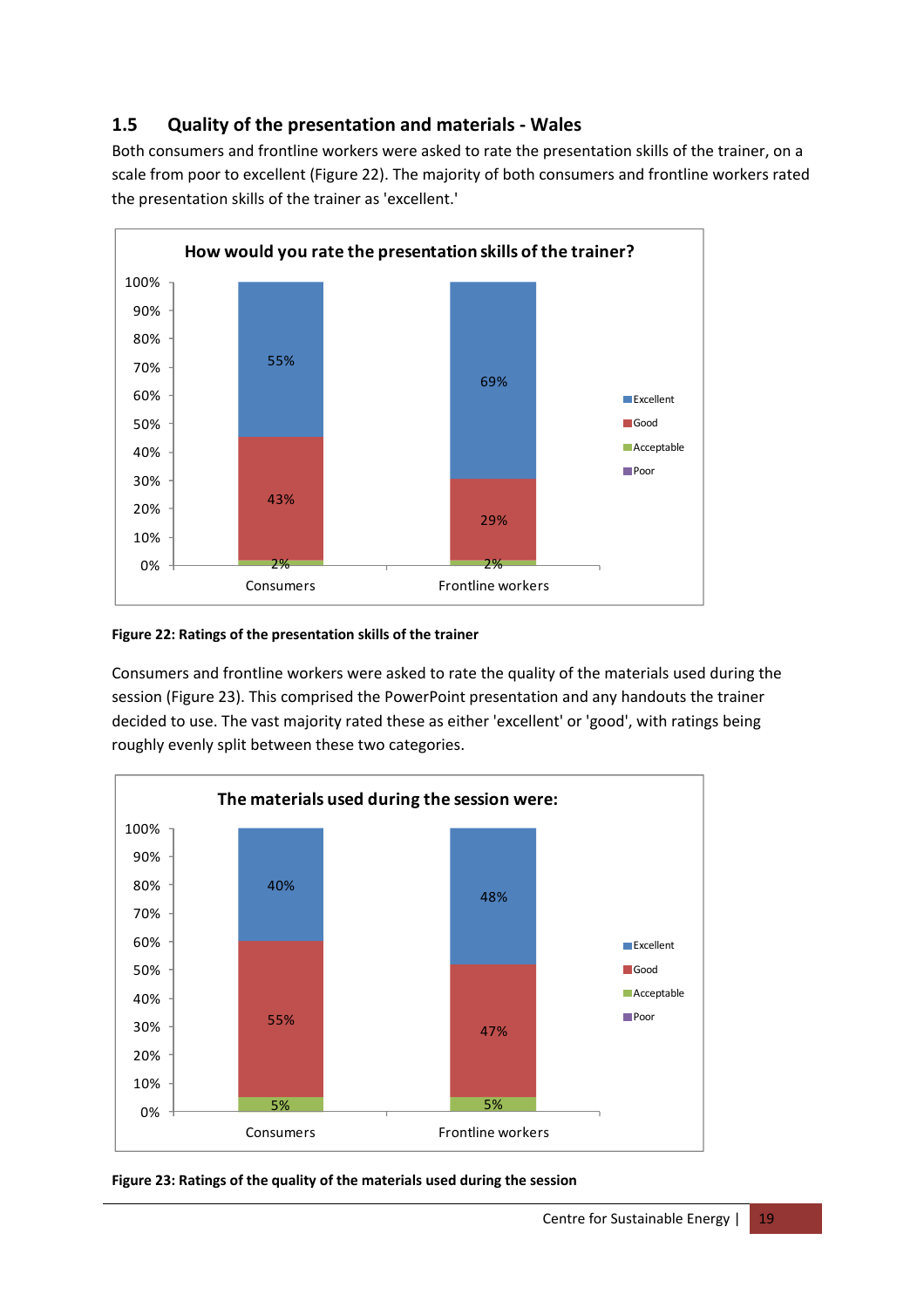Consumers and frontline workers were also asked to rate the quality of the materials provided to take away, which comprised a booklet produced by Citizens Advice and Ofgem, and any handouts the trainer decided to include (Figure 24). Again, the vast majority rated these as either 'excellent' or 'good', with ratings being roughly evenly split between these two categories.



**Figure 24: Ratings of the materials provided to take away**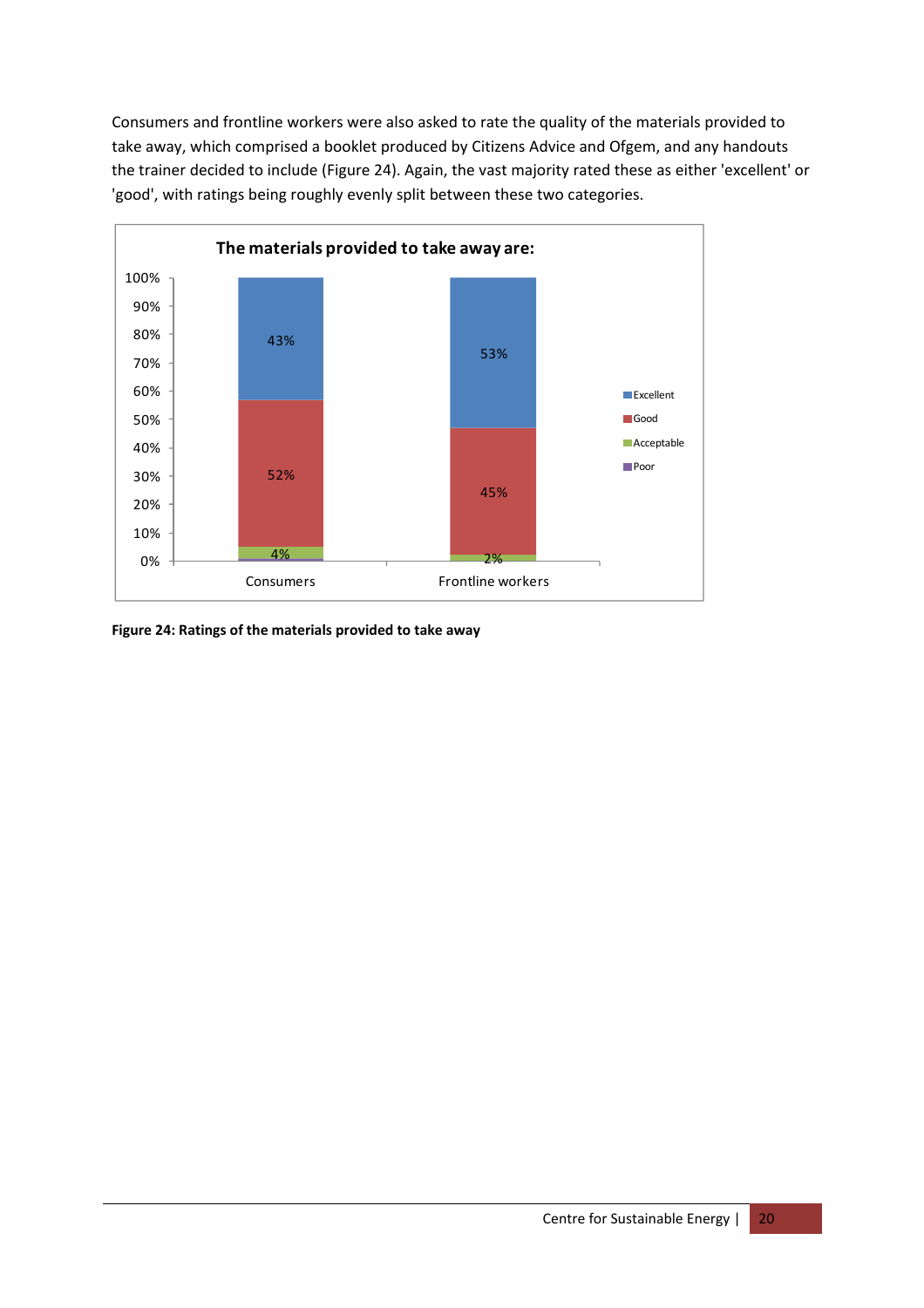# **2. Results for Scotland**

# **2.1 Consumers: questionnaire responses ‐ Scotland**

#### **Demographic information**

In Scotland 1,300 consumers attended the Energy Best Deal sessions, and questionnaire responses were received from 612 of these consumers. This is a 47% response rate, which is significantly lower than the overall response rate of 59% in Great Britain. Figure 25 to Figure 27 show demographic characteristics of consumers attending sessions in Scotland.









**Figure 25: Age of respondents Figure 26: Tenure of respondents**

#### **Figure 27: Occupation of respondents**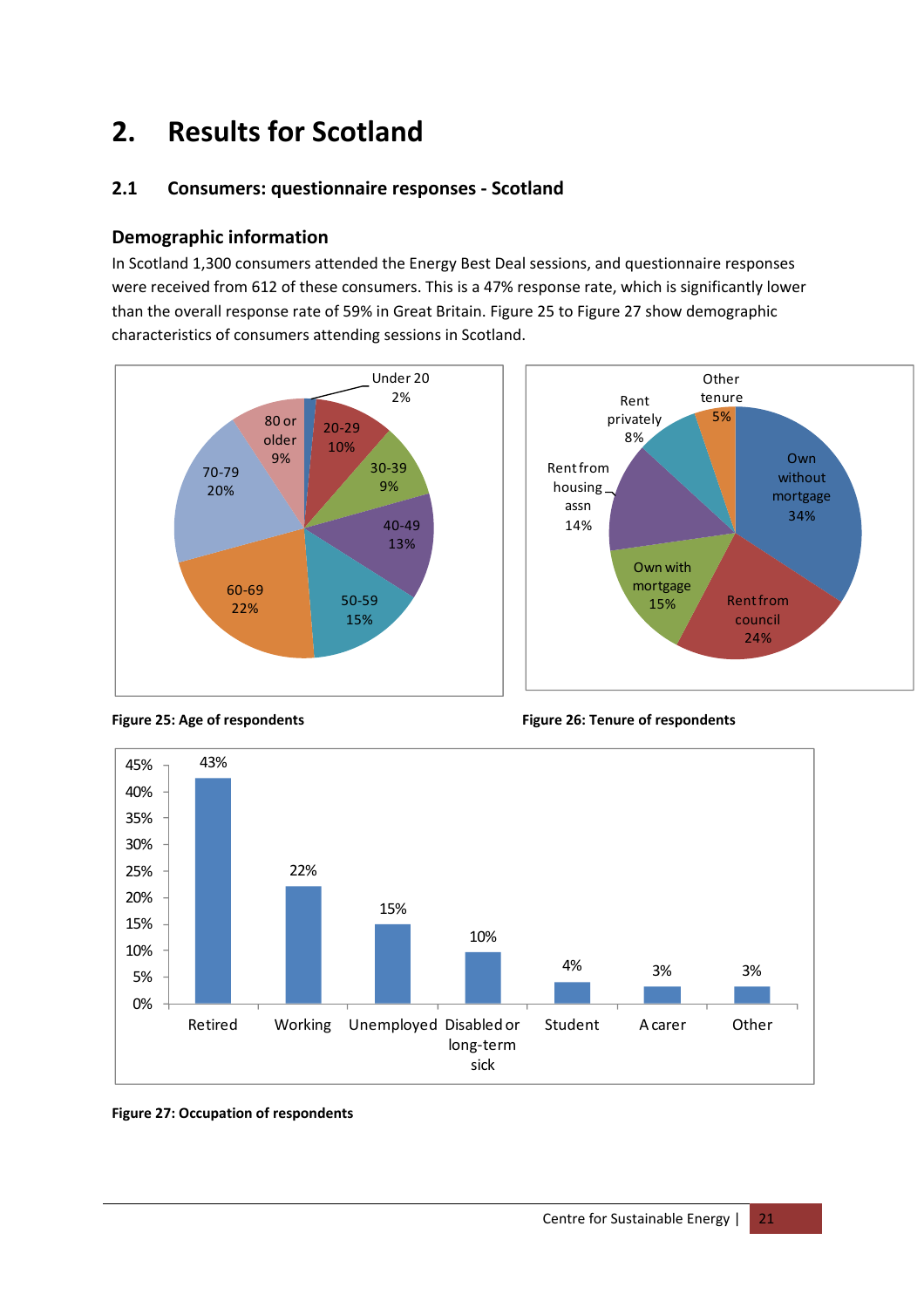# **Attitudes to bills**

To find out how consumers coped with heating their home in winter they were asked two questions. The first asked whether they were able to heat their home to a comfortable level (Figure 28) and the second about their winter fuel bills (Figure 29). Forty-four percent are not able to heat their home to a comfortable level, which is slightly higher than the average for Great Britain. Twenty‐nine percent of interviewees turn the heating down or off to save money, whilst fifteen percent cannot heat their home due to inadequate heating and insulation systems.

Over a fifth (21%) find their energy bills to be a financial strain, while 32% worry about their bills but are able to manage. The number of consumers who find their winter fuel bills impossible to manage and are already in debt than is around the national average (4% in Scotland compared to 5% in Great Britain).



**Figure 28: Can you heat your home to a comfortable level in winter?**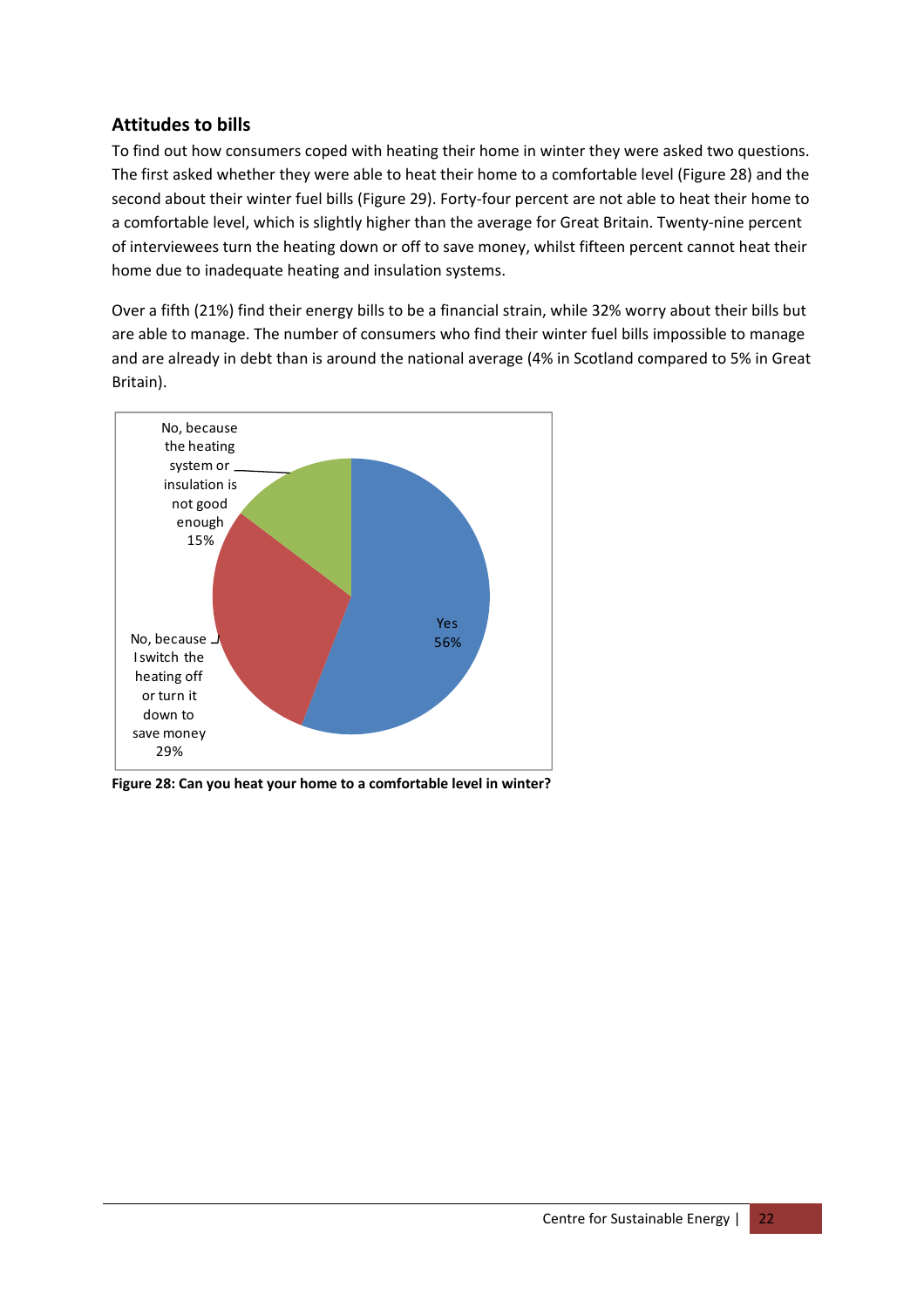

**Figure 29: Attitudes to winter fuel bills** 

#### **Experience and knowledge of switching prior to the session**

Eighty-nine percent of consumers in Scotland already knew that it was possible to switch energy supplier. A total of 32% of consumers had switched supplier once in the past, and a further 14% had switched more than once. Sixty‐five percent of those who had switched in the past were proactive switchers, having switched on their own initiative, while the rest were reactive switchers, switching in response to an approach from an energy supplier salesperson. Those switching as a result of an approach by an energy supplier salesperson may not have considered the full range of tariffs available to them before switching.

Sixty percent of respondents said they had never switched to a different tariff with the same supplier, while 26% had done so and 14% did not know whether they had or not.

#### **The impact of the session**

Ninety‐five percent of those who answered said they found the session useful. Figure 30 shows what consumers said they found useful about the session. Information about how to find the best deal was considered useful by the highest number of people, at 74% of respondents, with information about how to switch energy supplier coming second at 65%.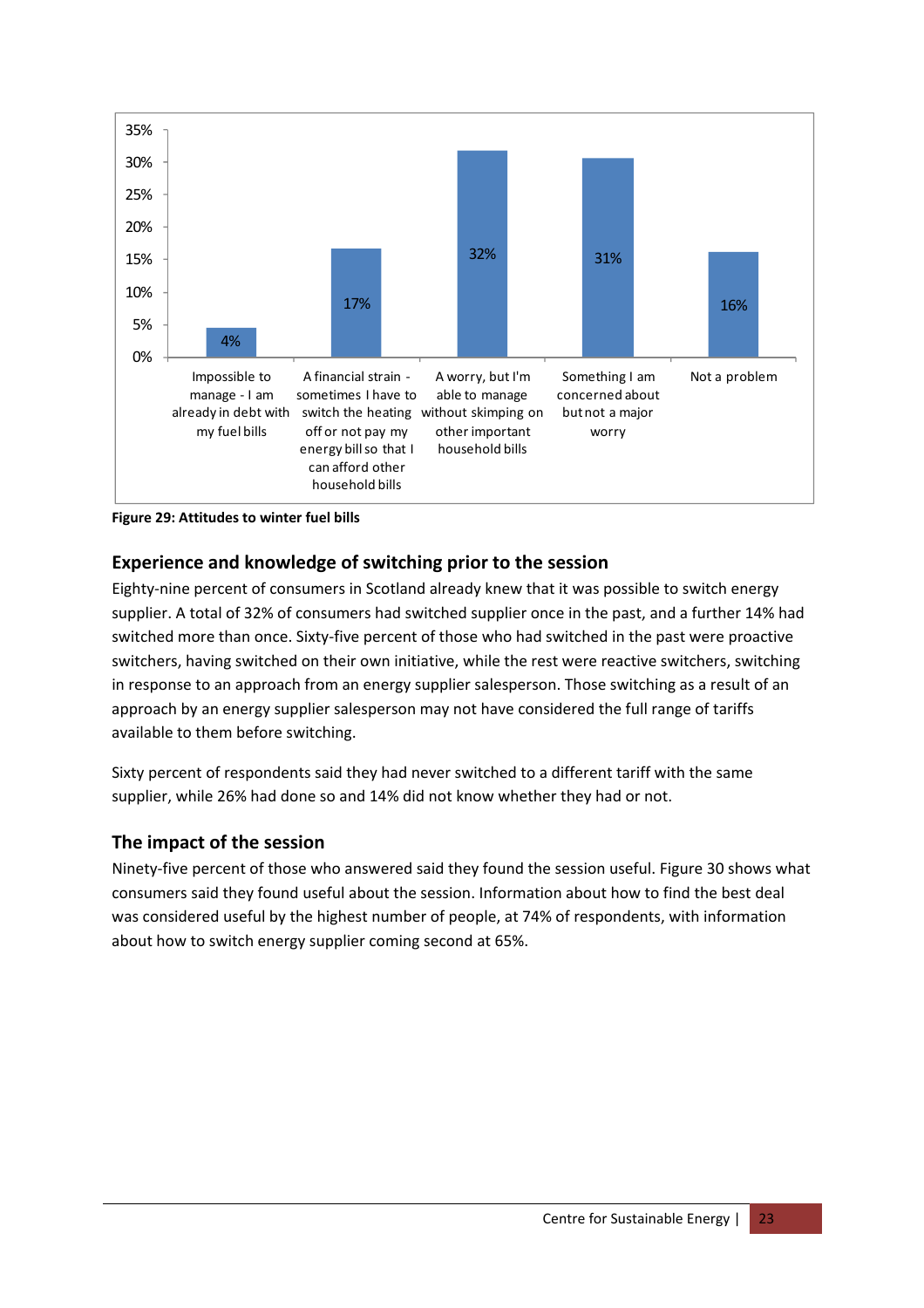

**Figure 30: What did you find useful about the session?**

## **Planned follow‐up actions**

Seventy‐nine percent of people said they would definitely or probably do something as a result of this session (41% said they definitely will and 38% said they probably will do something), as illustrated in Figure 31.



**Figure 31: Will you do anything as a result of the session today?**

Consumers were asked what they planned to do as a result of the session. The responses are shown in Figure 32. Contacting the current energy supplier to ask about a better deal was the most popular planned action at 44% of respondents, followed by looking at a switching website with 37% of respondents.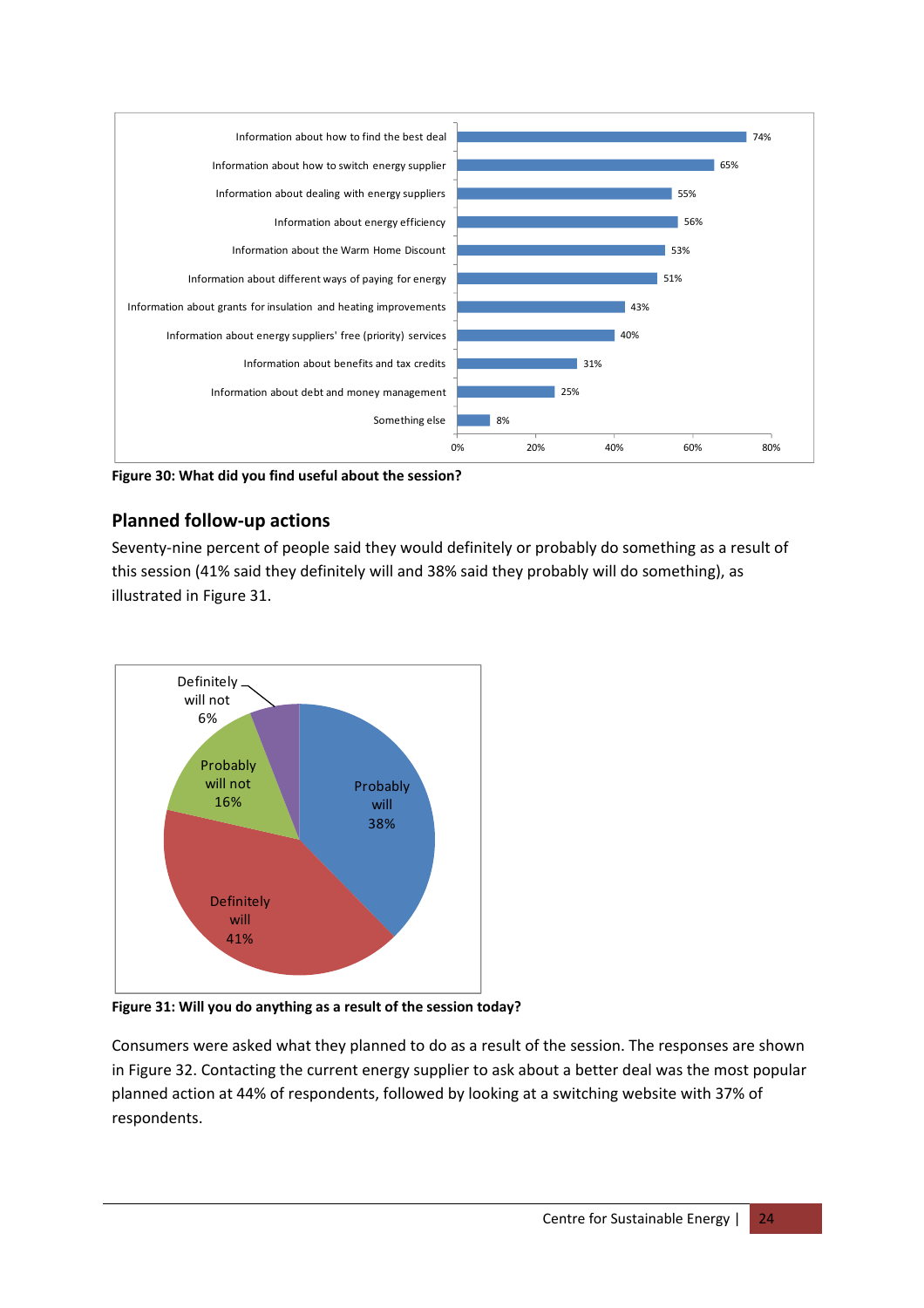

**Figure 32: Planned actions following the session**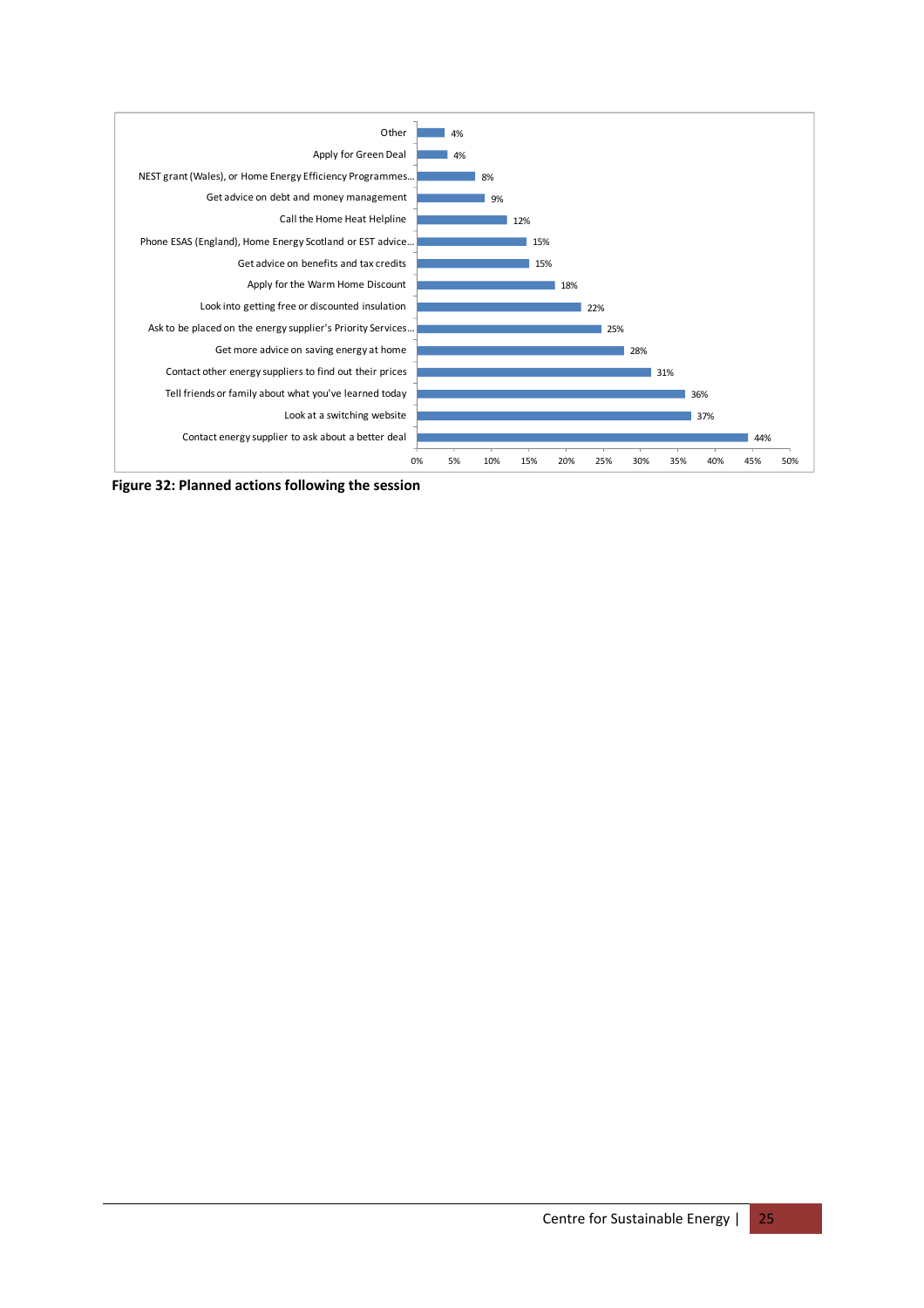# **2.2 Consumers: follow‐up interviews – Scotland**

Twenty-two consumers who attended sessions in Scotland were interviewed. This is equal to 2% of consumers who attended sessions in Scotland, and to 15% of all interviewees.

#### **Action taken since the session**

In the interview, consumers were asked whether following the session they did any of the following:

- Found out about prices from suppliers
- Changed payment method
- Looked for more information about energy efficiency or improving their heating system
- Applied for the Home Energy Efficiency Programmes Initiative, free or discounted insulation, or the Warm Home Discount
- Sought advice on benefits, tax credits, debt or money management
- Asked to be placed on the Priority Services Register
- Took any steps to save energy in their home (specifically prompted by the EBD session)

Each of these is discussed separately in the following sections. However, overall across all actions, a total of sixteen out of twenty‐two people (73%) had taken at least one of these actions. All but one of the people who had not taken any actions had told friends and family about the session.

#### **Looking for a better energy tariff**

Five out of the twenty‐two Scottish consumers had looked for a better deal on their energy. Three had checked with their own supplier, and four with a different supplier; there is an overlap as two interviewees checked with both their current and a different supplier. One of them found a better deal with their current supplier, while 3 found a better deal with a different supplier, with no overlap between these groups. All four of those who found a better deal switched to the better deal.

All of the people who looked for a better tariff had switched supplier in the past; two had done so on multiple occasions. One of these had also previously switched to a different tariff with the same supplier. In all but one of these cases the switch was initiated because of an approach from an energy supplier.

Two interviewees who checked prices from different suppliers used price comparison websites, another had help from CAB or another advice service, and the fourth received a sales phone call from another supplier. No Scottish interviewee had changed the way they paid for their gas or electricity.

## **Factors which discouraged people**

The reasons given by interviewees for not looking for a better deal were: being on a fixed tariff (4), being happy with their current deal (5), issues with pre payment meters (2), lack of time (2), problems switching (2), that they wouldn't save enough money to make it worthwhile and it being too much hassle (2).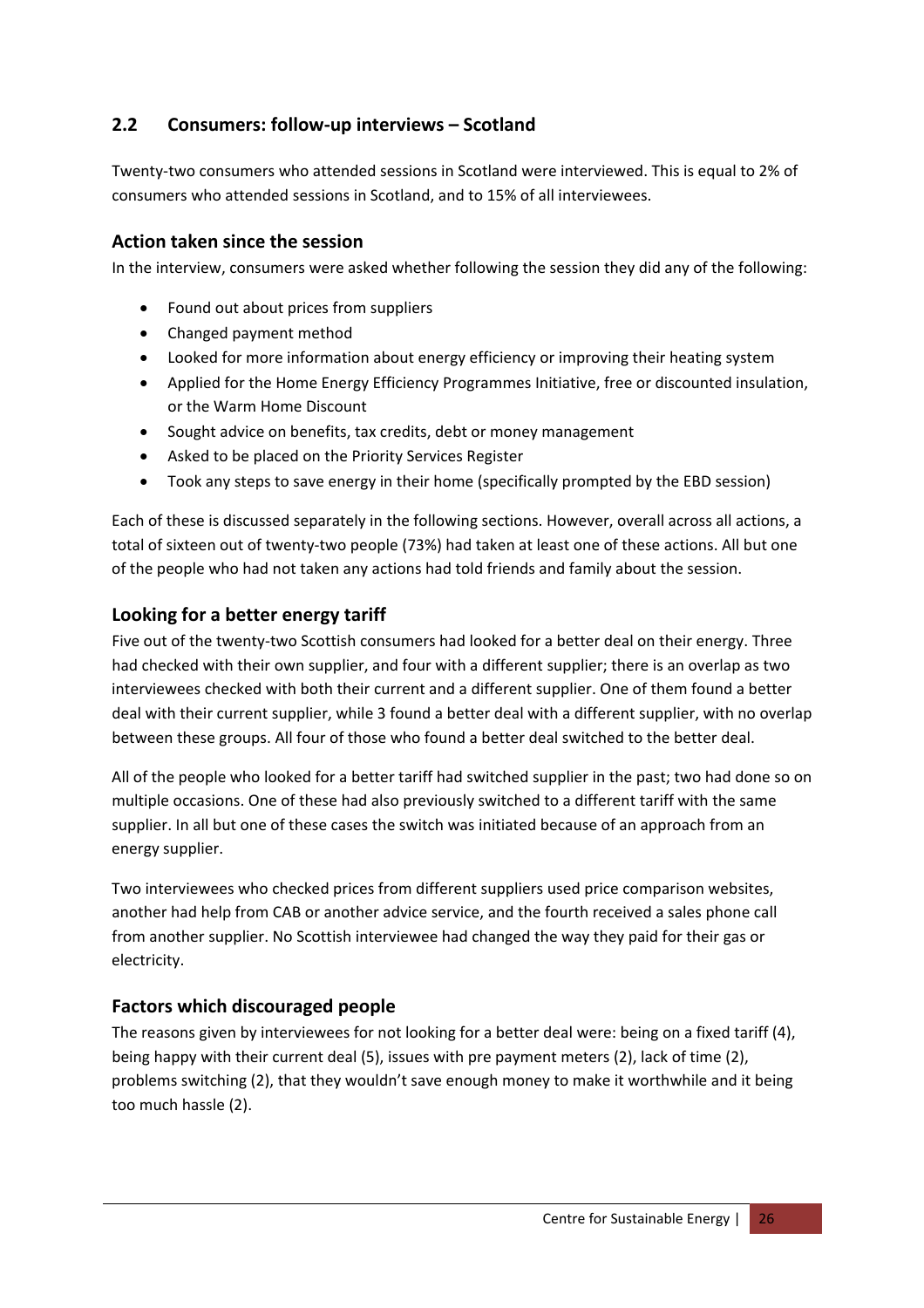# **Trustworthiness of energy companies**

Interviewees were asked how trustworthy they perceived energy companies to be, in general. They were given the options: very trustworthy, fairly trustworthy, not trustworthy, and 'I think mine is ok, but not all of them are trustworthy'. The responses are shown in Figure 33.



#### **Figure 33: How do you rate the trustworthiness of suppliers?**

#### **Energy efficiency actions**

Interviewees were asked if they had taken any steps to save energy in their homes or to make their homes more energy efficient since the session. Thirteen said they had, and two further consumers said they had but it was not prompted by the Energy Best Deal session. All of these people had undertaken low or no‐cost actions, such as turning off appliances when not in use or adjusting their heating controls. One person had installed new double glazing.

# **Identifying consumers qualifying for ECO3 Home Heating Cost Reduction Obligation**

Consumers were asked two basic questions about benefits and income, which were designed to identify most people who would be eligible for ECO HHCRO funding for heating measures for their homes.

- Does anyone in your household receive either Pension Credit or Child Tax Credit?
- If yes to the latter, is your household income under £15,860?

 $3$  Under the Home Heating Cost Reduction Obligation, "suppliers must deliver measures which result in cost savings and which improve the ability of a householder to affordably heat their home. HHCRO (also known as ECO Affordable Warmth) focuses on low income and vulnerable householders, living in private housing (generally), where residents are in receipt of specific benefits and meet other related conditions (the affordable warmth group' or AWG')." (p.55, ECO Guidance for Suppliers, Ofgem, 13 March 2013). See (http://www.ofgem.gov.uk/Sustainability/Environment/ECO/guidance/Documents1/Energy%20Companies%2 0Obligation%20(ECO)%20Guidance%20for%20Suppliers%20‐%2015%20March.pdf)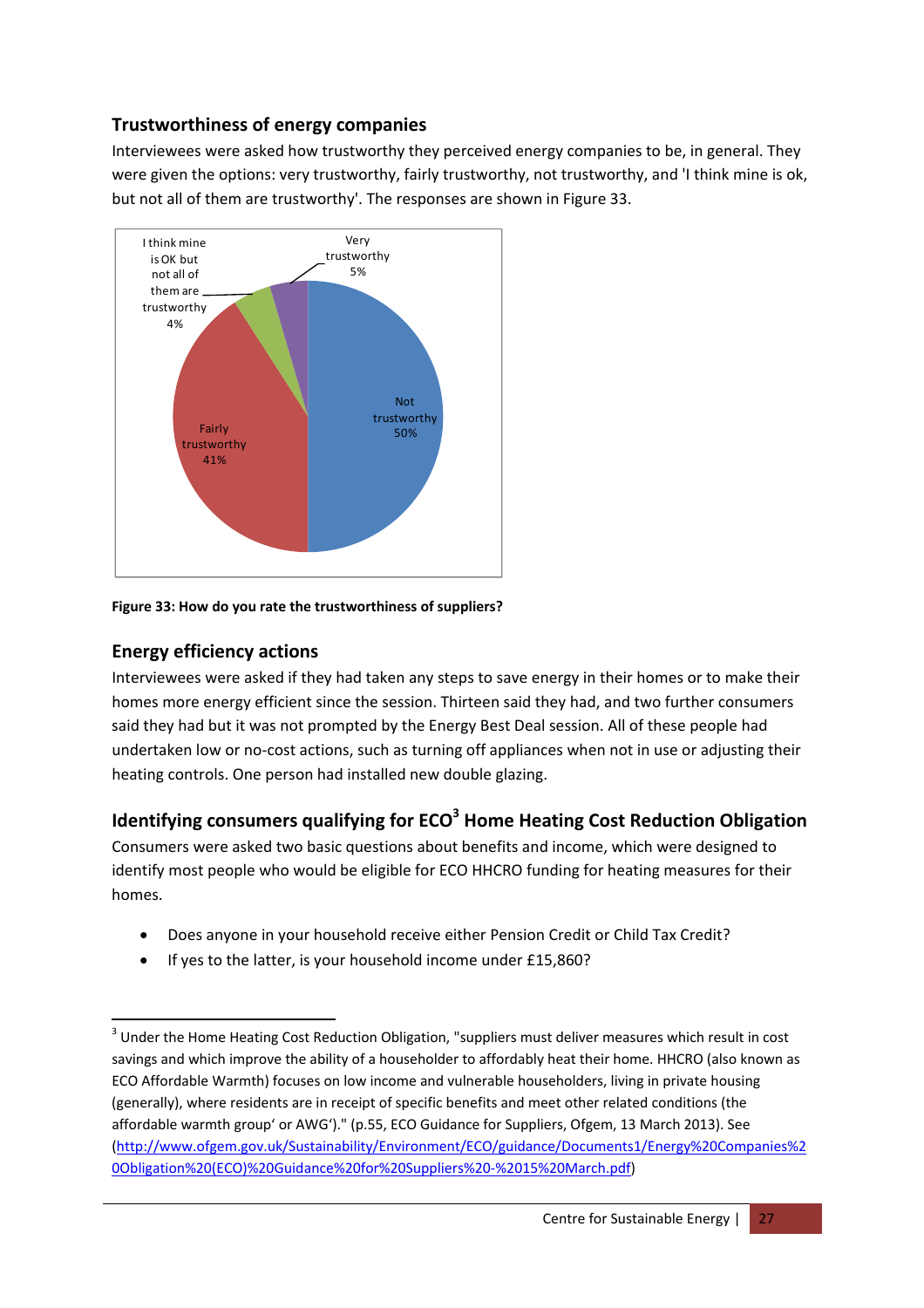There are other qualifying criteria for HHCRO, and so people who answer no to these questions could still be eligible if they claim certain other benefits; however, there was a need to strike a balance between getting useful information and asking so many questions that interviewees would be reluctant to answer, which is a risk when asking what benefits are claimed.

One interviewee (5%) received Pension Credit, while no interviewees received Child Tax Credit and have a household income under £15,860, making a total of 5% of interviewees who meet the above criteria. However, the interviewee who receives Pension Credit lives in social housing and so is ineligible for HHCRO.

#### **Further actions**

Interviewees were asked about a set of other actions, relating to seeking advice or applying for heating grants, that they had taken since the session. Five people had taken action; two had applied for the Warm Home Discount, two had sought free or discounted insulation or heating from another source, and one had asked to be placed on their energy supplier's priority services register.

# **Information passed on to friends and family**

Sixteen out of the twenty‐two Scottish consumers interviewed said they had passed on information from the session to friends and family. Due to the small sample size, it is not appropriate to report a median or mean number here, but the number of people told something about the session by individual interviewees ranged from one to 11.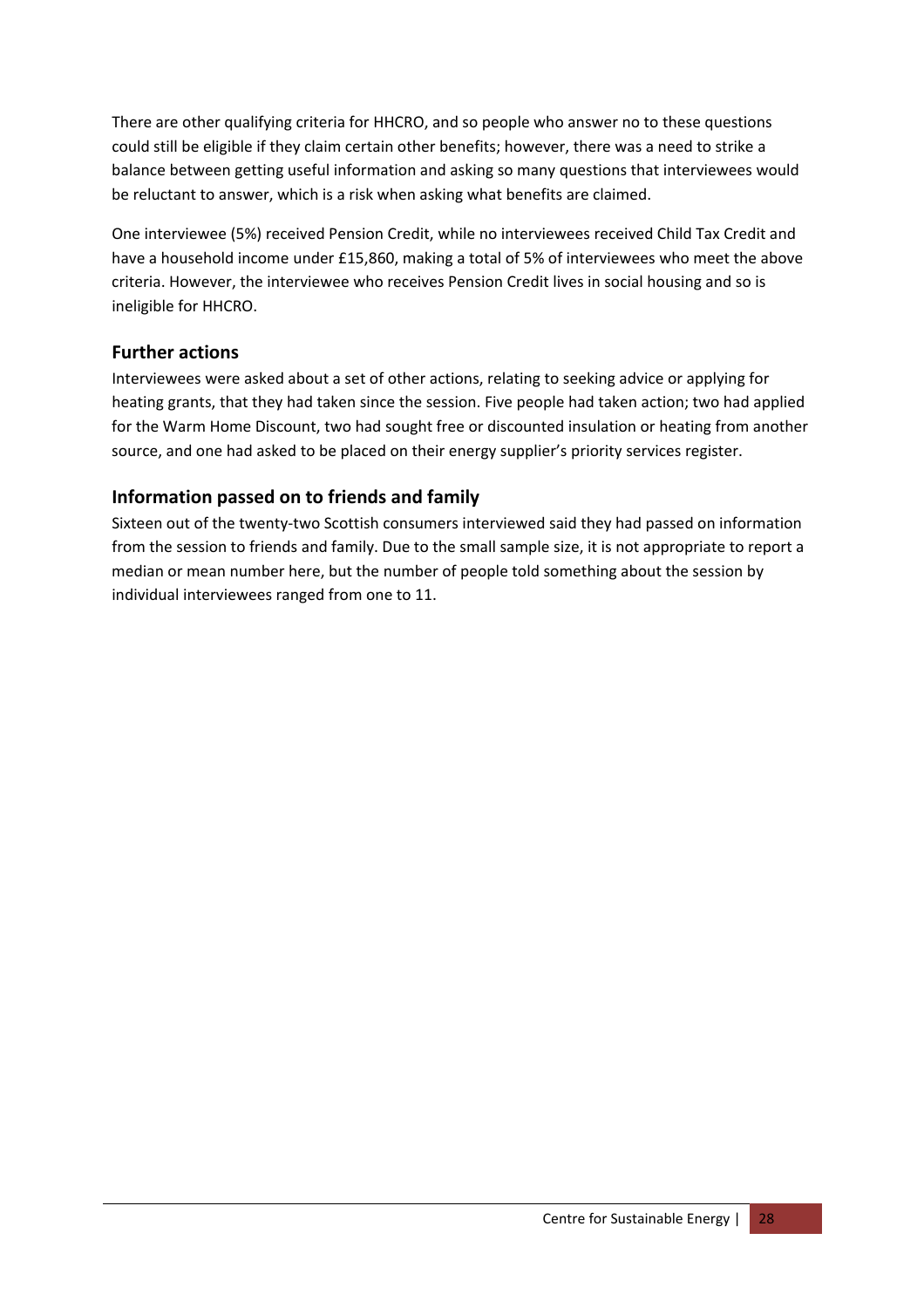# **2.3 Frontline workers: questionnaire responses ‐ Scotland**

#### **Profile**

In Scotland 366 frontline workers returned questionnaires from the session. This is a response rate of 65%, very slightly higher than the GB figure of 62%. Figure 34 shows the organisations represented by the frontline workers in Scotland. There are fewer organisation types represented in Scotland than in England and Wales, and the majority (54%) of frontline workers belong to the Citizens Advice Bureau. 'Other' organisations include Housing Support charities and the NHS.



#### **Figure 34: Frontline worker organisation types**

Frontline workers were also asked if their organisation specialises in supporting specific groups or advising on specific topics. . These are shown in Figure 35, as a percentage of the total number of frontline workers who attended sessions (many people chose more than one option and so the total sums to more than 100%). The topics that frontline workers' organisations in Scotland most commonly specialise in are housing (51%), debt and money management (48%), and unemployment (48%).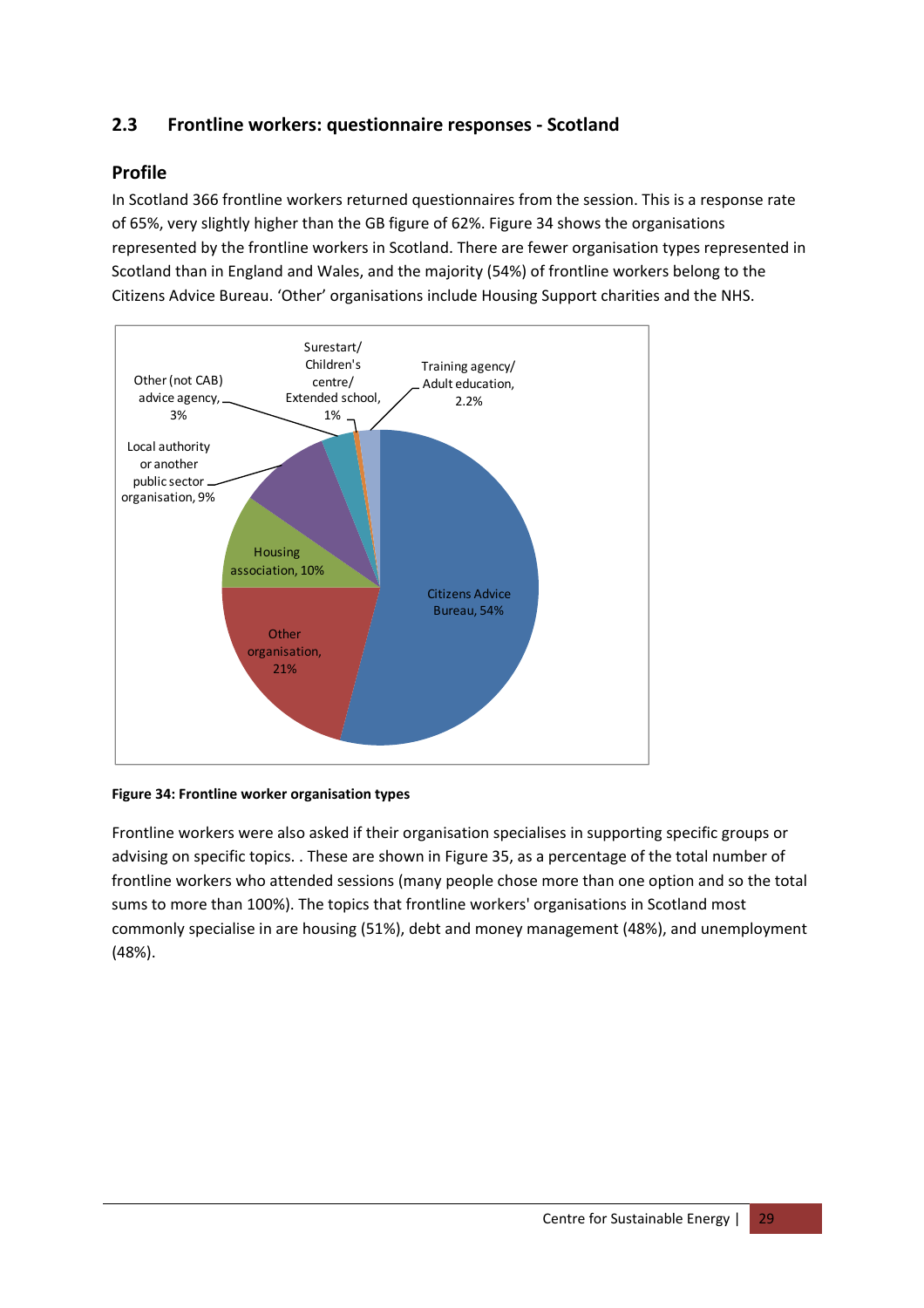

**Figure 35: Frontline worker organisation types** 

## **Previous advice‐giving**

Figure 36 shows the topics no which frontline workers had given advice prior to the session. Fiftyfour per cent had given advice on benefits and tax credits, with 47% had given advice on debt and money management. Topics about specific grants and energy efficiency were less commonly advised on, although still around a quarter of frontline workers. Therefore quite a large proportion of frontline workers had some experience of the topics covered in the Energy Best Deal session.





## **The impact of the session**

Eighty-four per cent of frontline workers in Scotland said that the session had changed their opinion on the importance of fuel poverty to their clients. Frontline workers were asked to estimate the proportion of their clients who were in fuel poverty or at risk of fuel poverty. The results are shown in Figure 37. Just over a quarter estimate that 40-60% of their clients are in, or at risk of, fuel poverty, while 53% estimate this figure to be over 60% of their clients.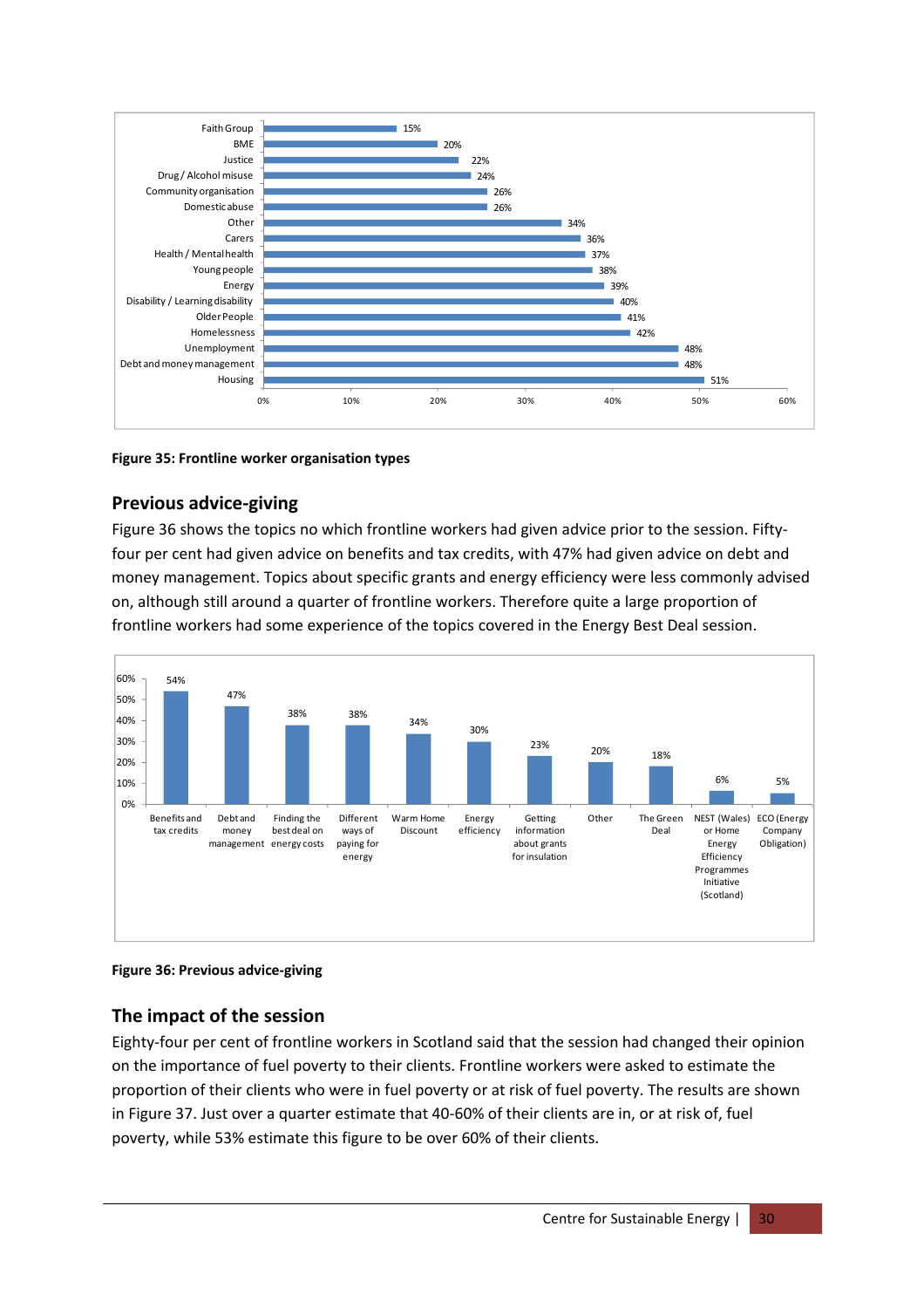

#### **Figure 37: Estimated number of clients in fuel poverty**

Frontline workers were asked if they felt better informed as a result of the session. Eighty‐six per cent said they did; 46% to a great extent and 40% to some extent. This is illustrated in Figure 38.



#### **Figure 38: Do you feel better informed as a result of the session?**

Frontline workers were asked if they now felt more or less confident in advising clients about the topics covered in the presentation. The answers are illustrated in Figure 39.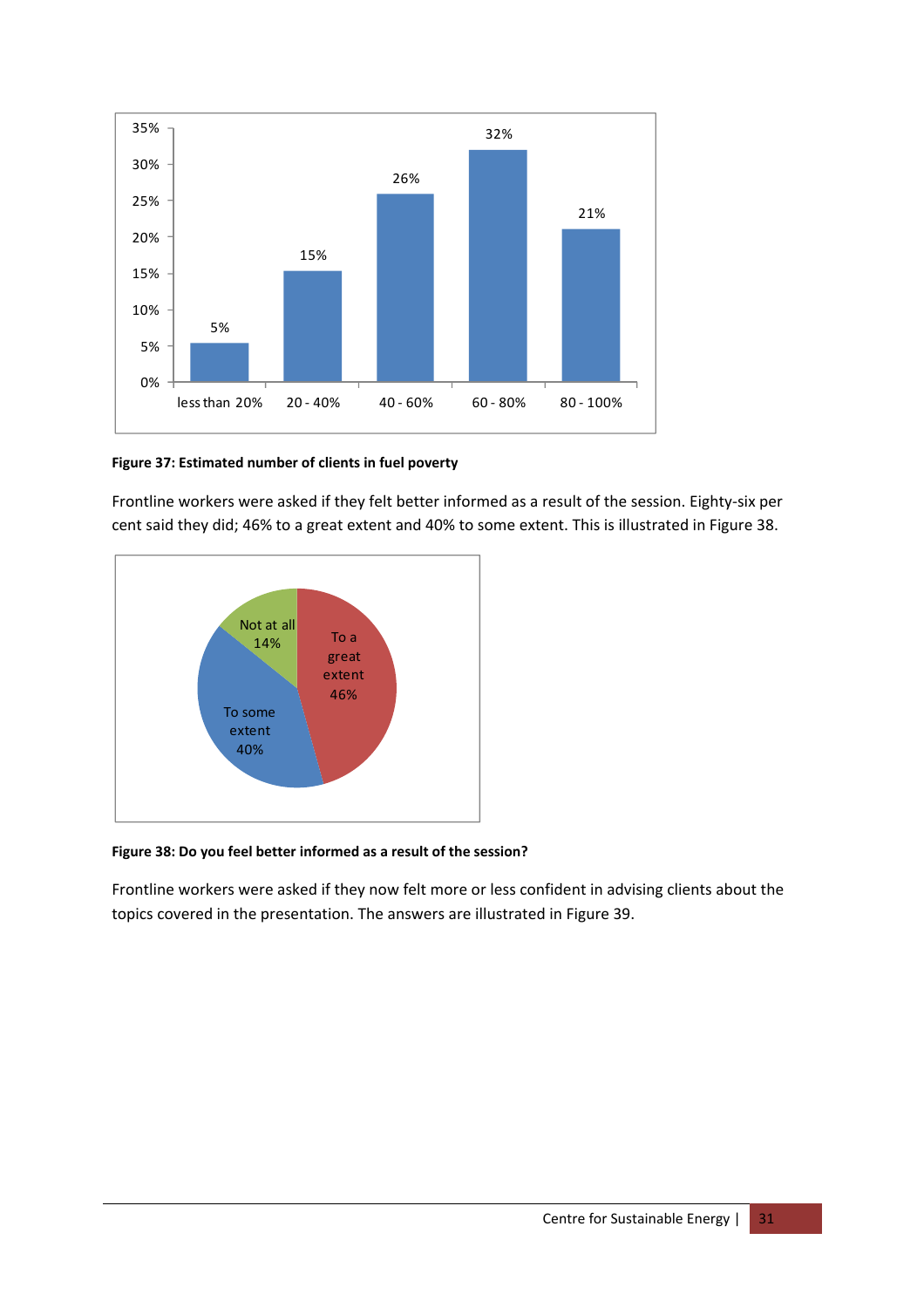

**Figure 39: Increases and decreases in confidence since the session**

High proportions of frontline workers felt an increase in confidence on the topics covered in the session, with debt and money management, NEST or ECO grants being the topics where least respondents felt more confident. A small number of frontline workers felt less confident following the session – this was less than 4% for all topics covered.

# **Passing on information from the session**

Frontline workers were asked to estimate the number of clients to whom they would pass on information learnt at the session. The distribution is shown in Figure 40. One hundred and forty‐four people (39% of respondents) did not answer the question and are not included.



#### **Figure 40: Number of clients information will be passed on to**

Frontline workers were also asked if they thought they would pass on information learnt at the session to **colleagues**, and if so, approximately how many. Ninety-one percent said they would pass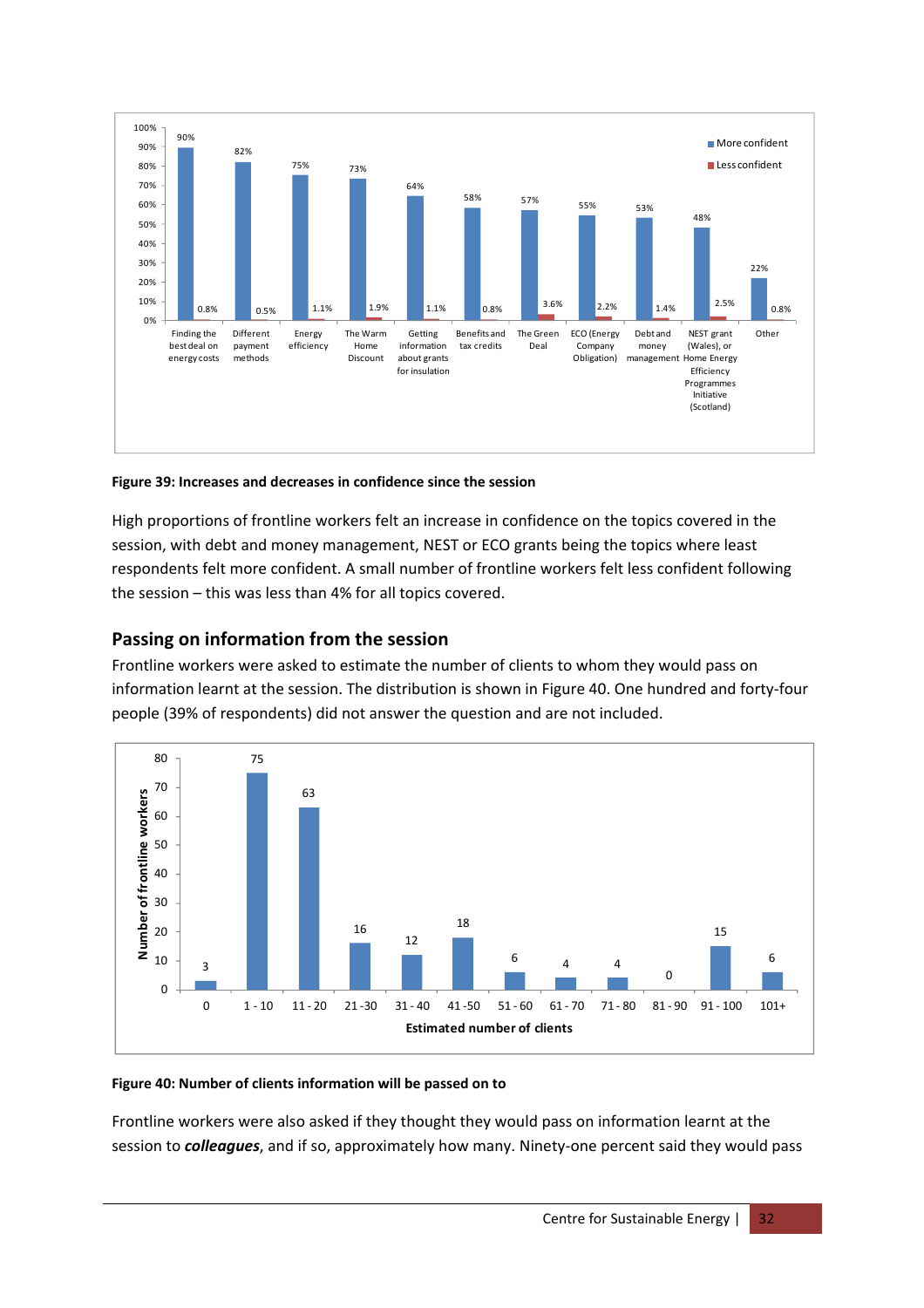on information to colleagues (63% definitely and 28% probably). The majority (59%) said they would pass on information to between one and five colleagues.

Seventy-two percent of frontline workers said they intended to look into getting a better deal on their own energy following the session.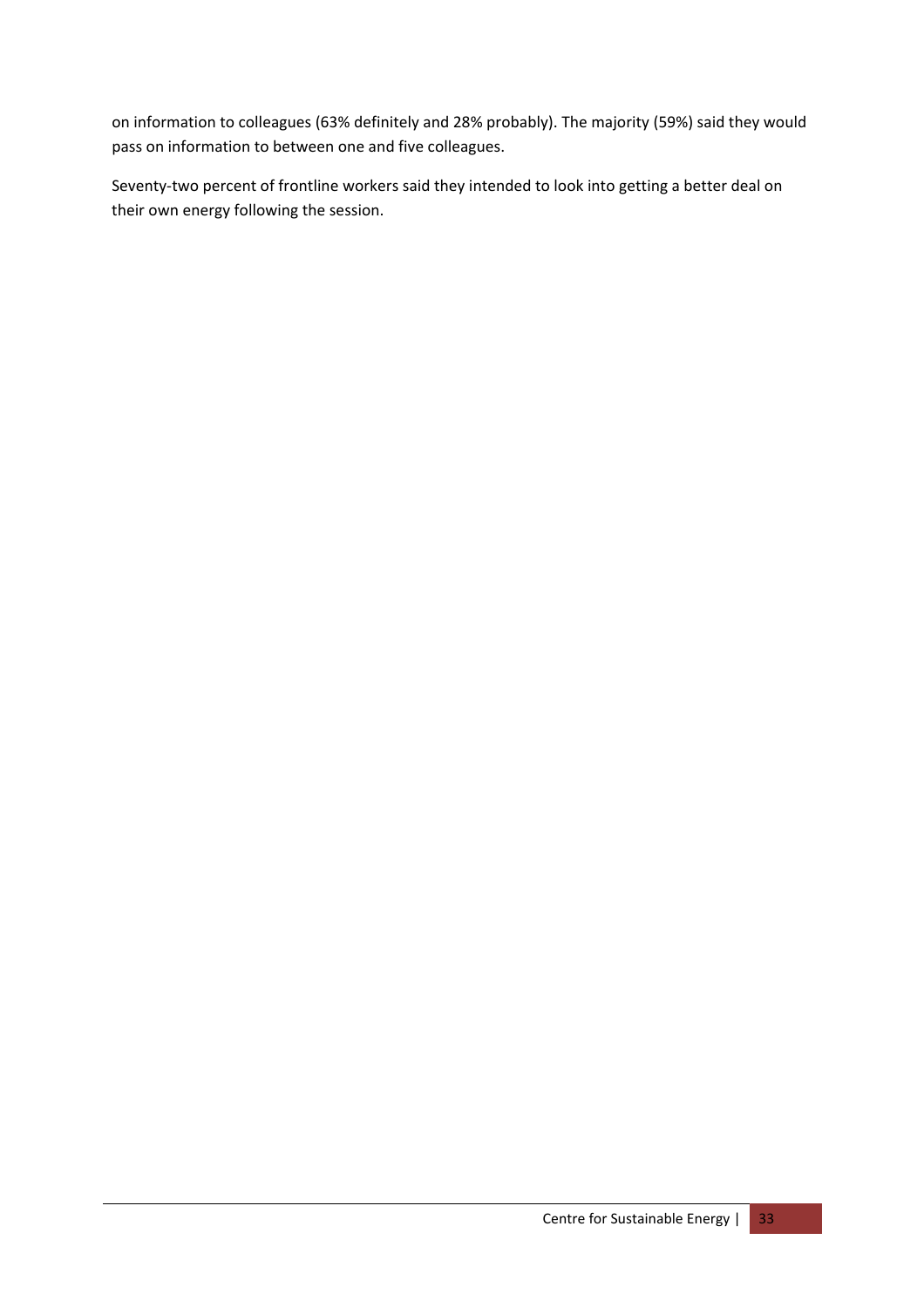# **2.4 Frontline workers: follow‐up interviews – Scotland**

Twenty frontline workers who attended sessions in Scotland were interviewed. This represents 4% of all frontline workers who attended sessions in Scotland, and 13% of all frontline worker interviewees.

Fourteen of the frontline workers interviewed were from Citizens Advice Bureaux, two were from other advice agencies, two were from 'other' organisations (one of which was Care and Repair; no details available for the second), one was from a housing association and one was from a local authority or other public sector organisation.

# **Advice‐giving on Energy Best Deal topics**

Frontline worker interviewees were asked to rate each of the five main Energy Best Deal topics in terms of their own level of knowledge before and after the presentation, using a scale of one to five where 1 is no knowledge and 5 is highly knowledgeable. Figure 41 shows the average score for levels of knowledge before and after the presentation. The average score increased for all topics, following the session.



#### **Figure 41: Levels of knowledge in topics covered in the session: average scores before and after**

Interviewees were asked to rate the main Energy Best Deal topics in terms of importance to their job role, with 1 being 'not important' and 5 being 'highly important'. The responses are shown in Figure 42. For each topic, 'highly important' was chosen more frequently than any other rating, apart from grants for insulation and heating, which was equally split between highly and moderately important.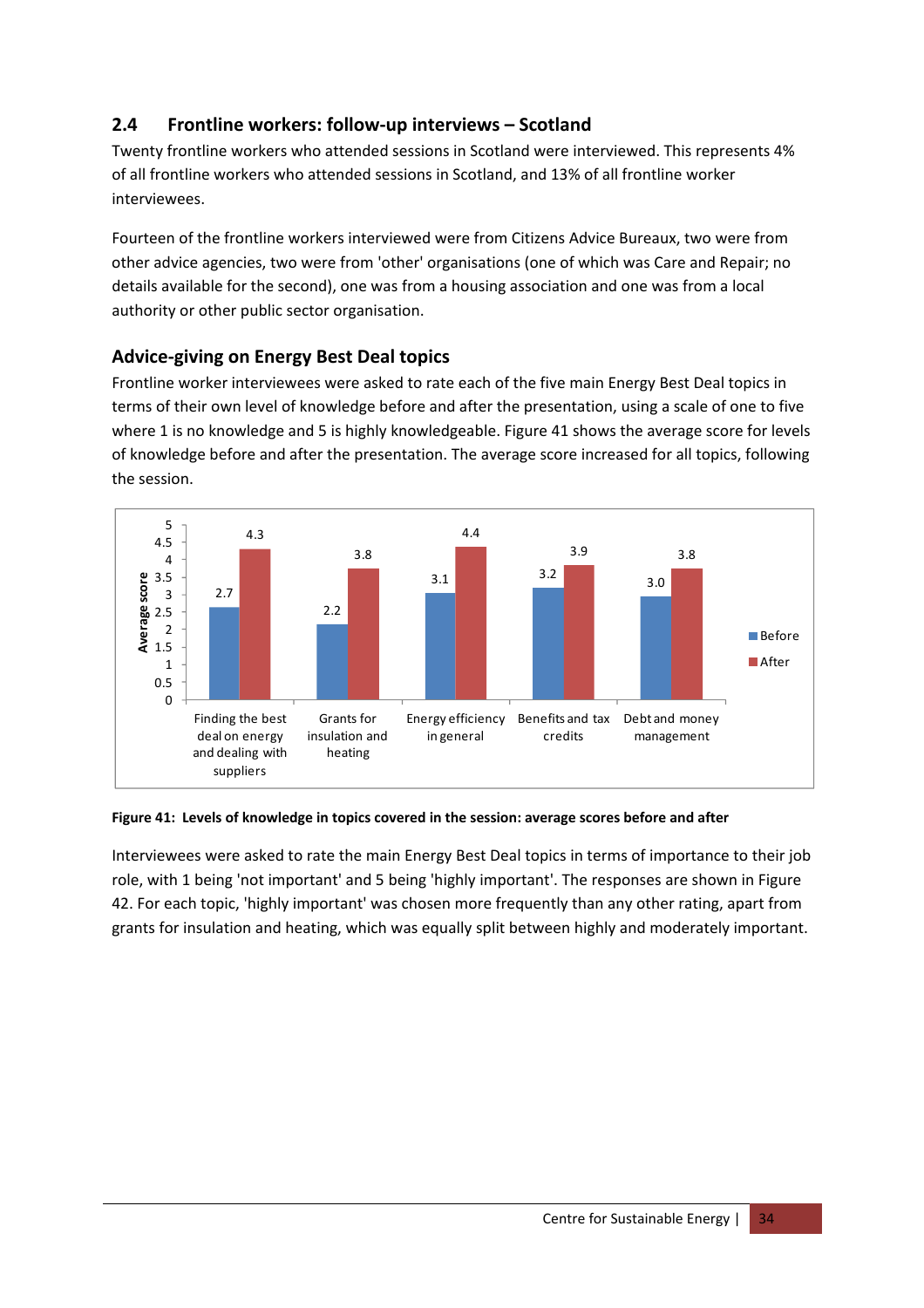

#### **Figure 42: Importance of session topics in terms of interviewees' job roles**

When asked if there was anything they found particularly useful about the presentation, five people said they found all of it useful. Three people each found information about finding a better deal on energy supply, the warm home discount and energy efficiency useful. Topics identified as useful by one person each were: information about switching energy supplier with a debt, information about Energy Assistance Package grants, information about free or discounted insulation, and information about benefits and tax credits.

Interviewees were given a set of statements about the effect of the presentation on the advice they were able to give to clients. They were asked to say whether the statements were applicable to them 'to a great extent', 'to some extent', or not at all. The results are shown in Figure 43.



#### **Figure 43: Effect of session in terms of advice giving**

Interviewees were asked which topics they had given advice on since the presentation. The answers are shown in Figure 44.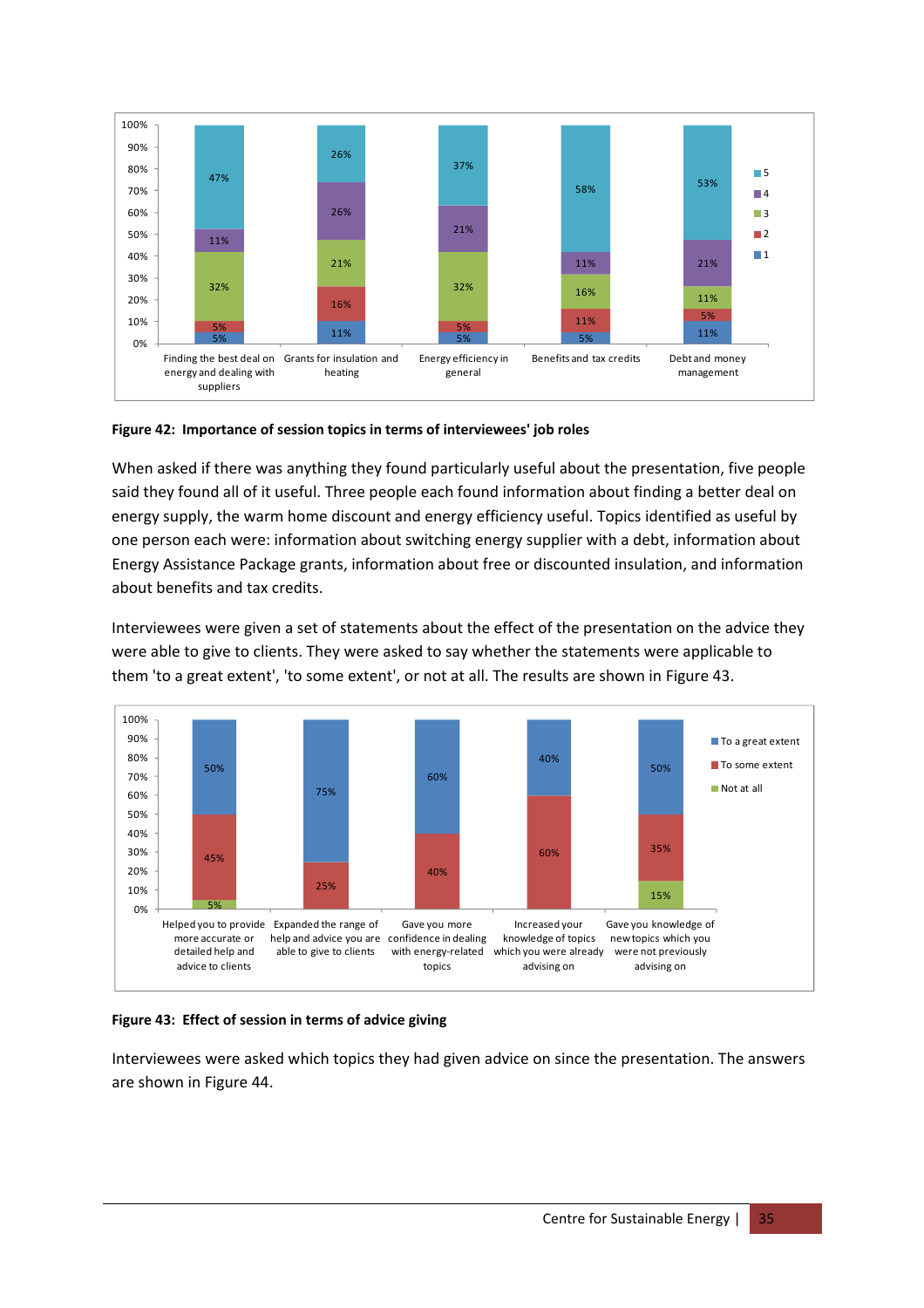

#### **Figure 44: Topics advised on since the presentation**

Most frontline workers interviewed in this group were from Citizens Advice Bureaux, so providing information about benefits and tax credits and money management is part of their day to day work. However, most frontline workers had also advised on energy specific-topics since the presentation as well.

Interviewees were asked to estimate how many clients they had provided information to since the session. This ranged from 7 to 100 people, with a median of 18 clients. In percentage terms of the total number of clients they had seen in this time, this ranged from less than 5% to 75% of clients.

When asked if they would have provided this information to as many clients without attending the session one said they would have done so but with less confidence; the remaining nine who answered the question said they would not have provided the information to the same number of clients.

Frontline workers were asked what the most common energy-related issue was that their clients seek help with. Six said managing debt, three said switching suppliers, and two said getting the best deal.

#### **Passing information on to colleagues**

Ten frontline workers said that they had passed some information from the Energy Best Deal session on to their colleagues.

In addition, thirteen frontline workers had passed on information from the Energy Best Deal session to friends and family.

#### **Frontline workers' own energy use**

Since the session, eleven frontline workers had looked for a better deal on their own energy supply, and three of them had switched either tariff or supplier.

Sixteen of the frontline workers interviewed had also taken steps to save energy in their own homes since the presentation, with one saying they were already being energy efficient before the presentation.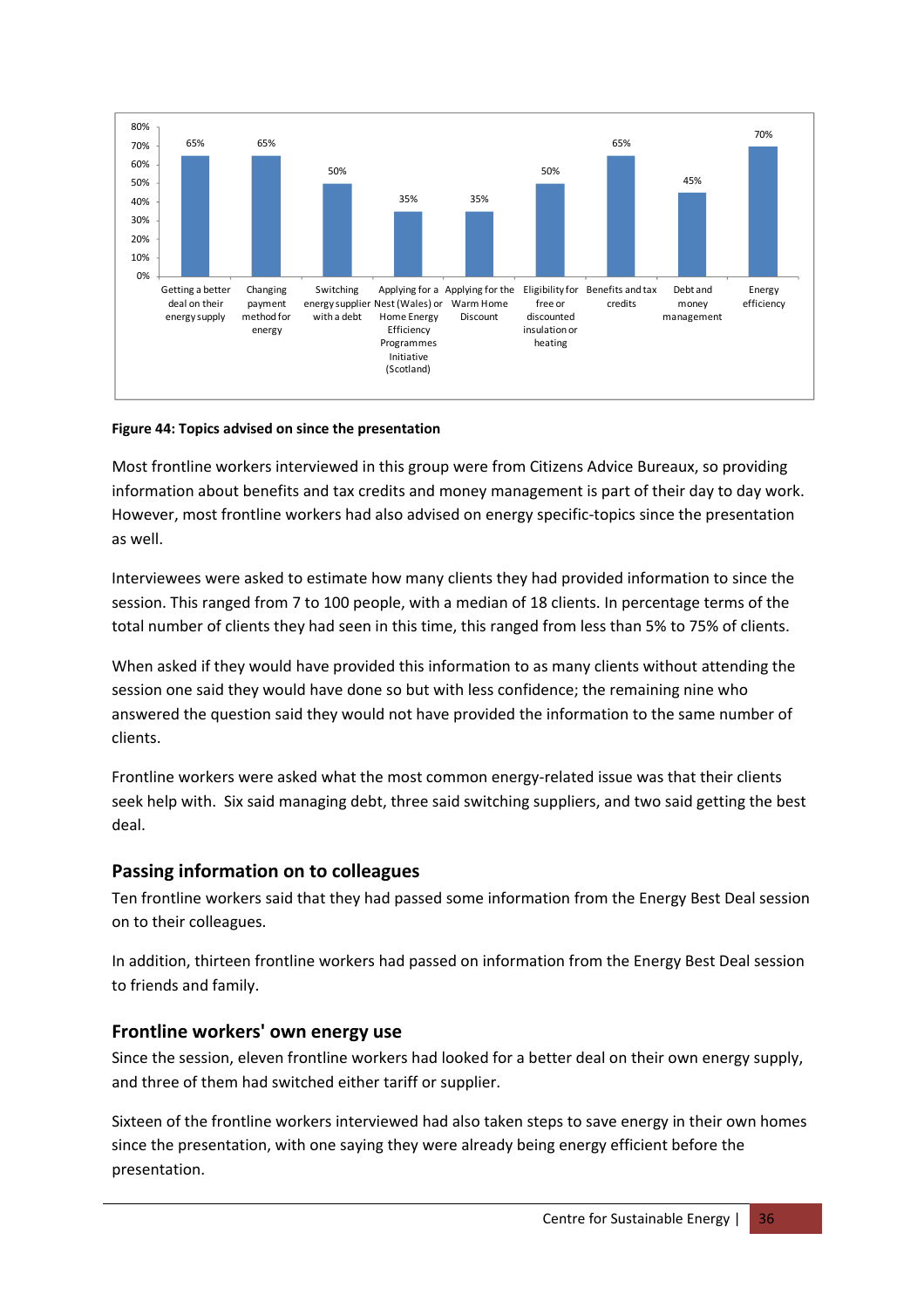# **2.5 Quality of the presentation and materials ‐ Scotland**

Both consumers and frontline workers were asked to rate the presentation skills of the trainer, on a scale from poor to excellent (Figure 45). The majority of both consumers and frontline workers rated the presentation skills of the trainer as 'excellent.'



#### **Figure 45: Ratings of the presentation skills of the trainer**

Consumers and frontline workers were asked to rate the quality of the materials used during the session (Figure 46). This comprised the PowerPoint presentation and any handouts the trainer decided to use. The vast majority rated these as either 'good' or 'excellent'.



#### **Figure 46: Ratings of the quality of the materials used during the session**

Consumers and frontline workers were also asked to rate the quality of the materials provided to take away, which comprised a booklet produced by Citizens Advice and Ofgem, and any handouts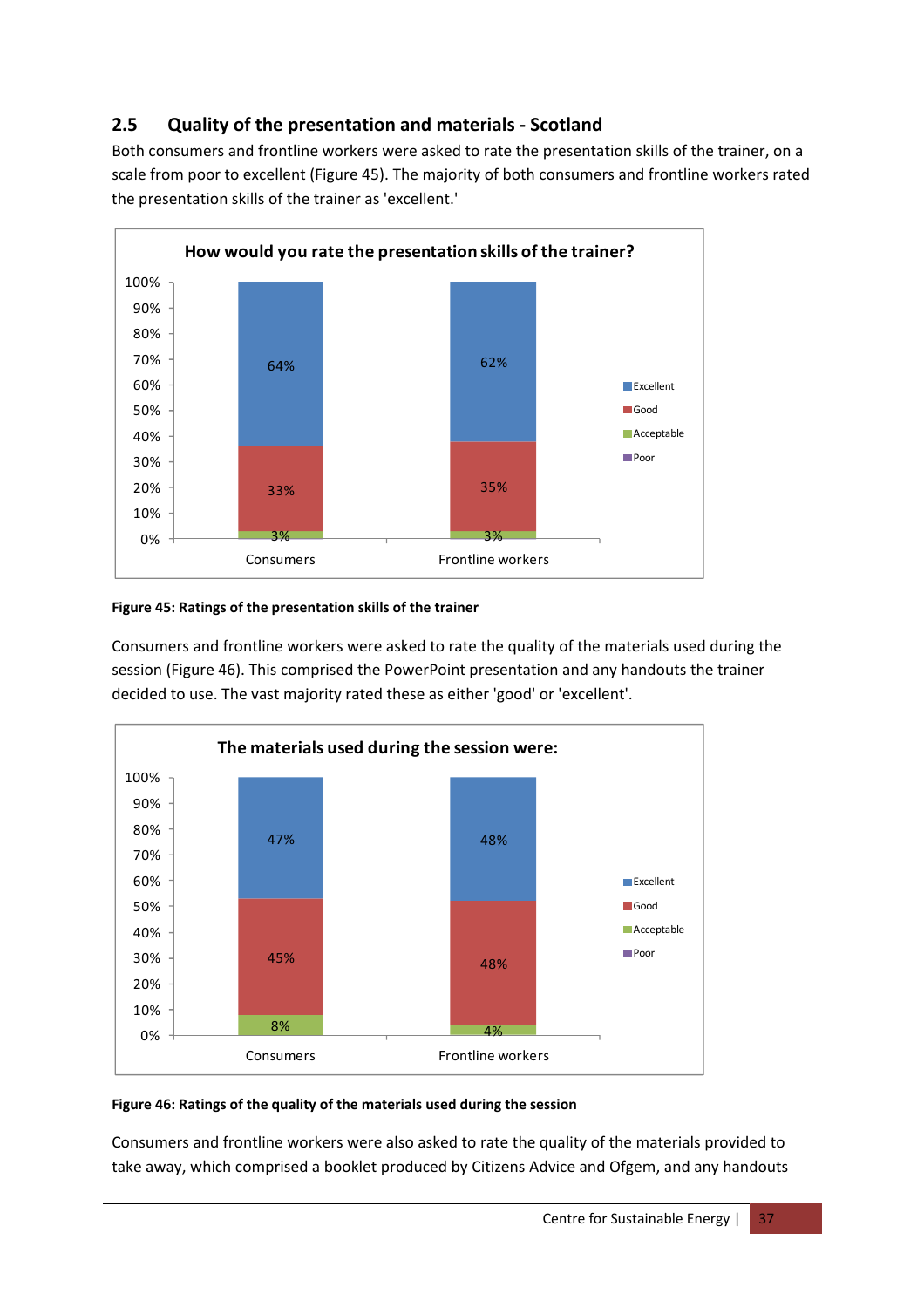

the trainer decided to include (Figure 47). Around half of both consumers and front line workers rated the materials as 'excellent', with the majority of the remainder rating them as good.

**Figure 47: Ratings of the materials provided to take away**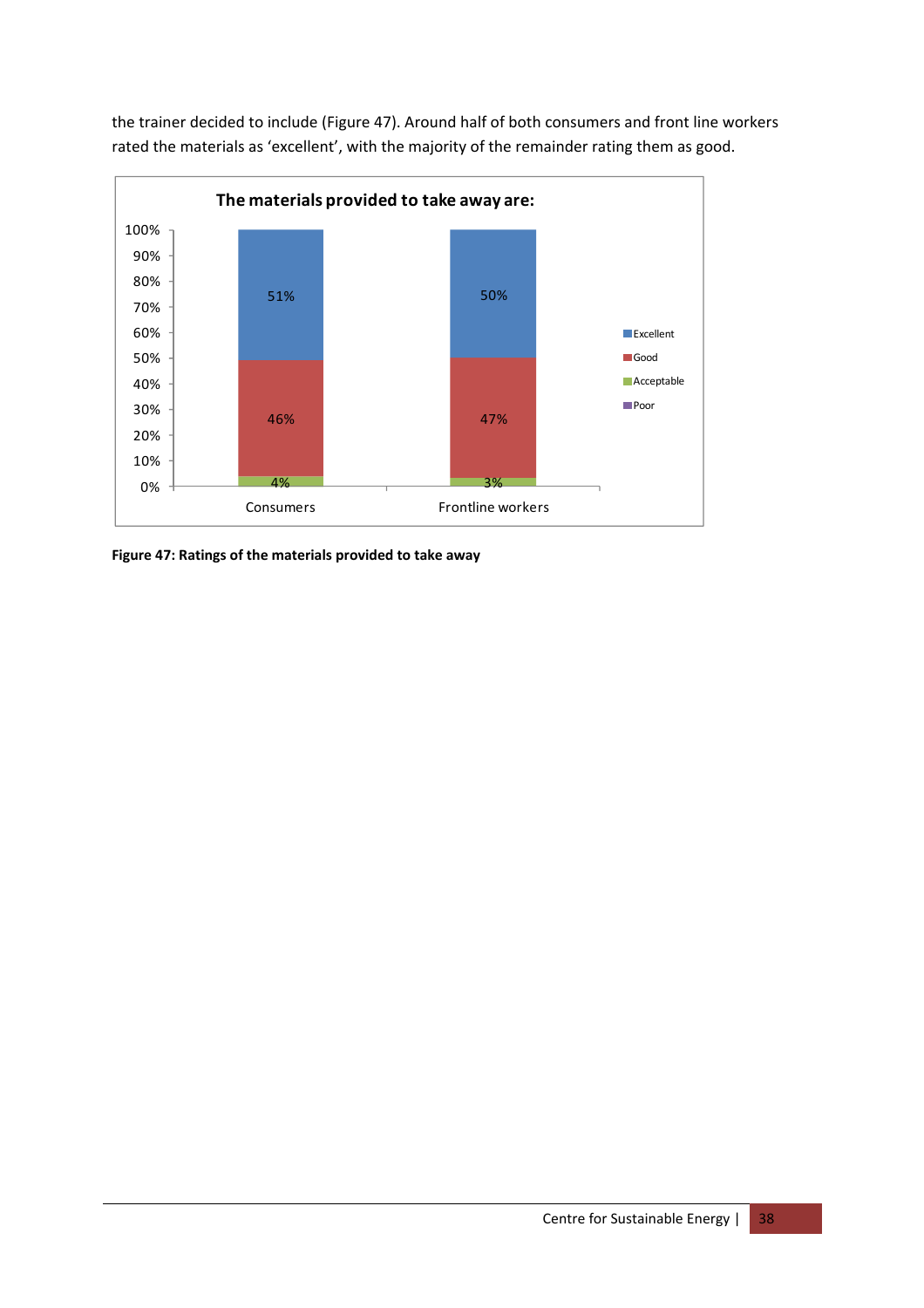# **3. Results for England**

# **3.1 Consumers: questionnaire responses ‐ England**

#### **Demographic information**

In England 8,106 consumers attended Energy Best Deal sessions. Sixty percent of attendees (4,888 people) completed the consumer questionnaire. This response rate is around the same as the overall response rate for Great Britain, which was 59%. Figure 48 to Figure 50 show demographic characteristics of consumers attending sessions in England.







**Figure 48: Age of respondents Figure 49: Tenure of respondents**

#### **Figure 50: Occupation of respondents**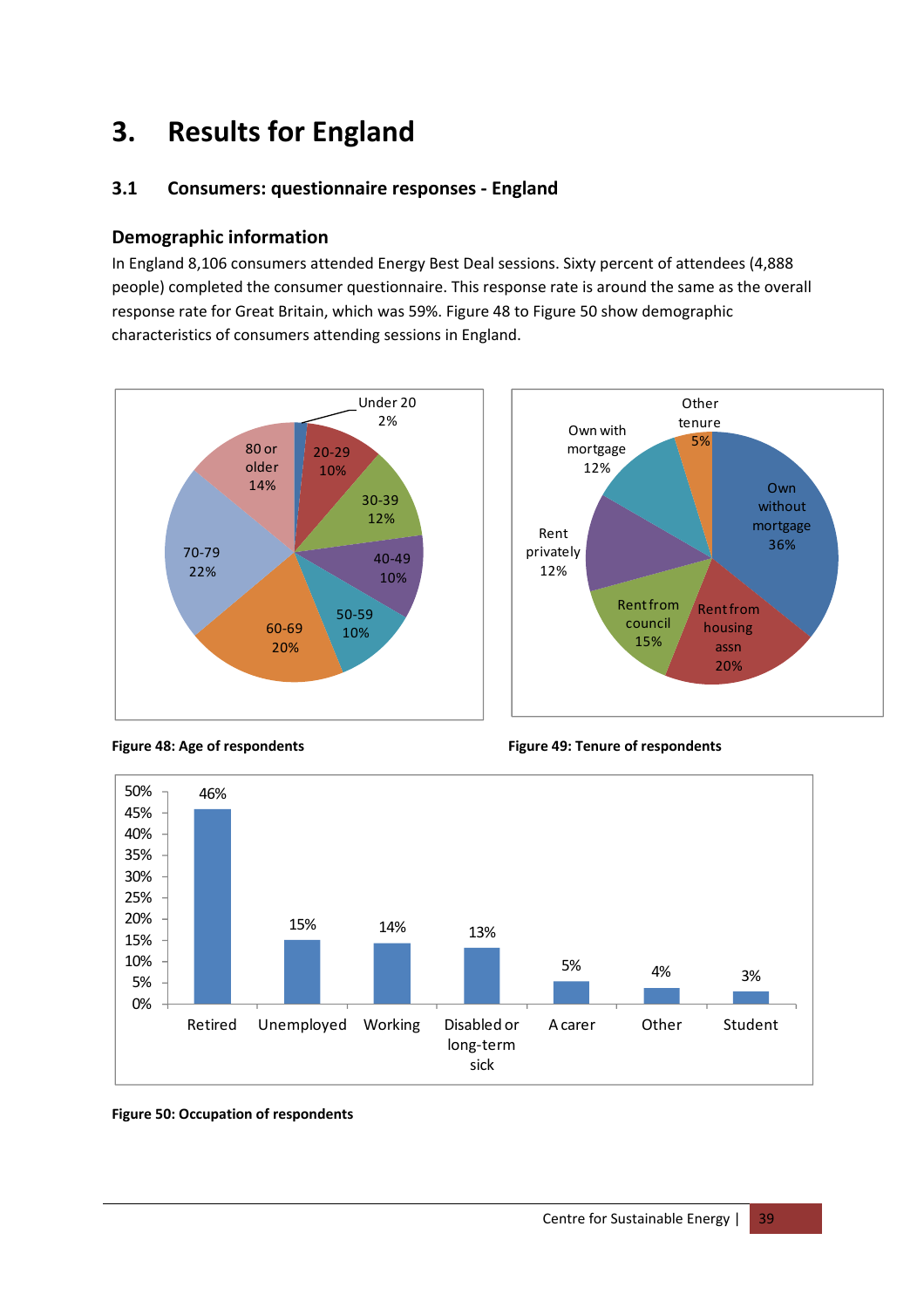## **Attitudes to bills**

To find out how consumers coped with heating their home in winter they were asked two questions. The first was about whether or not they were able to heat their home to a comfortable level (Figure 51) and the second about their winter fuel bills (Figure 52). 36% are not able to heat their home to a comfortable level. A quarter said that they switch off or turn down their heating in order to save money, 11% cannot heat their home adequately due to poor heating systems or insufficient insulation.



**Figure 51: Can you heat your home to a comfortable level in winter?**

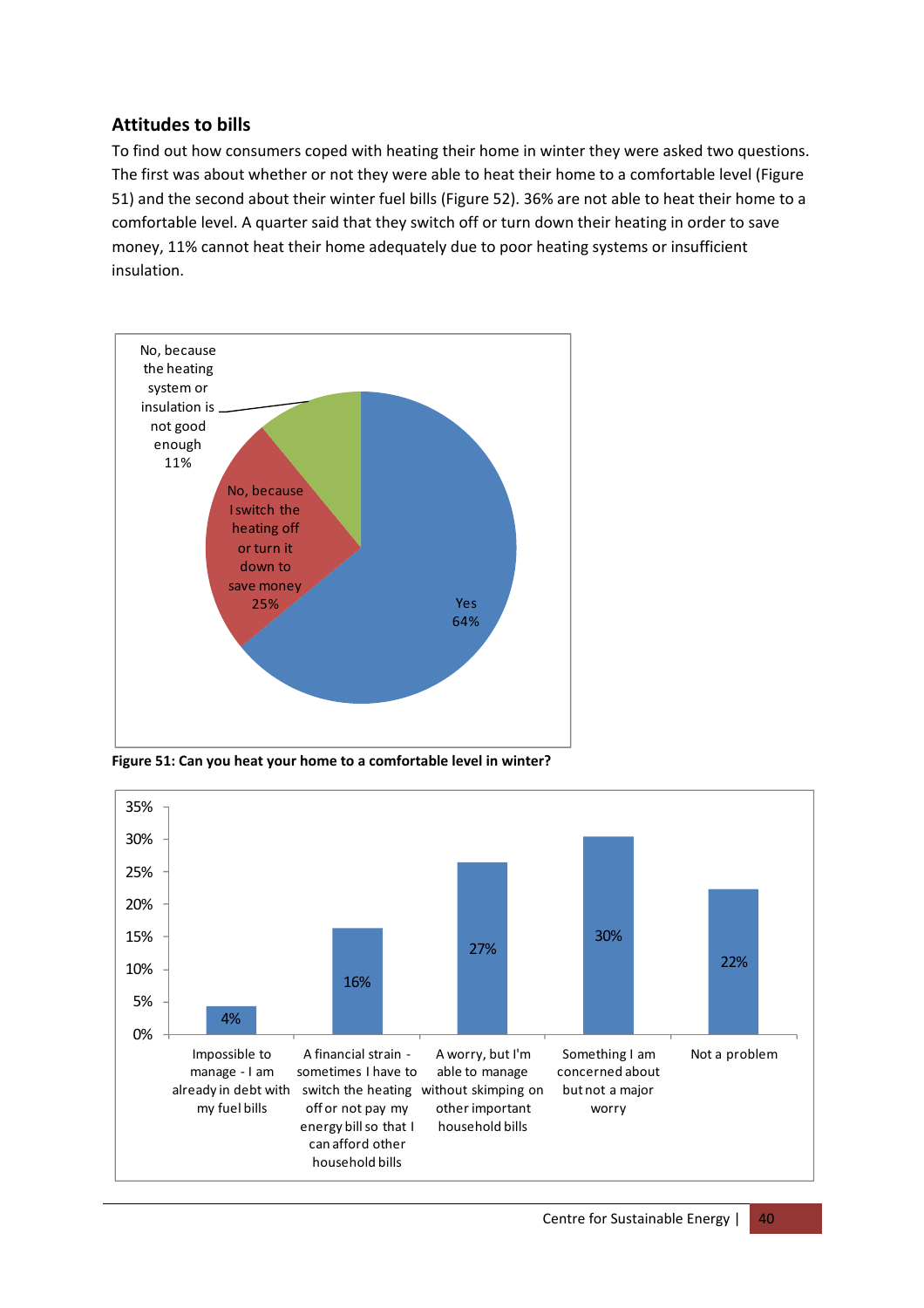#### **Figure 52: Attitudes to winter fuel bills**

#### **Experience and knowledge of switching prior to the session**

Ninety percent of consumers in England already knew that it was possible to switch energy supplier. Thirty‐two percent of respondents had switched supplier once in the past, while 20% had switched more than once, making a total of 52% who have experience of switching. Twenty‐six percent of those who had switched in the past were reactive switchers, switching in response to an approach from an energy supplier salesperson. Those switching as a result of an approach by an energy supplier salesperson may not have considered the full range of tariffs available to them before switching.

Fifty-seven percent of respondents said they had never switched to a different tariff with the same supplier, while 27% had done so, and 16% did not know whether they had or not.

#### **The impact of the session**

Ninety‐seven percent of those who answered said they found the session useful. Figure 53 shows what consumers said they found useful about the session. Information about how to find the best deal was considered useful by the highest number of people, at 67% of respondents, with information about how to switch coming second at 57%.



**Figure 53: What did you find useful about the session?**

## **Planned follow‐up actions**

Seventy‐five percent of people said they would definitely (36%) or probably (39%) do something as a result of the session, as illustrated in Figure 54.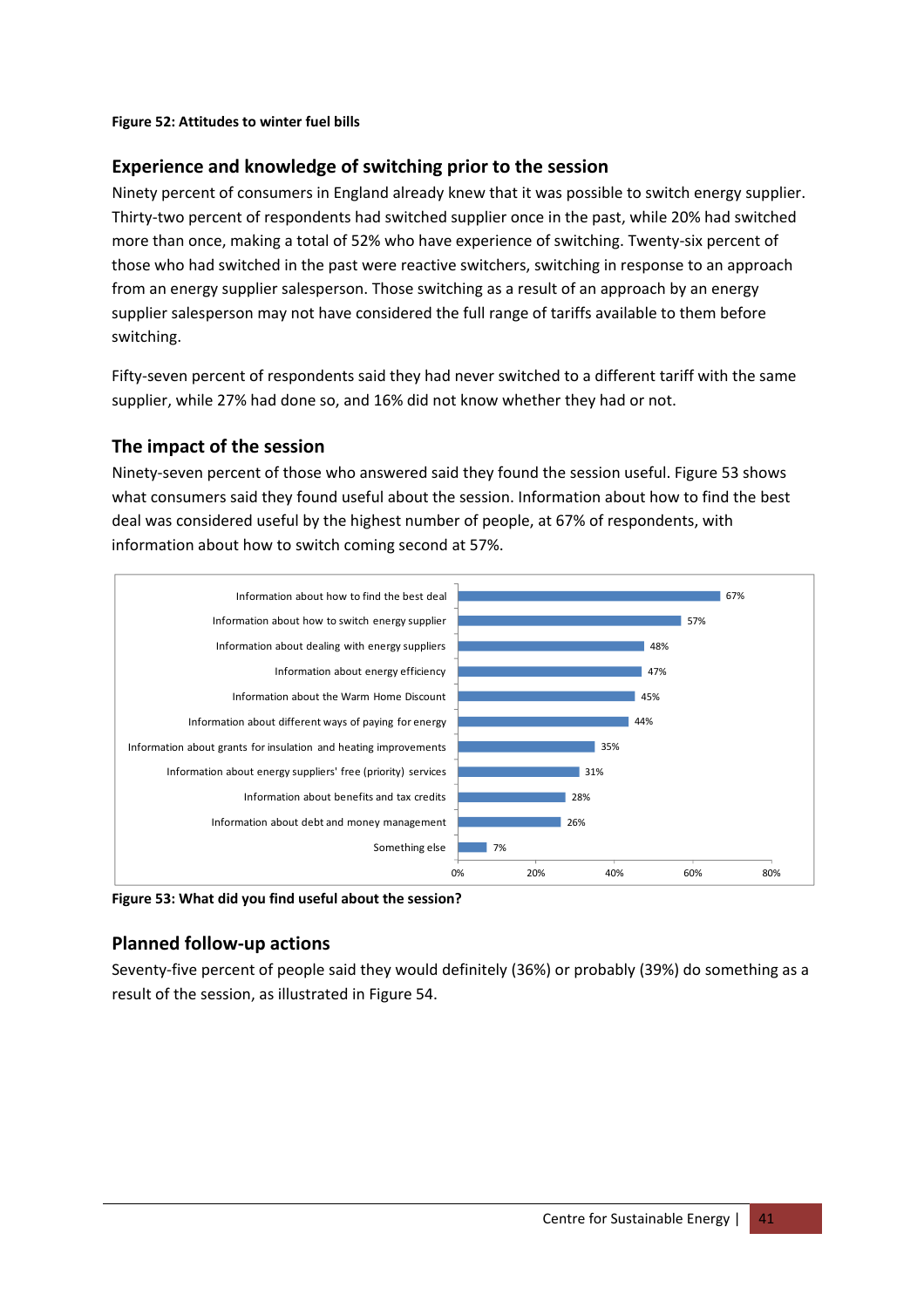

**Figure 54: Will you do anything as a result of the session today?**

Consumers were asked what they planned to do as a result of the session. The responses are shown in Figure 55. Contacting the current energy supplier was the most popular planned action at 43%, while looking at a switching website, telling friends and family about what had been learnt at the session and looking at other companies' prices were also popular, at 28%, 27% and 26% respectively.



**Figure 55: Planned actions following the session**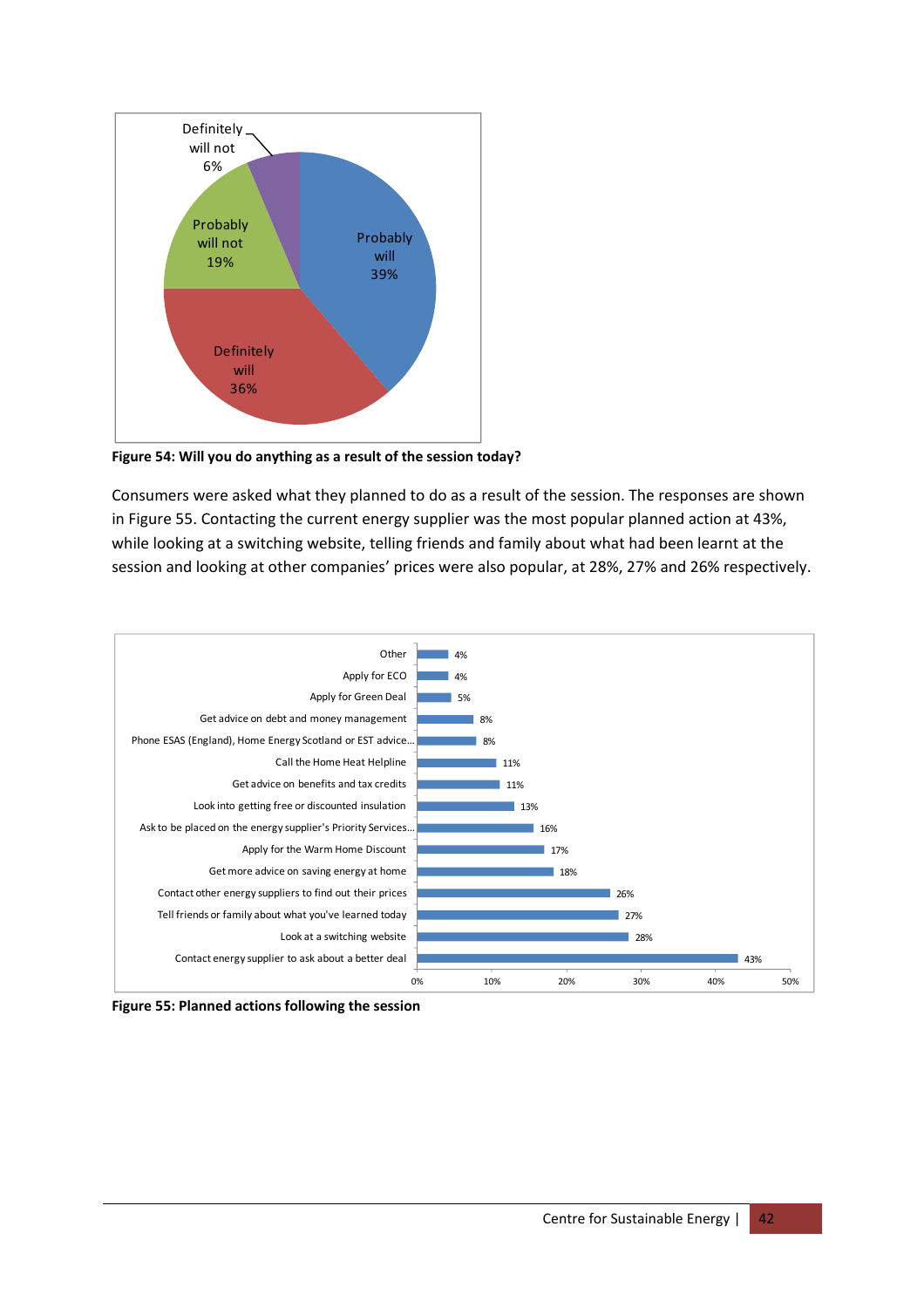# **3.2 Consumers: follow‐up interviews – England**

In England, 109 consumers were interviewed, equal to 73% of consumers interviewed, and equal to 1% of all consumers that attended sessions in England. While similar to Wales and Scotland in terms of proportion of all attendees, the absolute number of interviewees is much higher for England. As most sessions took place in England and most interviewees attended sessions in England, the results for England are very similar to the results for Great Britain overall.

#### **Action taken since the session**

In the interview, consumers were asked whether following the session they did any of the following:

- found out about prices from suppliers
- changed payment method
- looked for more information about energy efficiency or improving their heating system
- Applied for Warm Front, free or discounted insulation, or the Warm Homes Discount
- Sought advice on benefits, tax credits, debt or money management
- Asked to be placed on the Priority Services Register
- Took any steps to save energy in their home (specifically prompted by the EBD session)

Each of these is discussed separately in the following sections. However, overall across all actions, a total of 80 people had taken at least one of these actions. Of the 27 people who had not taken action, 9 had told friends and family about something they had learnt at the session.

#### **Looking for a better energy tariff**

Forty-two people (39%) had looked for a better price on their energy since the session. Thirty-two had contacted their own supplier for a better deal, with 25 checking prices with different suppliers. There was an overlap of 15 people who checked prices with both their existing supplier and other suppliers.

Of these 42, 21 found a better deal. Fifteen people were offered a better deal with their current supplier, and 9 found they could get a better deal with a different supplier. There was an overlap between these groups, because three people found they could get a better deal with *both* their current supplier *and* a different supplier. Nineteen of the people who found a better deal switched, twelve to a new tariff with their current supplier and seven to a new supplier, with a further person intending to switch to a new supplier.

Twenty‐eight of the people who looked for a better tariff had switched supplier in the past; all but two had decided to look for a better deal proactively.

Where interviewees checked prices from different suppliers, they were asked what sources of information they used. Twenty people (80% of all people who checked prices from a different supplier) used a price comparison service.

How did interviewees satisfy themselves that the tariff offered really was a better deal? Of the 15 people who had been offered a better deal by their current supplier, four relied on the supplier to work out what was the best deal and did not check prices from other suppliers (66% of those who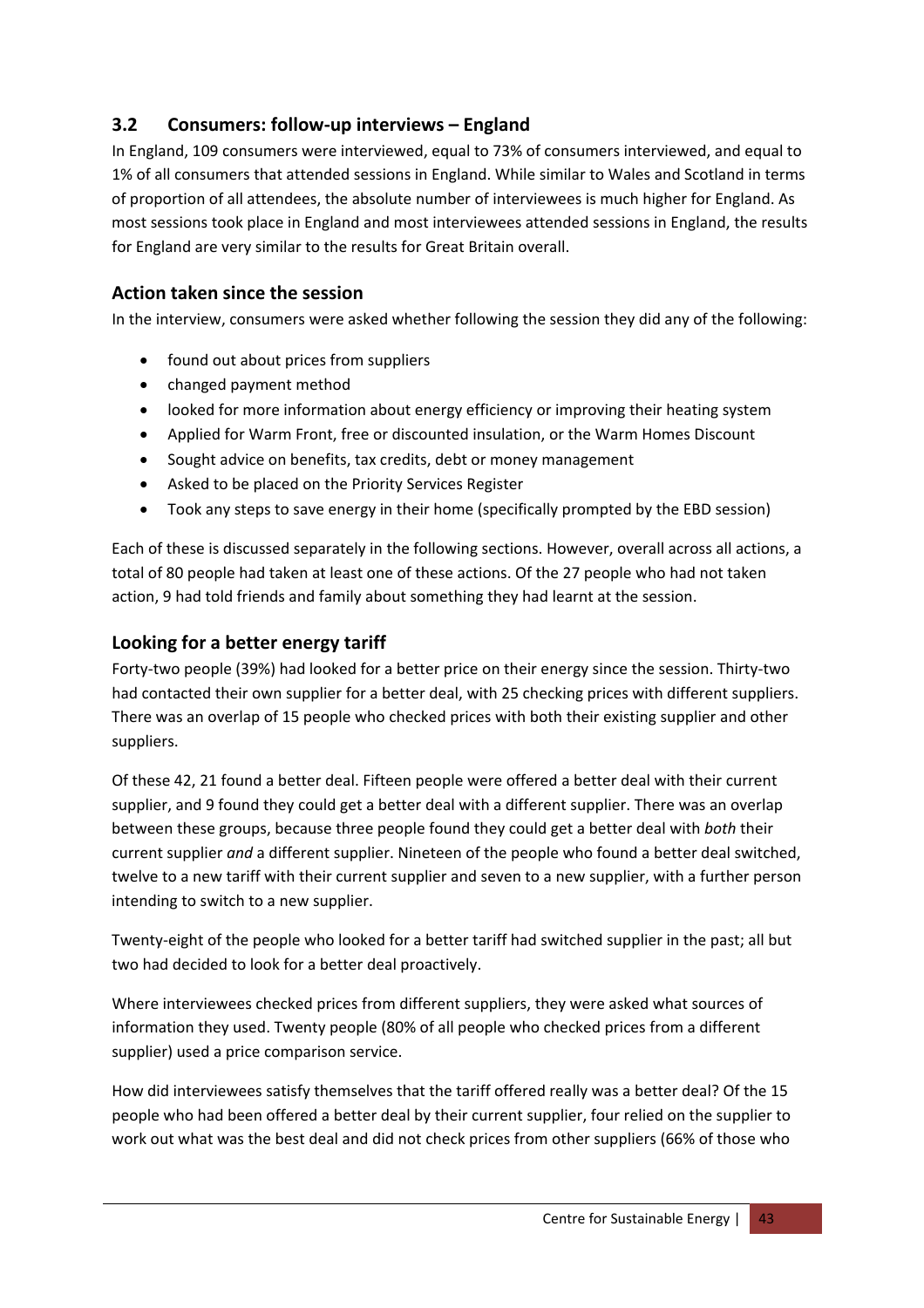answered this question). Therefore they may have obtained the best deal their own supplier had to offer but missed out on the best tariff available for them on the market.

Of the three consumers who were offered a better deal with both their own and another energy supplier, one has switched to a new supplier and two have switched to a different tariff with the same supplier.

Of the 20 people who switched or intended to switch, seven had never switched supplier before. Eight had switched once in the past and five had switched more than once. One person had switched in the past as the result of an approach from a fuel company salesperson, while the other 12 had done so on their own initiative because they decided to look for a better deal.

## **The process of switching supplier**

Of those people switching to a new deal, one person found the process fairly difficult. This was because their old supplier repeatedly contacted them to ask if they wanted to move back, while the new supplier made administrative errors (which the interviewee perceived as the new supplier wanting to get out of the agreed deal). The rest of those switching found the process very easy or fairly easy.

## **Factors which discouraged people**

Of the 67 people who did not look for a better deal on their energy supply, Those who did not look for a better deal said that they had not had the time (17), it was too much hassle (5) , they didn't feel they would save enough money to make it worthwhile (5), they had debt with their current supplier (4), they weren't sure they would save money (1), they thought something might go wrong (4), they were concerned the price would go up again (1) or other prices would come down (1). Other reasons were being on a fixed tariff (10) or unable to switch for a different reason, having switched recently or feeling like they were on the best deal or feeling happy with and loyal to their current supplier (6).

Those who did not switch despite finding a better deal did not do so because of: concerns about something going wrong in the switching process (2), inability to access the tariff as it was online only (1) and uncertainty over future usage (1).

## **Trustworthiness of energy companies**

Interviewees were asked how trustworthy they perceived energy companies to be in general. They were given the options: very trustworthy, fairly trustworthy, not trustworthy, and 'I think mine is ok, but not all of them are trustworthy'. The responses are shown in Figure 56. The majority of respondents gave a positive response, although more than a fifth felt positive about their own supplier but not others.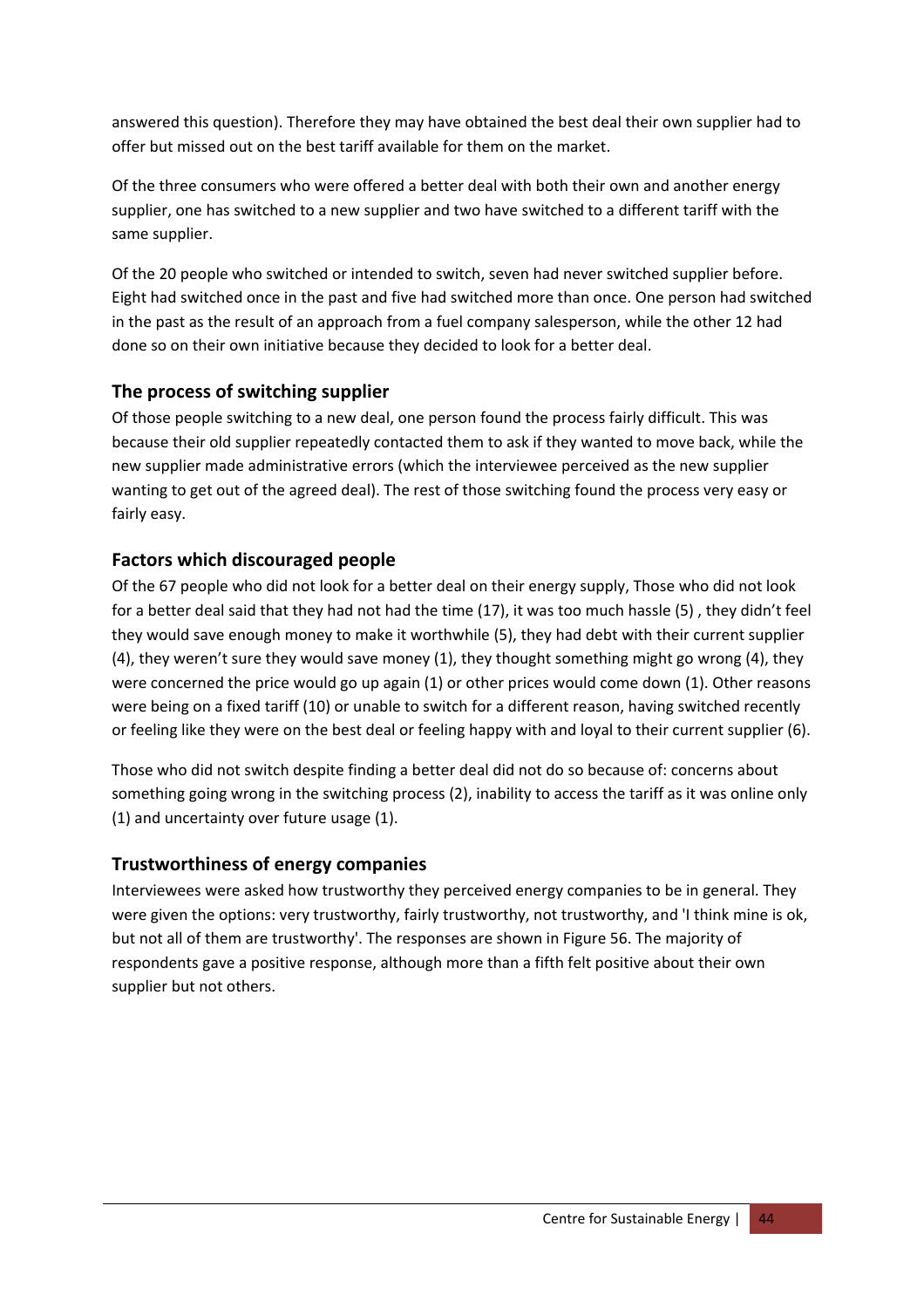

**Figure 56: How do you rate the trustworthiness of suppliers?**

# **Payment method**

Five people had changed the way they paid for their energy since the session. Of those who had not changed payment method, 57 (52%) thought they were already on the best payment method, five people had not got round to it, seven people liked using a prepayment meter, and one person did not want to pay to replace their prepayment meter.

## **Energy efficiency actions**

Interviewees were asked if they had looked for any more information on improving their home energy efficiency or heating system since the session, and whether they had done so as a direct result of the session. Twenty‐one interviewees had done so, as a result of the session, with a further three also having looked for information but not attributing this to the Energy Best Deal session. The most common ways of looking for information were the internet and the local council (6 people each), three people contacted their supplier and two a commercial company. The following sources were used by one person each; a local energy advice phone line, the EST advice phone line and a landlord or housing association

Interviewees were asked if they had taken any steps to save energy in their homes or make their home more energy efficient. Forty-seven consumers said they had, with a further fifteen saying they had done something but it was not prompted by the Energy Best Deal session. The most common actions taken were no or low‐cost actions, such as replacing light bulbs with more energy efficient light bulbs, turning off appliances when not in use and adjusting the heating controls. Five people have either checked their current level of insulation or enquired into having insulation put in, and one person had replaced their boilers.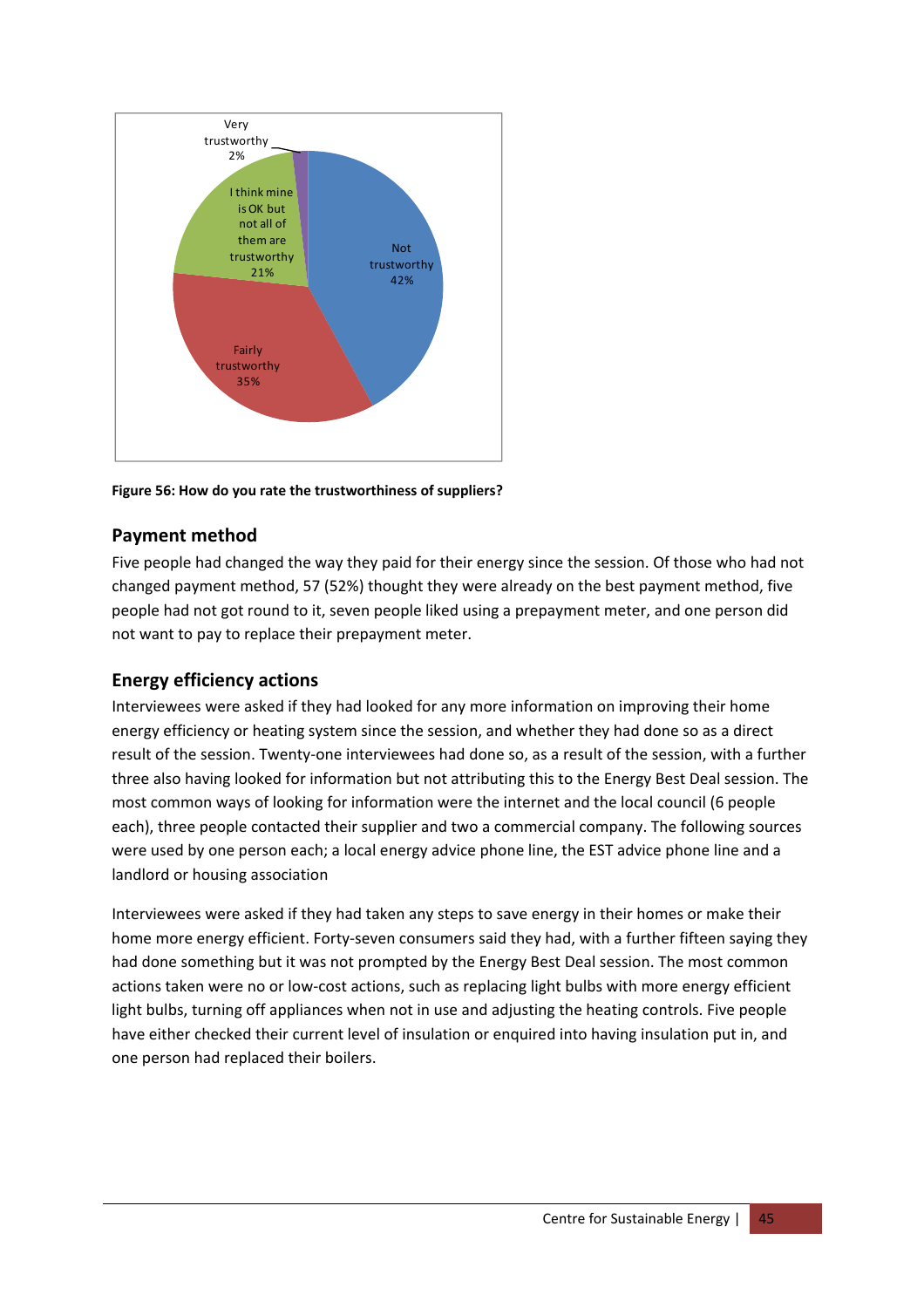# **Identifying consumers qualifying for ECO<sup>4</sup> Home Heating Cost Reduction Obligation**

Consumers were asked two basic questions about benefits and income, which were designed to identify most people who would be eligible for ECO HHCRO funding for heating measures for their homes.

- Does anyone in your household receive either Pension Credit or Child Tax Credit?
- If yes to the latter, is your household income under £15,860?

There are other qualifying criteria for HHCRO, and so people who answer no to these questions could still be eligible if they claim certain other benefits; however, there was a need to strike a balance between getting useful information and asking so many questions that interviewees would be reluctant to answer, which is a risk when asking what benefits are claimed.

Fifteen interviewees (14%) receive Pension Credit, while 19 (17%) receive Child Tax Credit and have a household income under £15,860, making a total of 36% of interviewees who meet the above criteria. However, for HHCRO, people living in social housing are not eligible. Applying this further criteria leaves six Pension Credit recipients (6% of all interviewees) eligible and eight Child Tax Credit recipients under the income threshold eligible (7% of all interviewees), making a total of 13% of interviewees likely to qualify for HHCRO.

## **Further actions**

Interviewees were asked about a set of other actions, relating to seeking advice or applying for heating grants, that they had taken since the session. The actions covered and the number taking these actions is shown in Figure 57 below. Thirty-two people had taken at least one of these actions, with some taking more than one action.

<sup>&</sup>lt;sup>4</sup> Under the Home Heating Cost Reduction Obligation, "suppliers must deliver measures which result in cost savings and which improve the ability of a householder to affordably heat their home. HHCRO (also known as ECO Affordable Warmth) focuses on low income and vulnerable householders, living in private housing (generally), where residents are in receipt of specific benefits and meet other related conditions (the affordable warmth group' or AWG')." (p.55, ECO Guidance for Suppliers, Ofgem, 13 March 2013). See (http://www.ofgem.gov.uk/Sustainability/Environment/ECO/guidance/Documents1/Energy%20Companies%2 0Obligation%20(ECO)%20Guidance%20for%20Suppliers%20‐%2015%20March.pdf)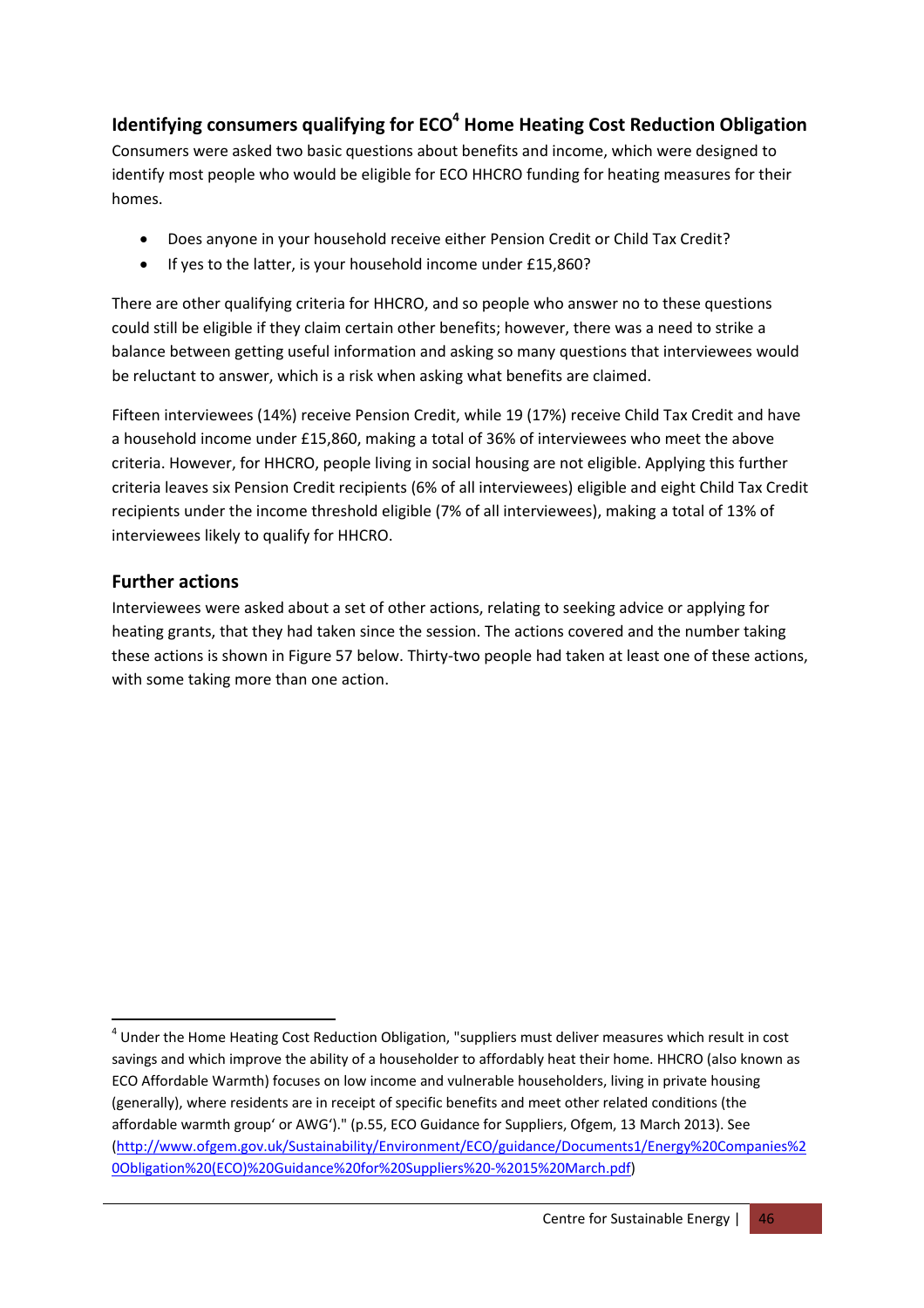

**Figure 57: Further actions taken by interviewees**

# **Information passed on to friends and family**

Sixty-eight consumers (62%) had passed on information from the session to friends and family. The number of friends and family that they passed the information on to ranged from 1 to 20, with a median of 2 people being passed information.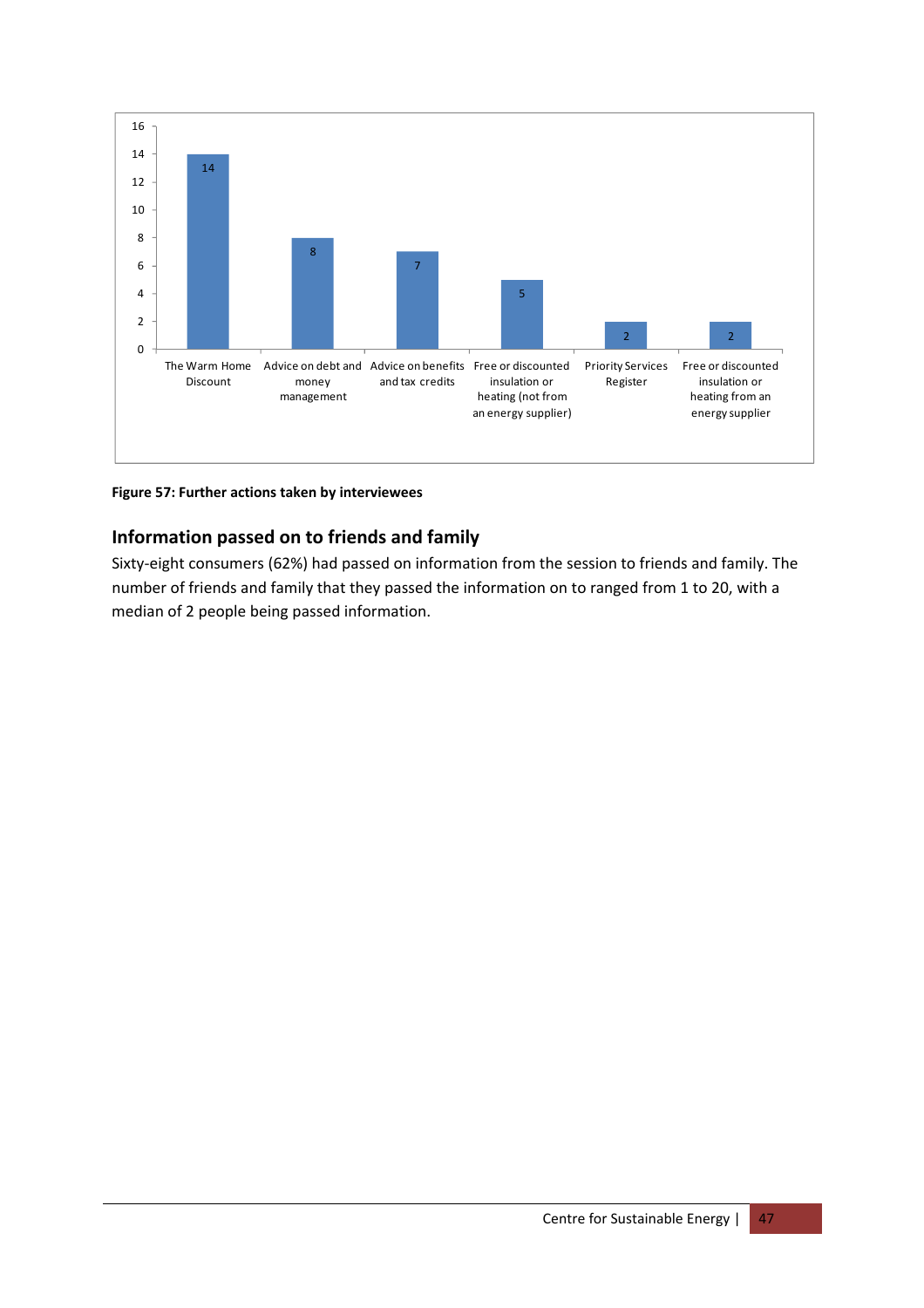# **3.3 Frontline workers: questionnaire responses ‐ England**

#### **Profile**

In England 2,620 frontline workers returned questionnaires, out of 4,060 who attended sessions. This is a response rate of 65%. Figure 58 shows that the organisations represented by the frontline workers in England. The largest group were from the Citizens Advice Bureau (30%). The second largest group overall was 'other'. The 'other' category included Age UK and other charities, such as domestic abuse support and food banks, as well as a large group from housing associations.



#### **Figure 58: Frontline worker organisation types**

Frontline workers were also asked if their organisation specialises in supporting specific groups or advising on specific topics. These are shown in Figure 59, as a percentage of the total number of frontline workers who attended sessions (many people chose more than one option and so the total sums to more than 100%). The topics that frontline workers' organisations in England most commonly specialise in are housing (27%), debt and money management (24%) and unemployment (21%).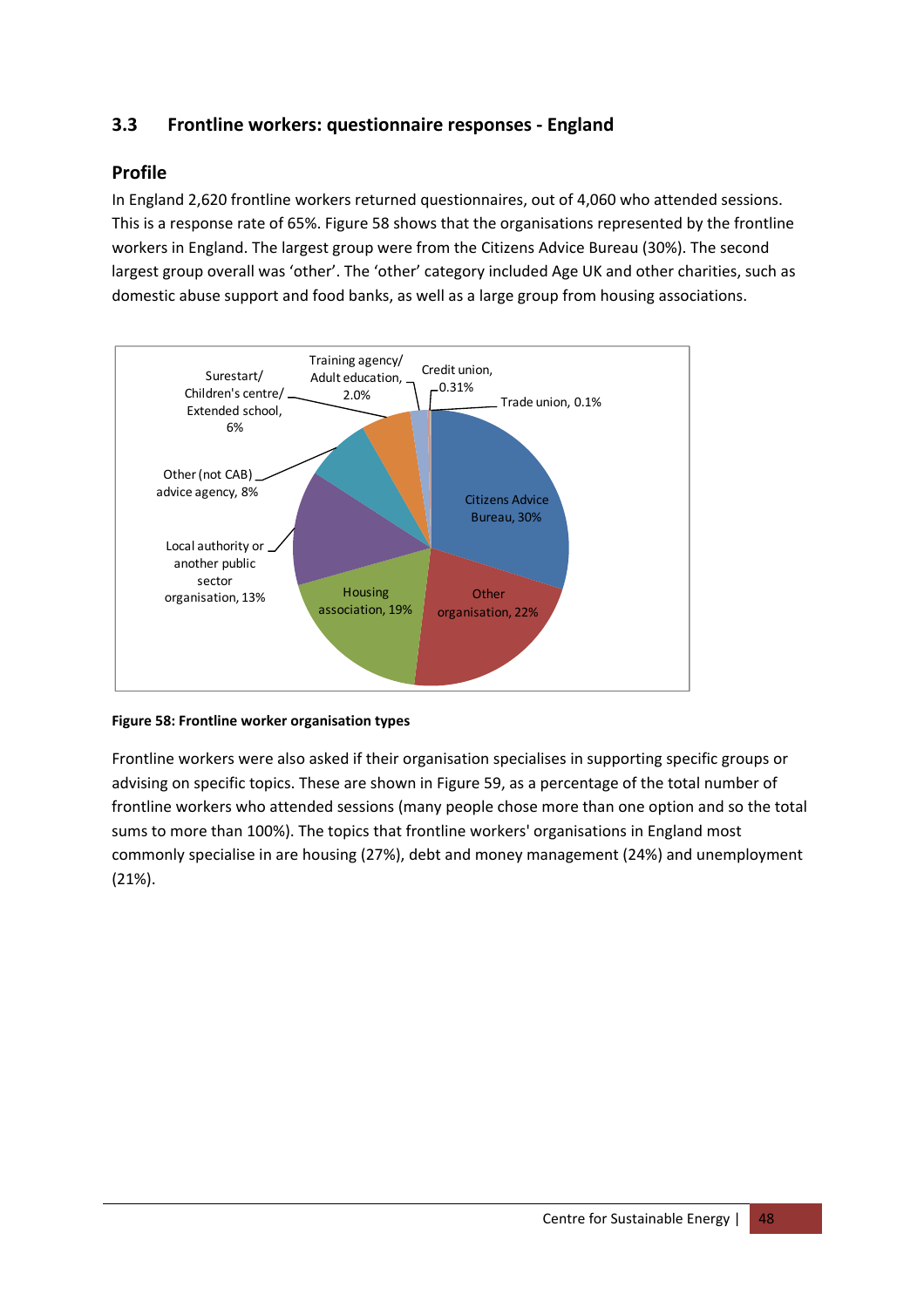

#### **Figure 59: Frontline worker organisation types: specialisms**

#### **Previous advice‐giving**

Figure 60 shows the topics on which frontline workers had given advice on prior to the session. Over a quarter had previously given advice on benefits and tax credits and debt and money management, while topics about specific schemes (such as the Green Deal and ECO) were less common. Therefore quite a large proportion of frontline workers had some experience of the topics covered in the Energy Best Deal session.



#### **Figure 60: Previous advice‐giving**

#### **The impact of the session**

Eighty per cent of English frontline workers said that the session had changed their opinion on the importance of fuel poverty to their clients. Frontline workers were asked to estimate the proportion of their clients who were in fuel poverty or at risk of fuel poverty. The results are shown in Figure 61. Nearly a third estimate that 60‐80% of their clients are in, or at risk of, fuel poverty, while 26% estimate this figure to be between 40% and 60% of their clients and 20% estimate it to be between 80% and 100%.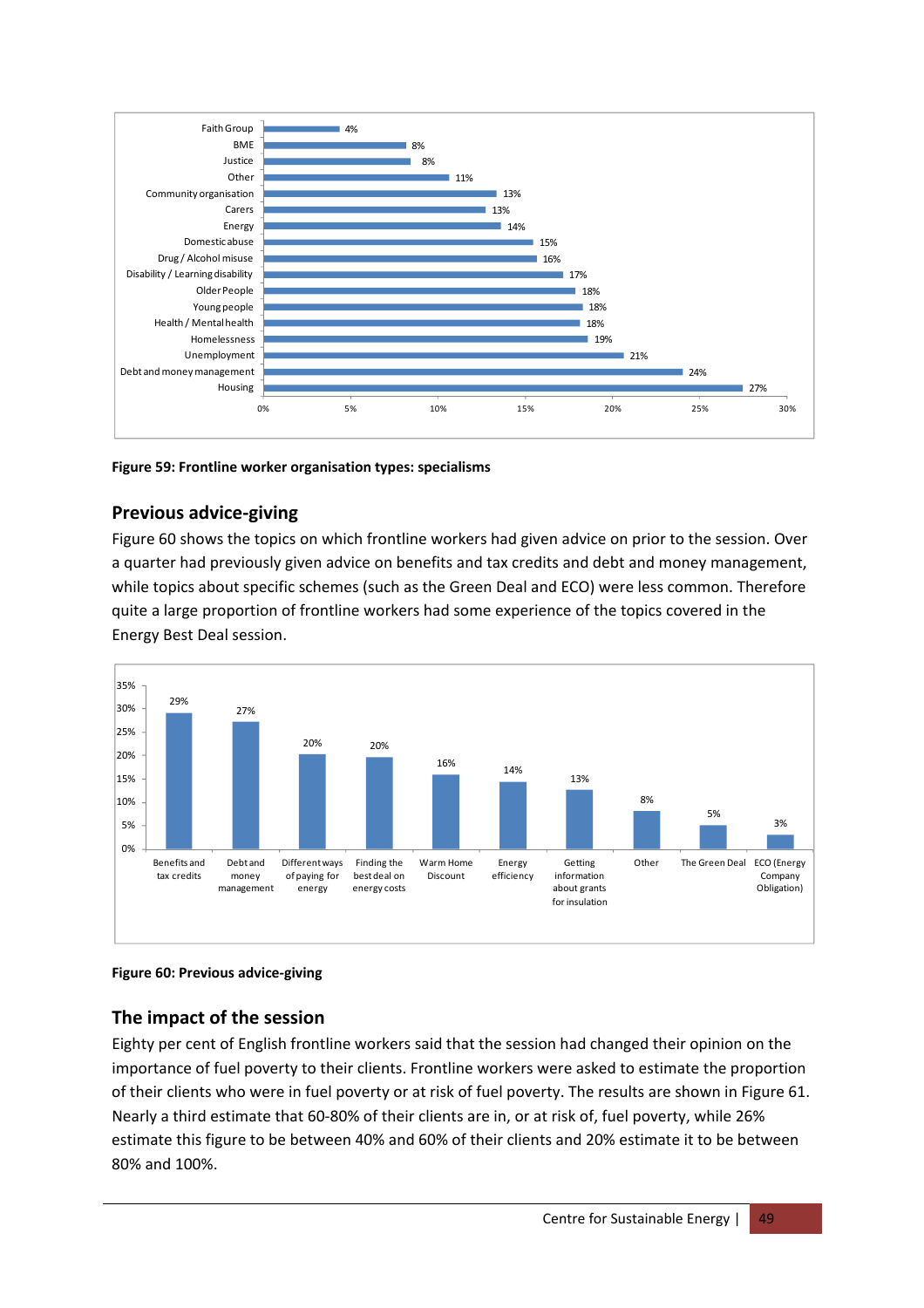![](_page_50_Figure_0.jpeg)

#### **Figure 61: Estimated number of clients in fuel poverty**

Frontline workers were asked if they felt better informed as a result of the session. Ninety-seven percent said they did; 51% to a great extent, and 46% to some extent. This is illustrated in Figure 62.

![](_page_50_Figure_3.jpeg)

#### **Figure 62: Do you feel better informed as a result of the session?**

Frontline workers were asked if they now felt more or less confident in advising clients about the topics covered in the presentation. The answers are illustrated in Figure 63.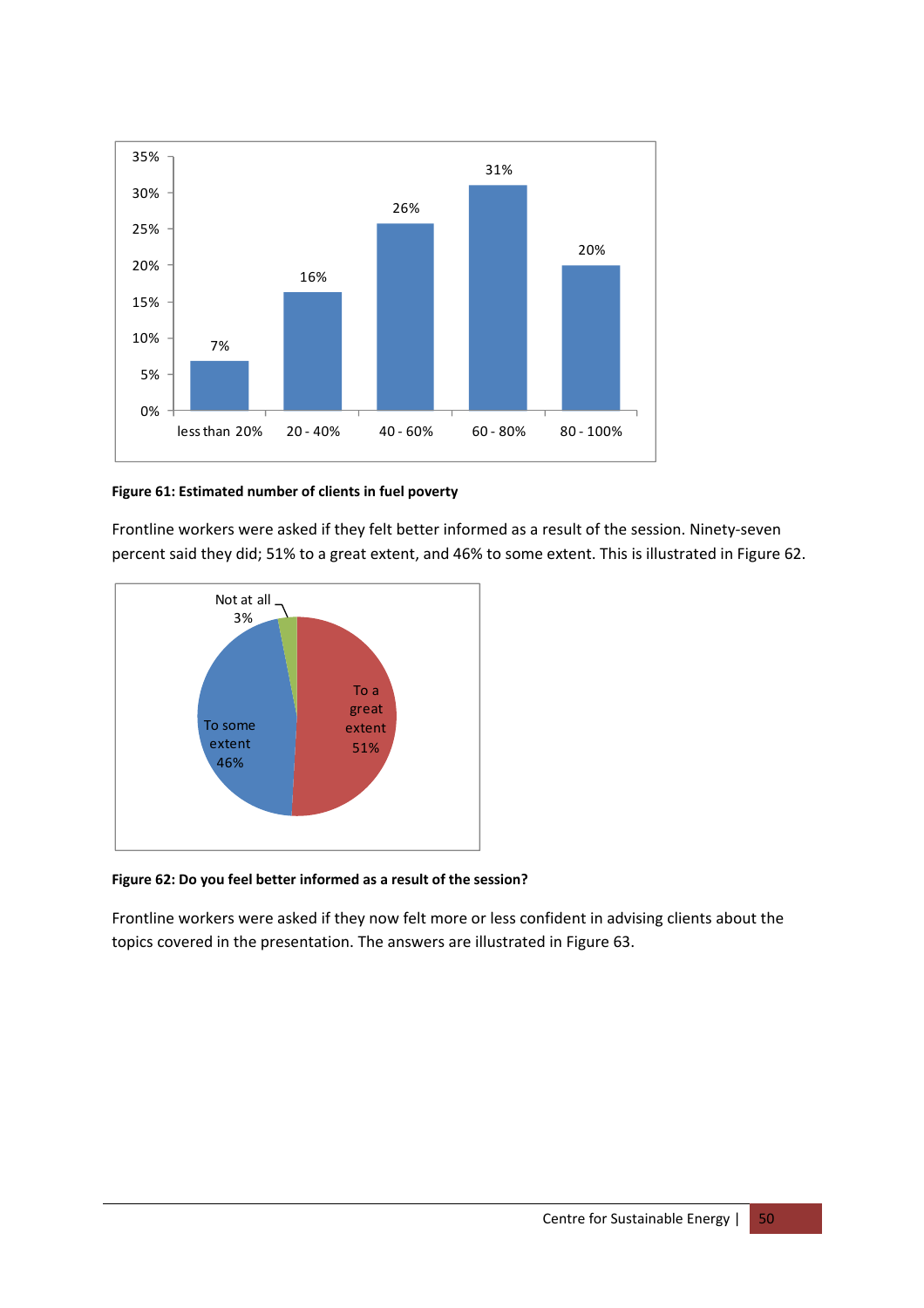![](_page_51_Figure_0.jpeg)

**Figure 63: Increases and decreases in confidence since the session**

# **Passing on information from the session**

Frontline workers were asked to estimate the number of clients to whom they would pass on information learnt at the session. The distribution is shown in Figure 64. However, 800 people did not answer the question, equal to 31% of all frontline workers in England, and these are not shown in the graph.

![](_page_51_Figure_4.jpeg)

#### **Figure 64: Number of clients information will be passed on to**

Frontline workers were also asked if they thought they would pass on information from the session to *colleagues*, and if so, approximately how many. Ninety‐five percent said they would (66% definitely and 29% probably). The majority (64%) said they would pass on information to between one and ten colleagues.

Seventy-five percent of frontline workers said they intended to look for a better deal on their own energy following the session.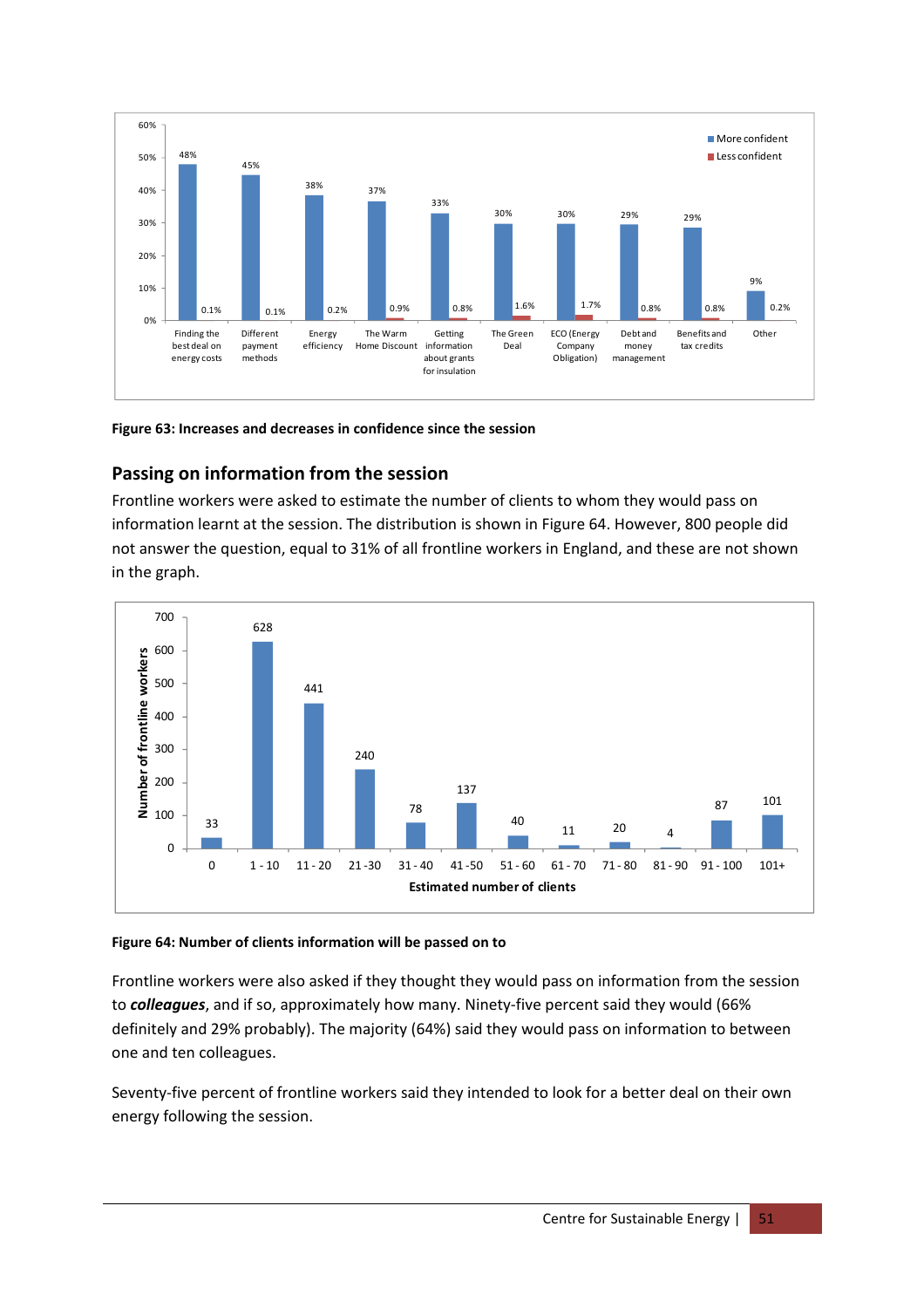# **3.4 Frontline workers: follow‐up interviews – England**

One hundred and twelve frontline workers who attended sessions in England were interviewed, equal to 3% of all frontline workers who attended sessions in England and 75% of all frontline workers who were interviewed.

The organisation type of the frontline worker interviewees is shown in Figure 65. 'Other' organisation types include Macmillan, a food bank, a hospice, Christians Against Poverty, and organisations supporting financial capability.

![](_page_52_Figure_3.jpeg)

**Figure 65: Frontline worker interviews ‐ organisation type**

#### **Advice‐giving on Energy Best Deal topics**

Frontline worker interviewees were asked to rate each of the five main Energy Best Deal topics in terms of their own level of knowledge before and after the presentation, using a scale of 1 to 5 where 1 is no knowledge and 5 is highly knowledgeable. Figure 66 shows the average score for levels of knowledge before and after the presentation. The average score increased for all topics following the session. Grants for insulation and heating saw the biggest increase in knowledge.

![](_page_52_Figure_7.jpeg)

![](_page_52_Figure_8.jpeg)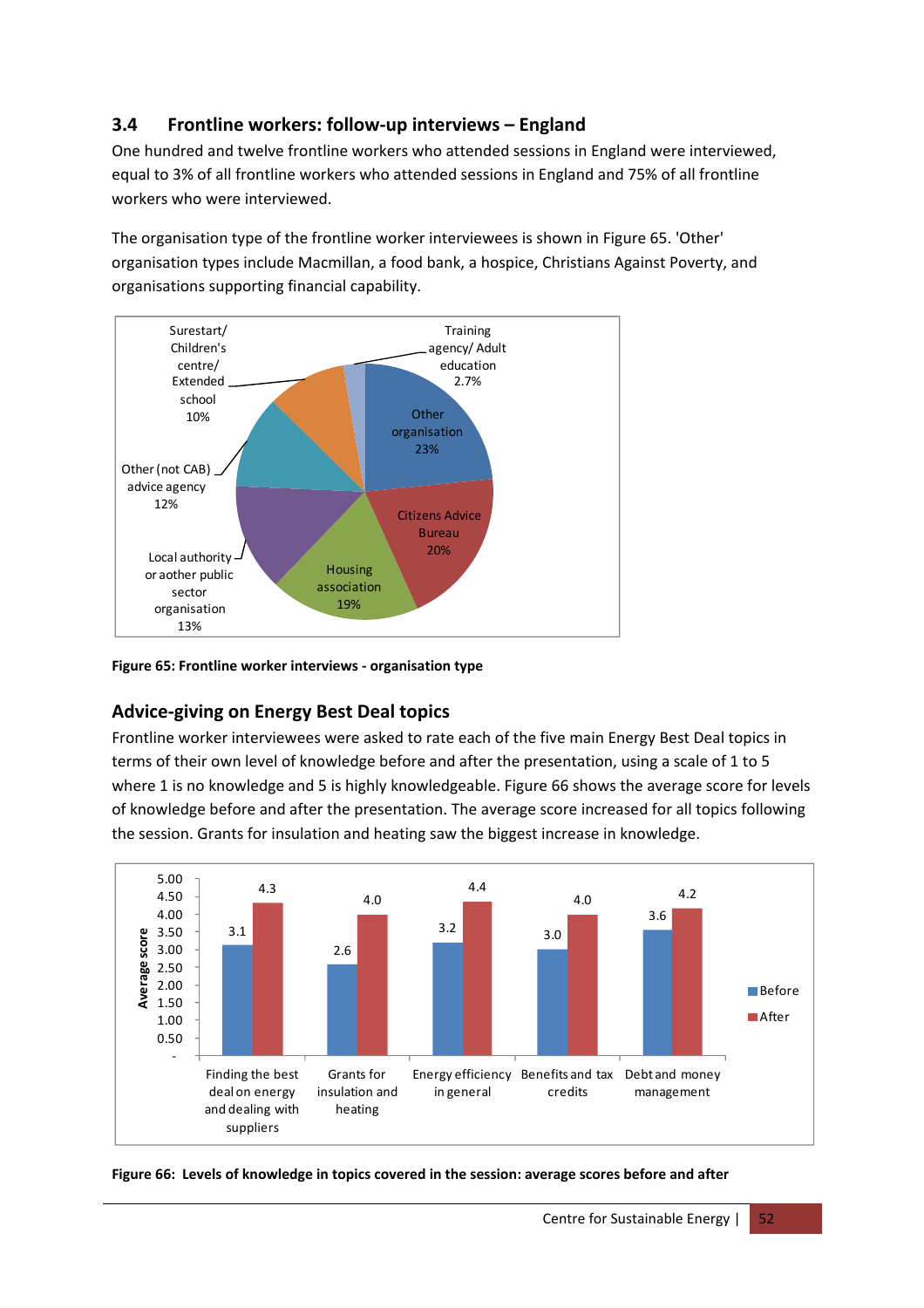Interviewees were asked to rate the main Energy Best Deal topics in terms of importance to their job role, with 1 being 'not important' and 5 being 'highly important'. The responses are shown in Figure 67. For each topic, 'highly important' was chosen more frequently than any other rating.

![](_page_53_Figure_1.jpeg)

**Figure 67: Importance of session topics in terms of interviewees' job roles**

To get more detail on the previous question, interviewees were also asked whether any part of the presentation was particularly useful in helping them do their job. The responses are shown in Figure 68. Those people who said that 'something else' about the presentation was useful gave a range of different aspects that were useful, including: the handouts provided, explanation of energy comparison websites, role plays, and examples of how much energy different appliances use.

![](_page_53_Figure_4.jpeg)

#### Figure 68: Did you find any part of the presentation particularly useful in helping you do your job?

Interviewees were given a set of statements about the effect of the presentation on the advice they were able to give to clients. They were asked to say whether the statements were applicable to them 'to a great extent', 'to some extent', or not at all.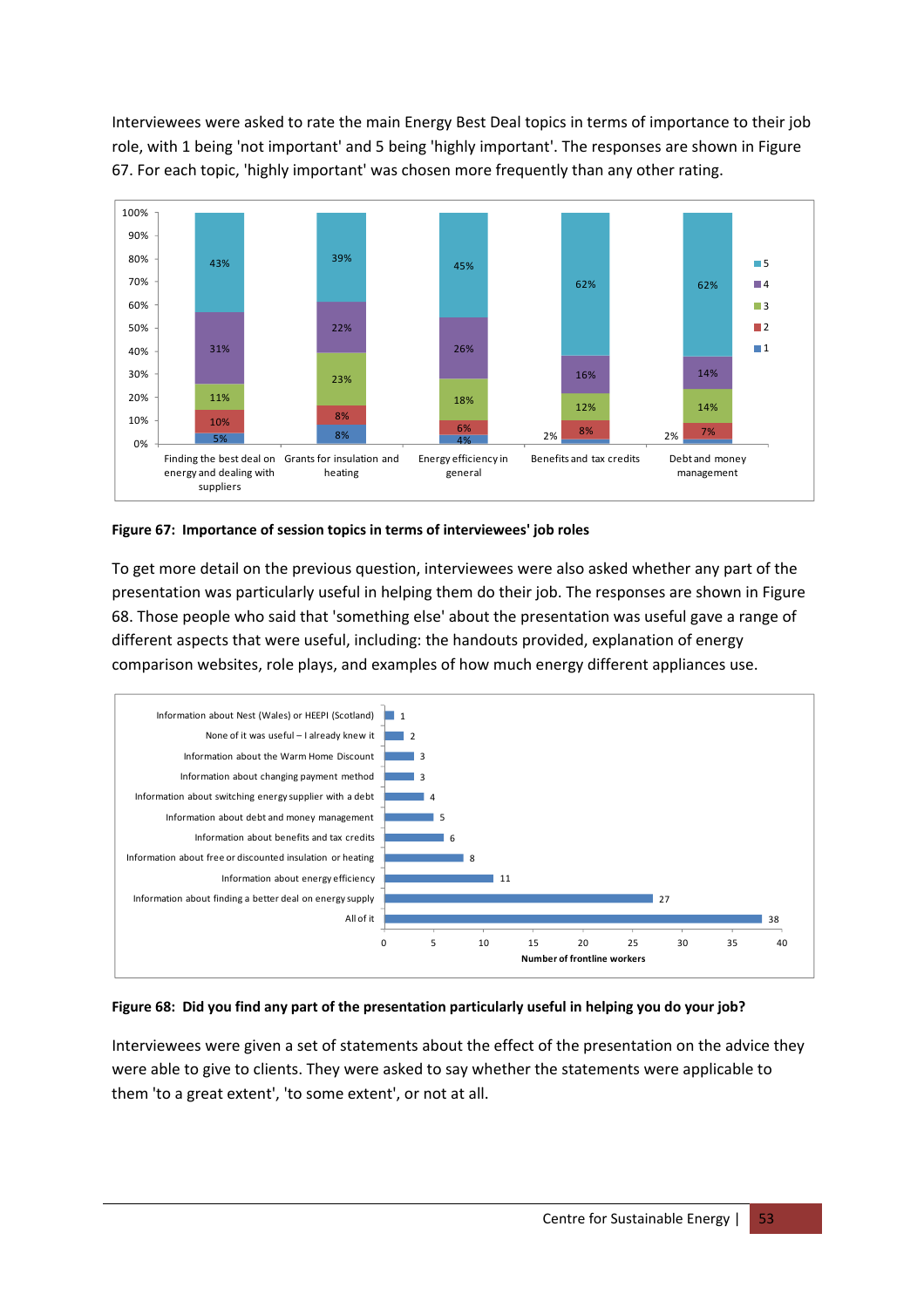![](_page_54_Figure_0.jpeg)

#### **Figure 69: Effect of session in terms of advice giving**

Interviewees were asked which topics they had given advice on since the presentation. All but sixteen of the interviewees (88%) had advised on at least one topic since the presentation, and a breakdown of these topics can be seen in Figure 70. The most commonly advised‐on topics were debt and money management, getting a better deal on energy supply, benefits and tax credits and energy efficiency.

![](_page_54_Figure_3.jpeg)

#### **Figure 70: Topics advised on since the presentation**

The topics most advised on were getting a better deal on energy supply and debt and money management (71%). The least advised upon topic was eligibility for discounted insulation or heating.

Interviewees were asked to estimate how many clients they had provided information to since the session. Fifteen interviewees had not provided information to any clients, with the rest of the frontline workers providing information to between 1 and 500 clients. The mean number of clients that information was passed to was 33 and the median was 12, the median being a more representative measure as the mean is skewed by a few very high values such as 500 clients reached. This was on average 63% of those who the frontline workers had provided advice to.

Sixty-two interviewees said that they would not have provided as much information to as many clients without attending the session, while 29 said they would have provided the information even if they had not attended the session (the rest did not know). Eight of those who said they would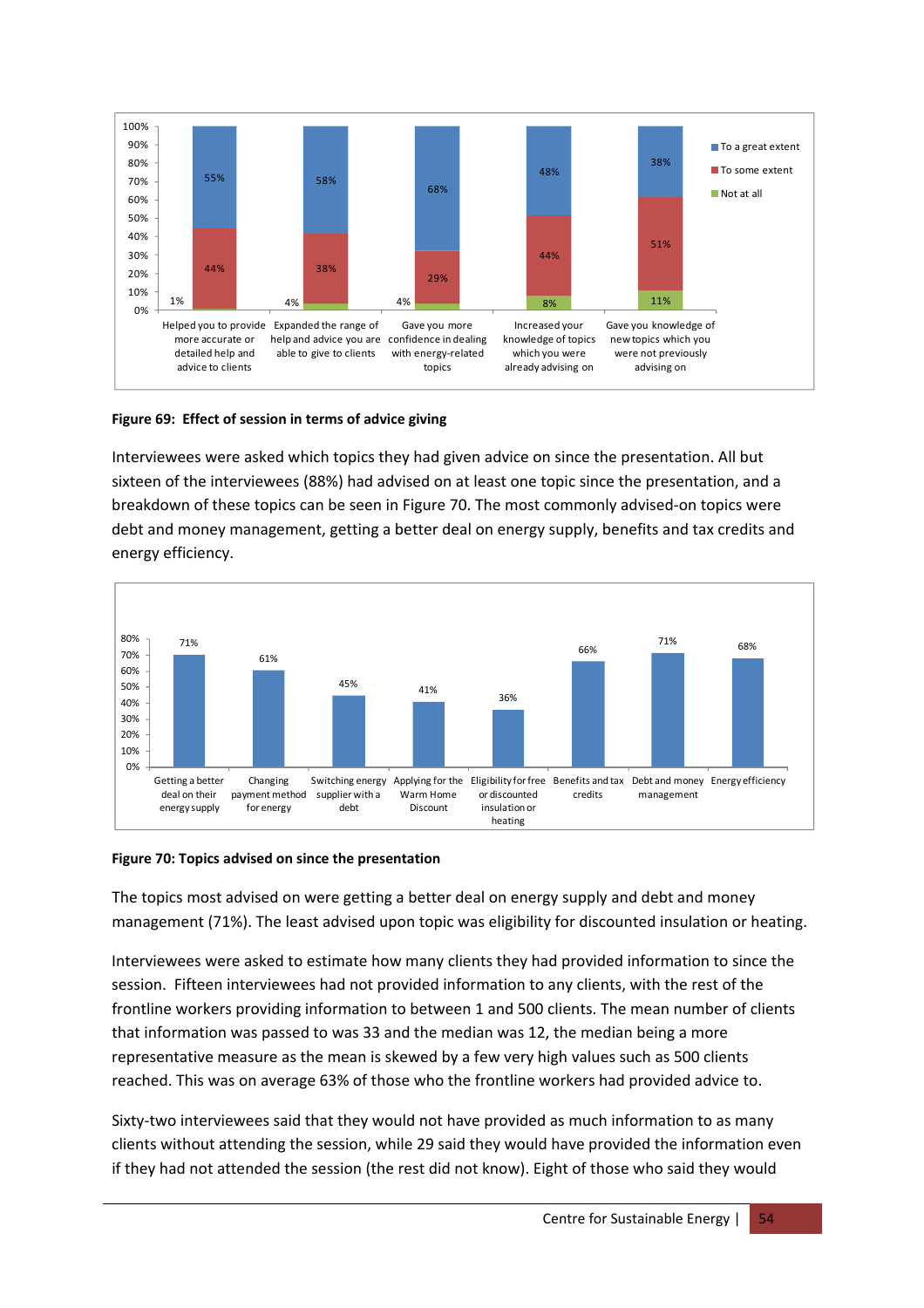have provided the information anyway said they would not have provided as much detail or given the information with as much confidence without having attended the presentation. All but one of the interviewees said that they would use information from the presentation to help clients in the future.

# **Passing information on to colleagues**

Sixty-five frontline workers (58%) had passed information from the session on to their colleagues. The number of colleagues information had been passed on to ranged from 1 to 40, with a mean of 8 and a median of 5 colleagues being given information by an individual frontline worker. Many frontline workers stated that all of their colleagues were on the course.

In addition, 83 frontline workers had passed on information from the Energy Best Deal session to friends and family.

# **Frontline workers' own energy use**

Since the session, 58 frontline workers had looked for a better deal on their own energy supply. Of these, 30 people had switched either tariff or supplier, or were in the process of doing so.

Fifty-seven interviewees said they had taken steps to save energy in their own homes since the presentation. Fourteen said they were already very energy efficient.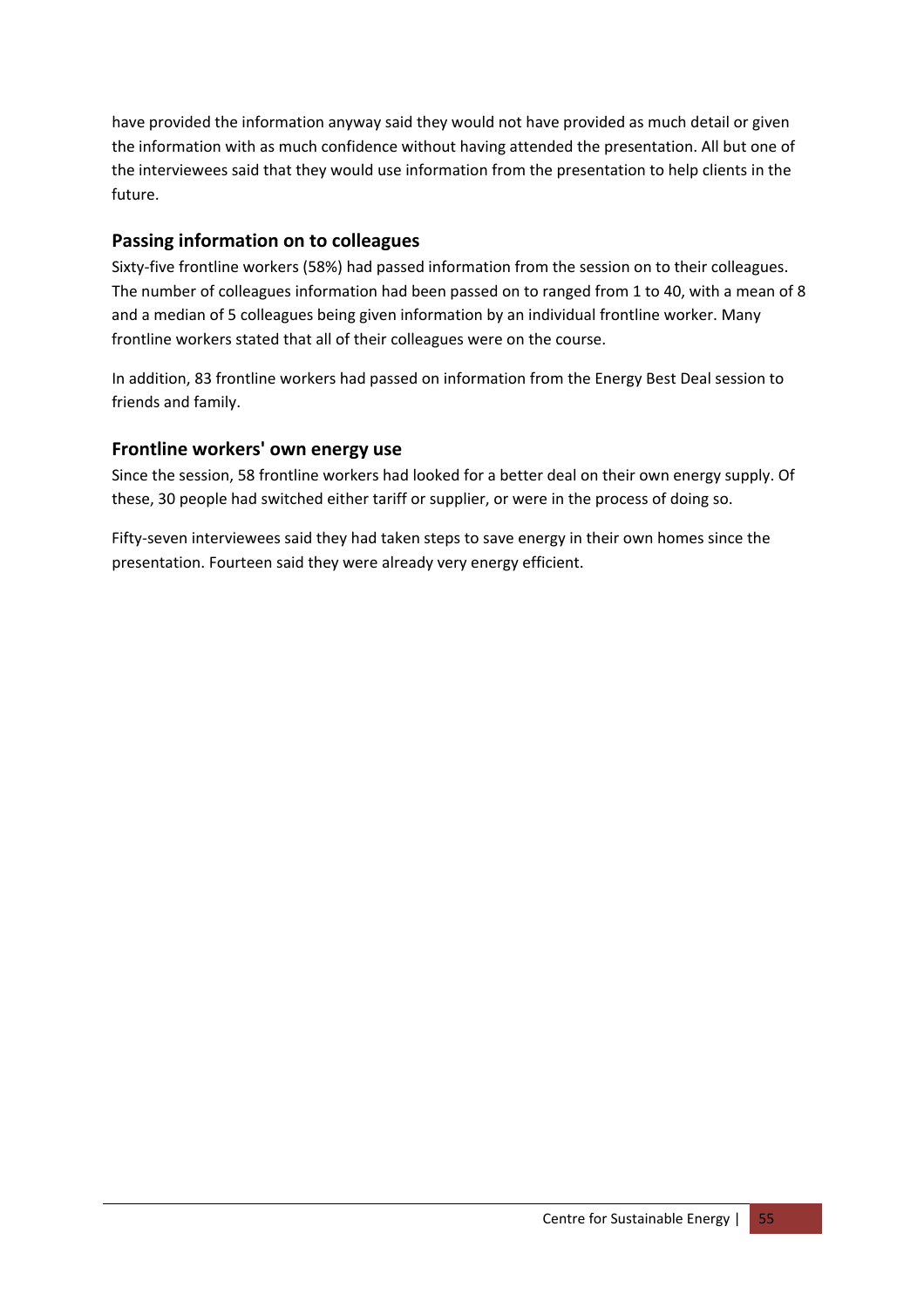# **3.5 Quality of the presentation and materials ‐ England**

Both consumers and frontline workers were asked to rate the presentation skills of the trainer, on a scale from poor to excellent (Figure 71). The majority of both consumers and frontline workers rated the presentation skills of the trainer as 'excellent.'

![](_page_56_Figure_2.jpeg)

**Figure 71: Ratings of the presentation skills of the trainer**

Consumers and frontline workers were asked to rate the quality of the materials used during the session (Figure 72). This comprised the PowerPoint presentation and any handouts the trainer decided to use. The majority rated these as 'good', with a large proportion rating them as 'excellent'.

![](_page_56_Figure_5.jpeg)

#### **Figure 72: Ratings of the quality of the materials used during the session**

Consumers and frontline workers were also asked to rate the quality of the materials provided to take away, which comprised a booklet produced by Citizens Advice and Ofgem, and any handouts